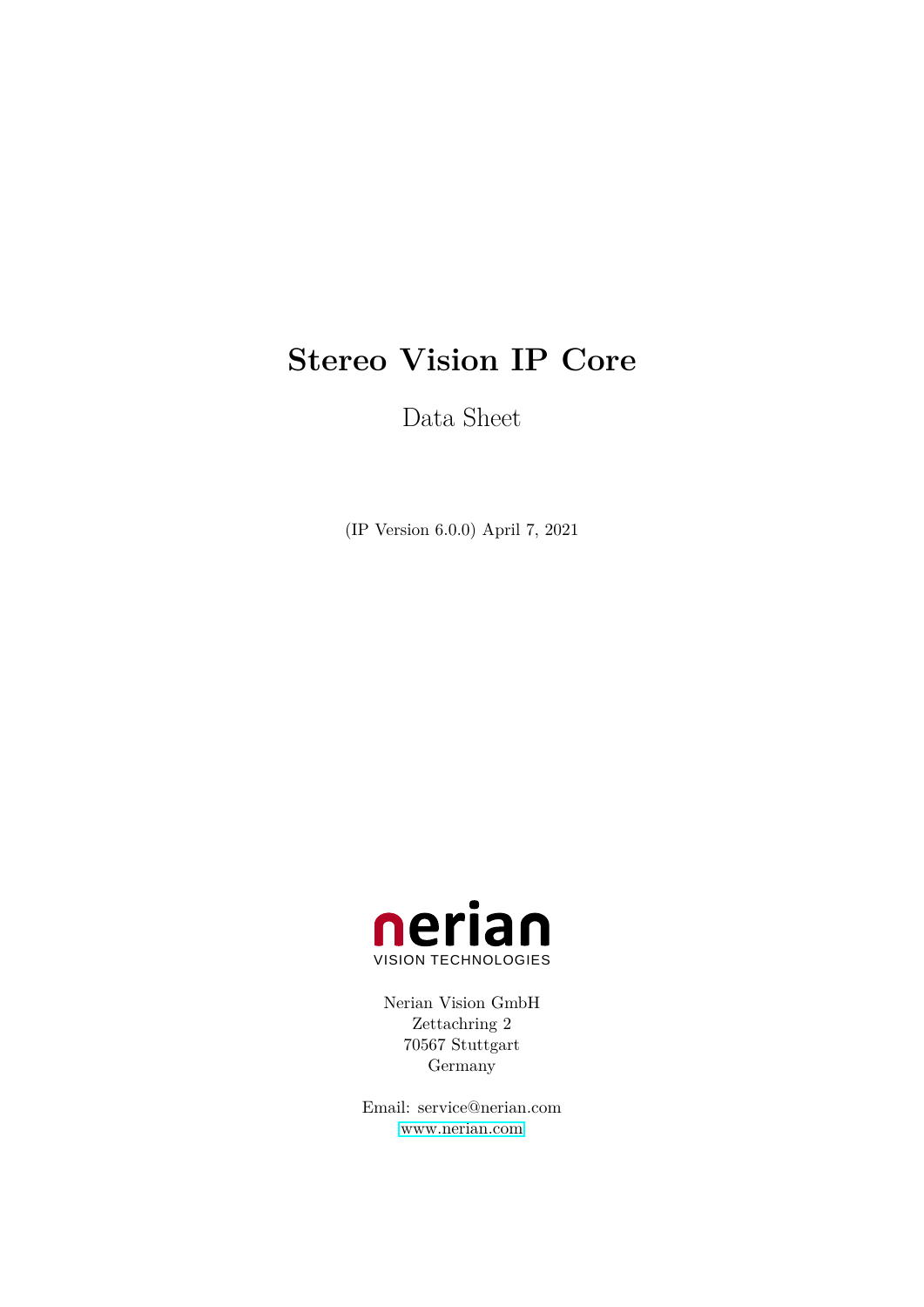# **Contents**

| $\mathbf 1$      |         | Introduction      |                                         | $\overline{\mathbf{4}}$ |  |  |  |  |  |  |  |  |  |  |  |  |
|------------------|---------|-------------------|-----------------------------------------|-------------------------|--|--|--|--|--|--|--|--|--|--|--|--|
| $\boldsymbol{2}$ |         | Features          |                                         |                         |  |  |  |  |  |  |  |  |  |  |  |  |
| $\bf{3}$         |         | <b>Background</b> |                                         |                         |  |  |  |  |  |  |  |  |  |  |  |  |
|                  | $3.1\,$ |                   |                                         | $\overline{5}$          |  |  |  |  |  |  |  |  |  |  |  |  |
|                  | 3.2     |                   |                                         | $\overline{5}$          |  |  |  |  |  |  |  |  |  |  |  |  |
|                  | 3.3     |                   |                                         | 6                       |  |  |  |  |  |  |  |  |  |  |  |  |
|                  | 3.4     |                   |                                         | 6                       |  |  |  |  |  |  |  |  |  |  |  |  |
| 4                |         |                   | <b>Stereo Vision Core Functionality</b> | 8                       |  |  |  |  |  |  |  |  |  |  |  |  |
|                  | 4.1     |                   |                                         | 8                       |  |  |  |  |  |  |  |  |  |  |  |  |
|                  |         | 4.1.1             |                                         | 8                       |  |  |  |  |  |  |  |  |  |  |  |  |
|                  |         | 4.1.2             | 12-Bit Monochrome LSB Packed            | 10                      |  |  |  |  |  |  |  |  |  |  |  |  |
|                  |         | 4.1.3             | 12-Bit Monochrome GEV Packed            | 10                      |  |  |  |  |  |  |  |  |  |  |  |  |
|                  |         | 4.1.4             |                                         | 10                      |  |  |  |  |  |  |  |  |  |  |  |  |
|                  |         | 4.1.5             |                                         | 10                      |  |  |  |  |  |  |  |  |  |  |  |  |
|                  |         | 4.1.6             |                                         | 11                      |  |  |  |  |  |  |  |  |  |  |  |  |
|                  | 4.2     |                   |                                         | 11                      |  |  |  |  |  |  |  |  |  |  |  |  |
|                  | 4.3     |                   |                                         | 11                      |  |  |  |  |  |  |  |  |  |  |  |  |
|                  | 4.4     |                   |                                         | 12                      |  |  |  |  |  |  |  |  |  |  |  |  |
|                  | 4.5     |                   | Stereo Matching                         | 12                      |  |  |  |  |  |  |  |  |  |  |  |  |
|                  | 4.6     |                   |                                         | 13                      |  |  |  |  |  |  |  |  |  |  |  |  |
|                  |         | 4.6.1             |                                         | 13                      |  |  |  |  |  |  |  |  |  |  |  |  |
|                  |         | 4.6.2             |                                         | 13                      |  |  |  |  |  |  |  |  |  |  |  |  |
|                  |         |                   |                                         | 14                      |  |  |  |  |  |  |  |  |  |  |  |  |
|                  |         | 4.6.3             |                                         |                         |  |  |  |  |  |  |  |  |  |  |  |  |
|                  | 4.7     |                   |                                         | 14                      |  |  |  |  |  |  |  |  |  |  |  |  |
|                  |         | 4.7.1             |                                         | 14                      |  |  |  |  |  |  |  |  |  |  |  |  |
|                  |         | 4.7.2             |                                         | 14                      |  |  |  |  |  |  |  |  |  |  |  |  |
|                  |         | 4.7.3             |                                         | 14                      |  |  |  |  |  |  |  |  |  |  |  |  |
|                  |         | 4.7.4             |                                         | 15                      |  |  |  |  |  |  |  |  |  |  |  |  |
| $\bf{5}$         |         |                   | <b>DMA</b> Core Functionality           | 15                      |  |  |  |  |  |  |  |  |  |  |  |  |
|                  | 5.1     |                   |                                         | 15                      |  |  |  |  |  |  |  |  |  |  |  |  |
|                  | 5.2     |                   | Interface Ports                         | 15                      |  |  |  |  |  |  |  |  |  |  |  |  |
|                  | 5.3     |                   |                                         | 16                      |  |  |  |  |  |  |  |  |  |  |  |  |
|                  |         | 5.3.1             |                                         | 17                      |  |  |  |  |  |  |  |  |  |  |  |  |
|                  |         | $5.3.2\,$         |                                         | 17                      |  |  |  |  |  |  |  |  |  |  |  |  |
|                  |         | 5.3.3             |                                         | 18                      |  |  |  |  |  |  |  |  |  |  |  |  |
| 6                |         | Customization     |                                         | 18                      |  |  |  |  |  |  |  |  |  |  |  |  |
|                  | 6.1     |                   |                                         | 18                      |  |  |  |  |  |  |  |  |  |  |  |  |
|                  |         | 6.1.1             |                                         | 18                      |  |  |  |  |  |  |  |  |  |  |  |  |
|                  |         | 6.1.2             |                                         | 20                      |  |  |  |  |  |  |  |  |  |  |  |  |
|                  |         | 6.1.3             |                                         | 21                      |  |  |  |  |  |  |  |  |  |  |  |  |
|                  |         | 6.1.4             |                                         | 22                      |  |  |  |  |  |  |  |  |  |  |  |  |
|                  |         |                   |                                         |                         |  |  |  |  |  |  |  |  |  |  |  |  |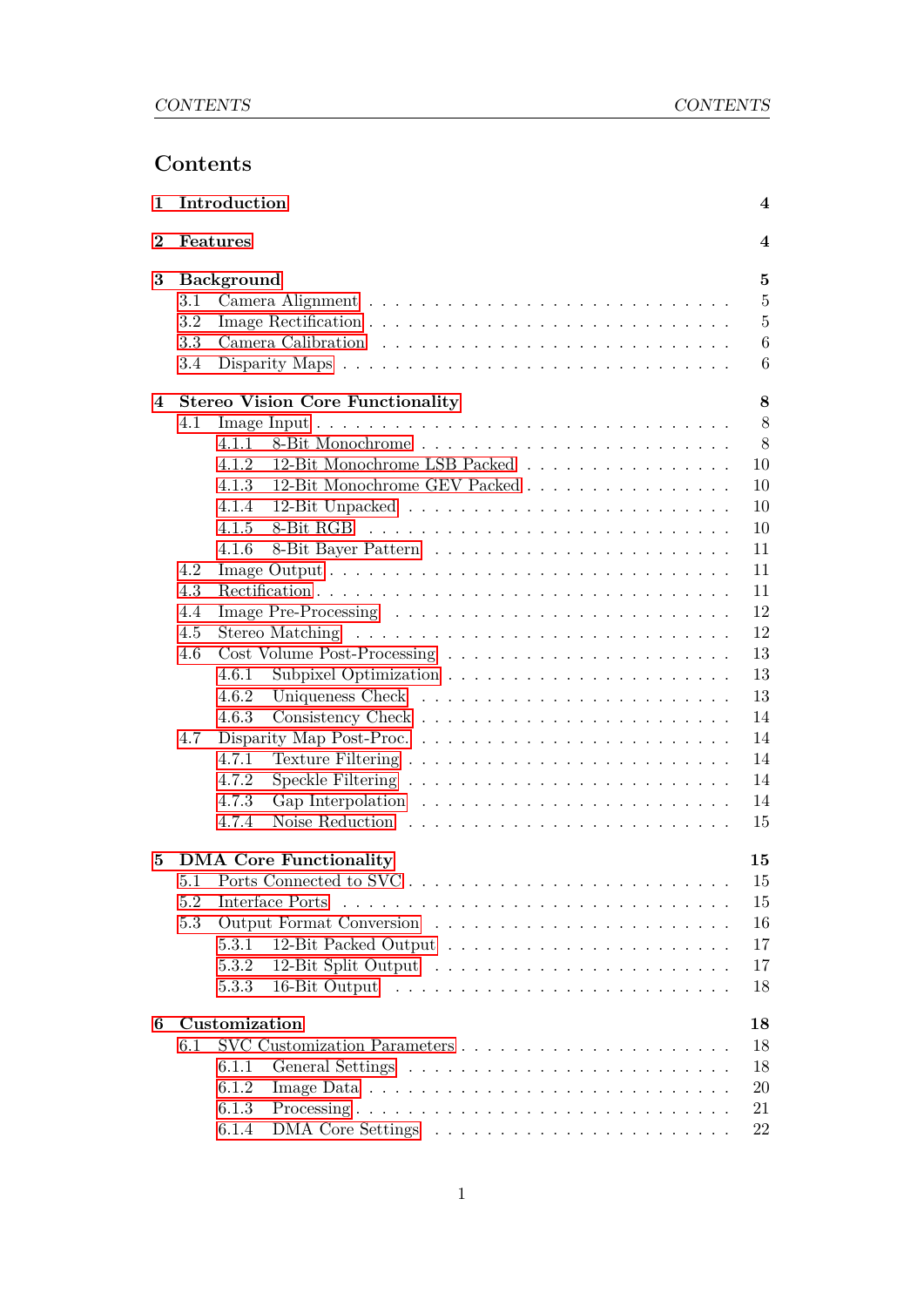|   | 6.2           | DMA Core Customization Parameters<br>6.2.1<br>6.2.2                          | 22<br>22<br>23 |
|---|---------------|------------------------------------------------------------------------------|----------------|
| 7 |               | <b>Supported Devices</b>                                                     | 24             |
| 8 | <b>Timing</b> |                                                                              | 24             |
| 9 |               | Resource Usage                                                               | 25             |
|   |               | 10 IO Signals                                                                | 25             |
|   |               | 11 Registers                                                                 | 31             |
|   |               |                                                                              | 33             |
|   |               |                                                                              | 33             |
|   |               |                                                                              | 36             |
|   |               |                                                                              | 36             |
|   |               | 11.1.4 $0x1C$ : Left Input Address Higher 32 Bits                            | 36             |
|   |               | 11.1.5 0x20: Left Input Address Lower 32 Bits $\ldots \ldots \ldots \ldots$  | 37             |
|   |               |                                                                              | $37\,$         |
|   |               | 11.1.7 0x28: Right Input Address Higher 32 Bits                              | 37             |
|   |               | 11.1.8 0x2C: Right Input Address Lower 32 Bits                               | 37             |
|   |               | 11.1.9 0x30: Right Input Bytes Available                                     | 37             |
|   |               |                                                                              | 37             |
|   |               | 11.1.110x38: Rectification Map Address Higher 32 Bits                        | 38             |
|   |               | 11.1.120x3C: Rectification Map Address Lower 32 Bits                         | 38             |
|   |               |                                                                              | 38             |
|   |               | 11.1.140x44: Buffer Address Higher 32 Bits                                   | 38             |
|   |               | 11.1.150x48: Buffer Address Lower 32 Bits                                    | 38             |
|   |               |                                                                              | 39             |
|   |               |                                                                              | 39             |
|   |               |                                                                              | 39             |
|   |               | 11.1.190 $x5C$ : Left Output Address Higher 32 Bits                          | 39             |
|   |               | 11.1.200 $x60$ : Left Output Address Lower 32 Bits                           | 39             |
|   |               | 11.1.210x64: Left Output Bytes Available                                     | 39             |
|   |               | 11.1.220x68: Right Output Address Higher 32 Bits                             | 40             |
|   |               | 11.1.230x6C: Right Output Address Lower 32 Bits                              | 40             |
|   |               | 11.1.240x70: Right Output Bytes Available                                    | 40             |
|   |               | 11.1.250x74: Disparity Output Address Higher 32 Bits                         | 40             |
|   |               | 11.1.260x78: Disparity Output Address Lower 32 Bits $\ldots \ldots$          | 40             |
|   |               | 11.1.270x7C: Disparity Output Bytes Available                                | 40             |
|   |               | 11.1.280x80: Left / Right Output FIFO Info $\ldots \ldots \ldots \ldots$     | 41             |
|   |               | 11.1.290x84: Disparity output FIFO info $\ldots \ldots \ldots \ldots \ldots$ | 41             |
|   |               | $11.1.300x88 - 0xC4$ : Debugging Registers                                   | 41             |
|   |               |                                                                              | 41             |
|   |               |                                                                              | 41             |
|   |               |                                                                              | 43             |
|   |               | 11.2.3 0x08: Algorithm Parameters $1 \ldots \ldots \ldots \ldots \ldots$     | 43             |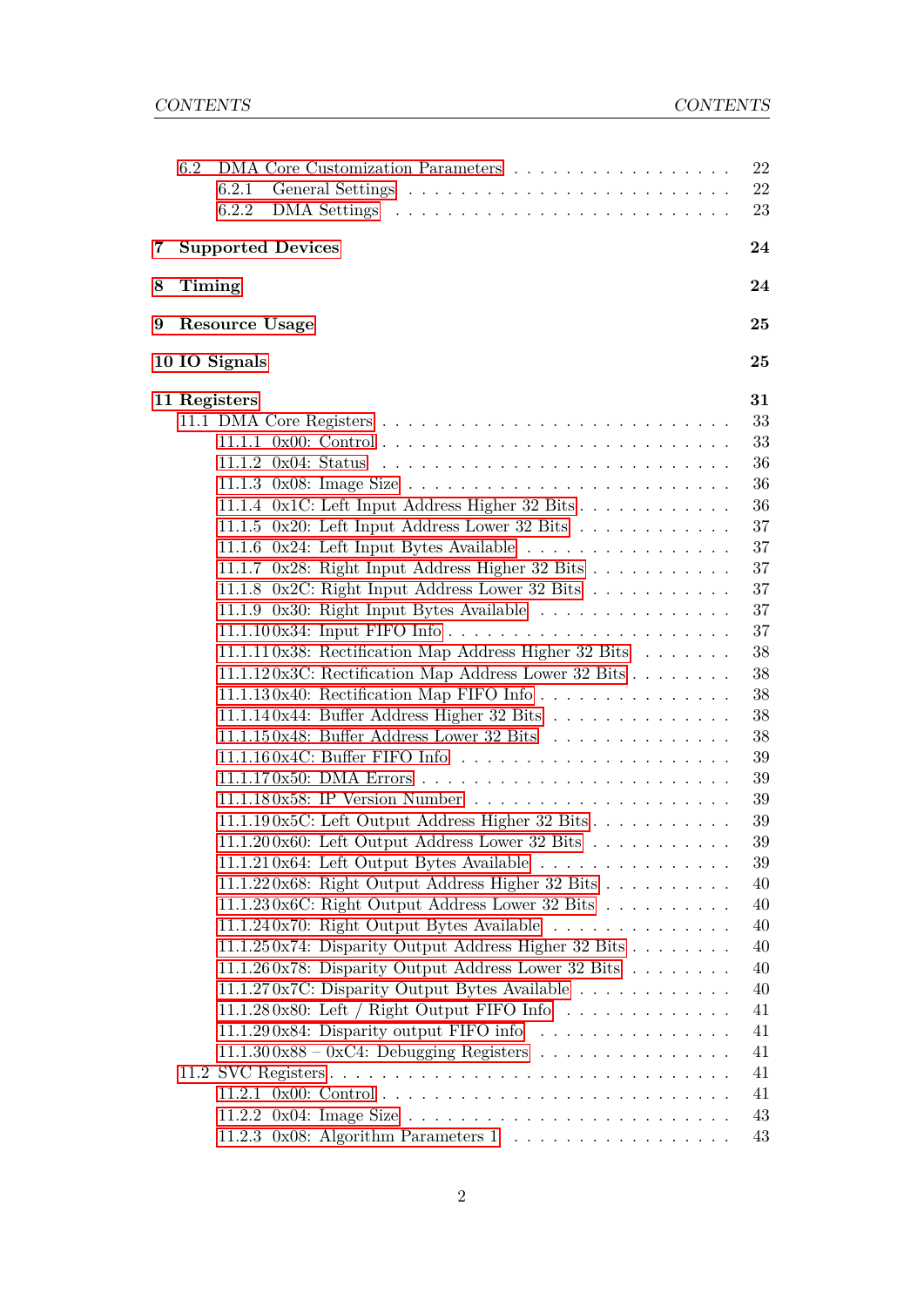|                                                        | 43           |
|--------------------------------------------------------|--------------|
| 11.2.5 0x10: License Key Higher 32 Bits                | 44           |
| 11.2.6 0x14: License Key Middle 32 Bits                | 44           |
| 11.2.7 0x18: License Key Lower 32 Bits                 | 44           |
| 11.2.8 0x1C: Device DNA Higher 32 Bits                 | 44           |
| 11.2.9 0x20: Device DNA Middle 32 Bits                 | 44           |
| 11.2.100x24: Device DNA Lower 32 Bits                  | 45           |
|                                                        | 45           |
|                                                        | 45           |
| 11.2.130x30: Subpixel Optimization ROI Offset          | 45           |
| 11.2.140x34: Subpixel Optimization ROI Size            | 46           |
|                                                        | 46           |
| 11.2.160x3C: Multi-Frame Subpixel Optimization         | 46           |
| 11.2.170x40: Statistics on Rectification Input Caches  | 47           |
|                                                        |              |
| $11.2.180x44 - 0x98$ : Debugging Registers             | 47           |
|                                                        |              |
| 12 Reference Design                                    | 47           |
| 13 Control Flow                                        | 48           |
|                                                        |              |
|                                                        | 50           |
|                                                        | $48\,$<br>51 |
|                                                        |              |
| 14 Migrating from Previous Versions                    | 51           |
|                                                        | 51           |
|                                                        | 51           |
| 14.3 Migrating from Version $4.4 - 4.6$ to $5.0 - 5.2$ | 52           |
|                                                        | 52           |
|                                                        | $52\,$<br>53 |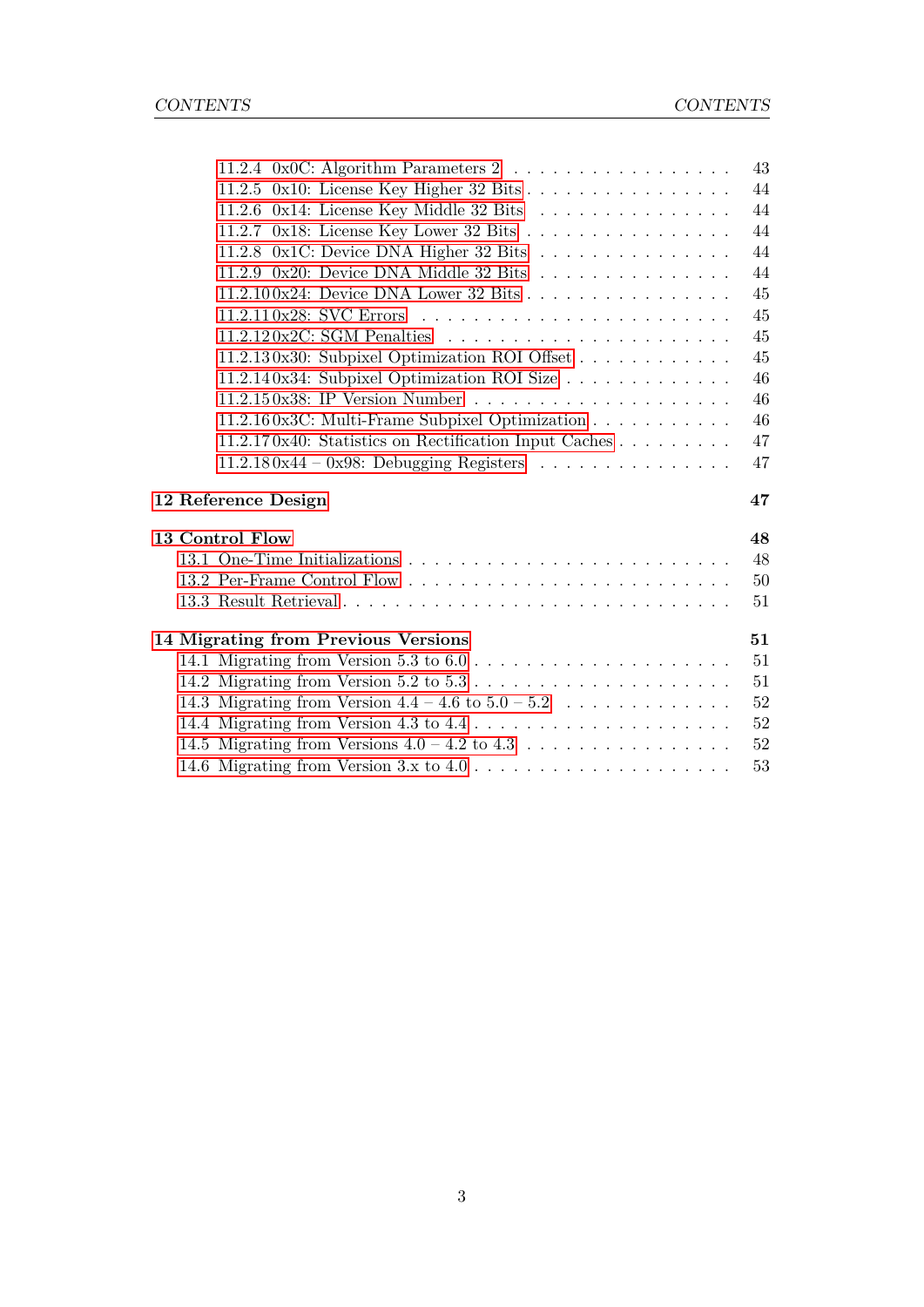# <span id="page-4-0"></span>**1 Introduction**

The Stereo Vision Core (SVC) performs stereo matching on two grayscale or RGB input images. The images are first rectified to compensate for lens distortions and camera alignment errors. Stereo matching is then performed by applying a variation of the Semi Global Matching (SGM) algorithm as introduced by [Hirschmüller](#page-57-0) [\(2005\)](#page-57-0). Various post-processing methods are applied to improve the processing results. The output of the SVC is a subpixel accurate and dense disparity map, which is streamed over an AXI4-Stream interface.

To simplify the use of the SVC on devices with a shared system memory, such as the Xilinx Zynq SoC, an auxiliary core for direct memory access (DMA) is provided. This DMA core reads input data from memory through AXI3 or AXI4, and converts it into data streams that are suitable for the SVC. Likewise, the DMA core also collects the output data from the SVC and writes it back to memory.

Both IP cores are provided as encrypted RTL code. An IP block for each core is available for Xilinx Vivado IP Integrator.

# <span id="page-4-1"></span>**2 Features**

The SVC and DMA core comprise the following features:

- General processing architecture
	- **–** Processing of grayscale images with a bit depth of 8 or 12 bits per pixel
	- **–** Processing of color images with 8-bit RGB encoding
	- **–** Stream-based processing of input images using either AXI4-Stream, AXI3 or AXI4
	- **–** Configuration through AXI4-Lite interface
	- **–** Output of disparity map starts before receiving the last pixel of both input images
	- **–** Support for variable image sizes
	- **–** Multi-clock design with faster clock for performance critical tasks
- Image rectification
	- **–** Rectification using a pre-computed compressed rectification map
	- **–** Bi-linear interpolation for subpixel accurate rectification
	- **–** Pixel cache and DMA engine for efficient image data access
- Stereo matching
	- **–** Stereo matching through a variation of the Semi-Global Matching (SGM) algorithm
	- **–** Configurable disparity range up to 256 pixels
	- **–** Configurable disparity offset
	- **–** Configurable penalties *P*1 and *P*2 for small and large disparity variations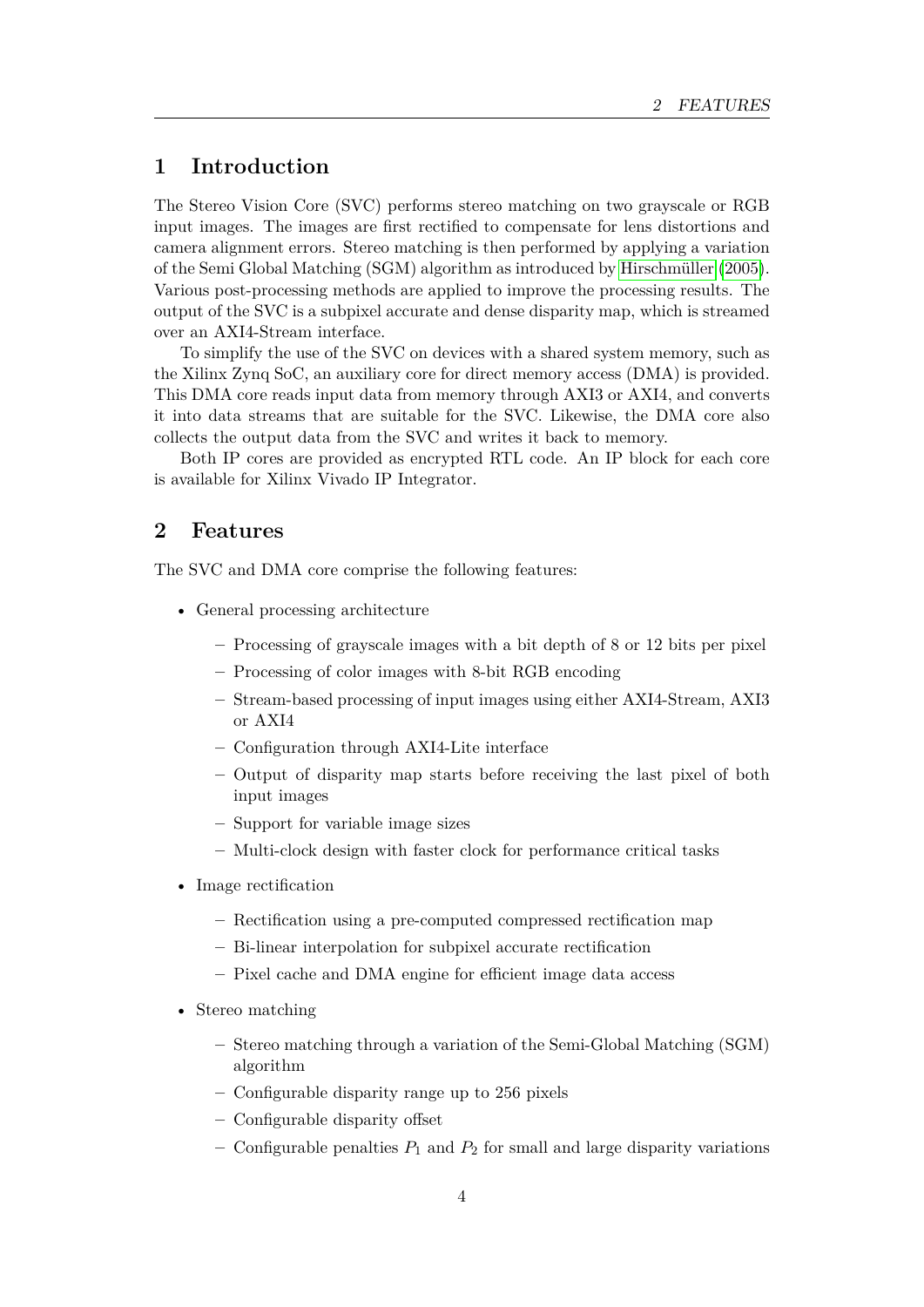- **–** Edge-dependent variation of penalties
- **–** Pre-processing of input images for improved robustness against illumination variations and occlusions
- Post-processing
	- **–** Subpixel optimization
	- **–** Consistency check with configurable threshold
	- **–** Uniqueness check with configurable threshold
	- **–** Filling of small gaps through interpolation
	- **–** Noise reduction
	- **–** Speckle filtering
	- **–** Filtering of untextured image areas

# <span id="page-5-0"></span>**3 Background**

# <span id="page-5-1"></span>**3.1 Camera Alignment**

For stereo vision, both cameras must be mounted on a plane with a displacement that is perpendicular to the cameras' optical axes. Furthermore, both cameras must be equipped with lenses that have an identical focal length. This arrangement is known as the *standard epipolar geometry*. An example for such a camera mounting is shown in Figure [1.](#page-5-3)

The distance between both cameras is referred to as *baseline distance*. Using a large baseline distance improves the depth resolution at high distances. A small baseline distances, on the other hand, allows for the observation of close objects. The baseline distance should be adjusted in conjunction with the lenses' focal length. An online tool for computing desirable combinations of baseline distance and focal length can be found on the Nerian Vision GmbH website<sup>[1](#page-5-4)</sup>.

# <span id="page-5-2"></span>**3.2 Image Rectification**

Even when carefully aligning both cameras, you are unlikely to receive images that match the expected result form an ideal standard epipolar geometry. The images are affected by various distortions that result from errors in the cameras' optics and

<span id="page-5-4"></span>

<span id="page-5-3"></span>

Figure 1: Example for standard epipolar geometry.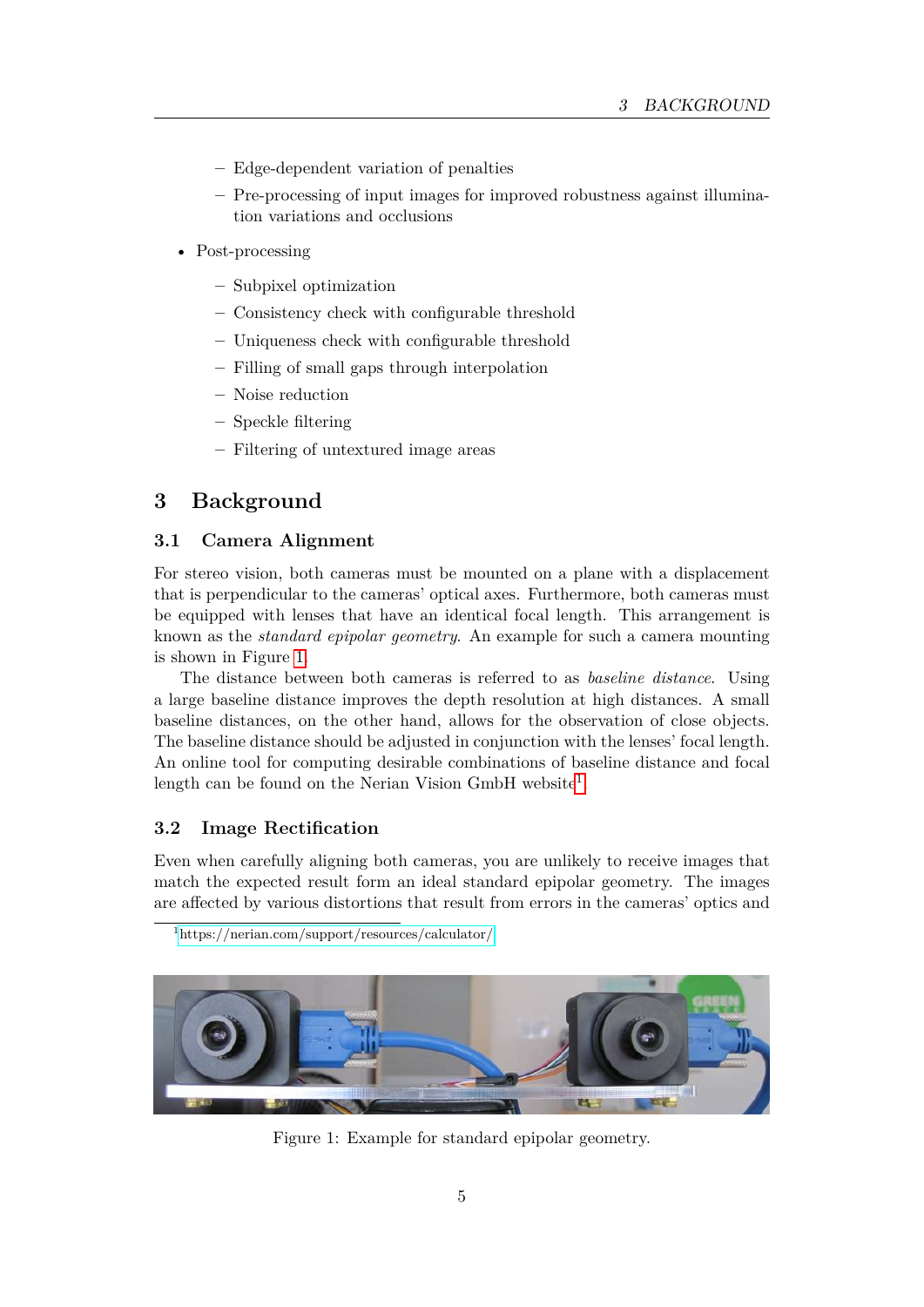<span id="page-6-2"></span>

<span id="page-6-3"></span>Figure 2: Example for (a) unrectified and (b) rectified camera image.

mounting. Therefore, the first processing step that needs to be performed is an image undistortion operation, which is known as *image rectification*.

Figure [2a](#page-6-2) shows an example camera image, where the camera was pointed towards a calibration board. The edges of the board appear slightly bent, due to radial distortions caused by the camera's optics. Figure [2b](#page-6-3) shows the same image after image rectification. This time, all edges of the calibration board are perfectly straight.

#### <span id="page-6-0"></span>**3.3 Camera Calibration**

Image rectification requires precise knowledge of the cameras' projective parameters, which is obtained through *camera calibration*. This typically requires the recording of several sample images of a flat calibration board with a visible calibration pattern. From the observed projection of this pattern it is then possible to compute the calibration parameters. This process is not implemented by the SVC, but has to be performed in software. Source code for computing the calibration parameters form a set of camera images is available.

#### <span id="page-6-1"></span>**3.4 Disparity Maps**

The stereo matching results are delivered by the SVC in the form of a *disparity map*, from the perspective of the reference camera. By default the left camera is the reference camera, but alternatively the right camera can be selected as reference camera during IP customization.

The disparity map associates each pixel in the reference camera image with a corresponding pixel in the other camera image (referred to as match camera). Because both images were previously rectified to match an ideal standard epipolar geometry, corresponding pixels should only differ in their horizontal coordinates. The disparity map thus only encodes a *horizontal coordinate difference*.

An example for a left camera image and the corresponding disparity map are shown in Figures [3a](#page-7-0) and [3b.](#page-7-1) Here the disparity map has been color coded, with blue hues reflecting small disparities, and red hues reflecting large disparities. As can be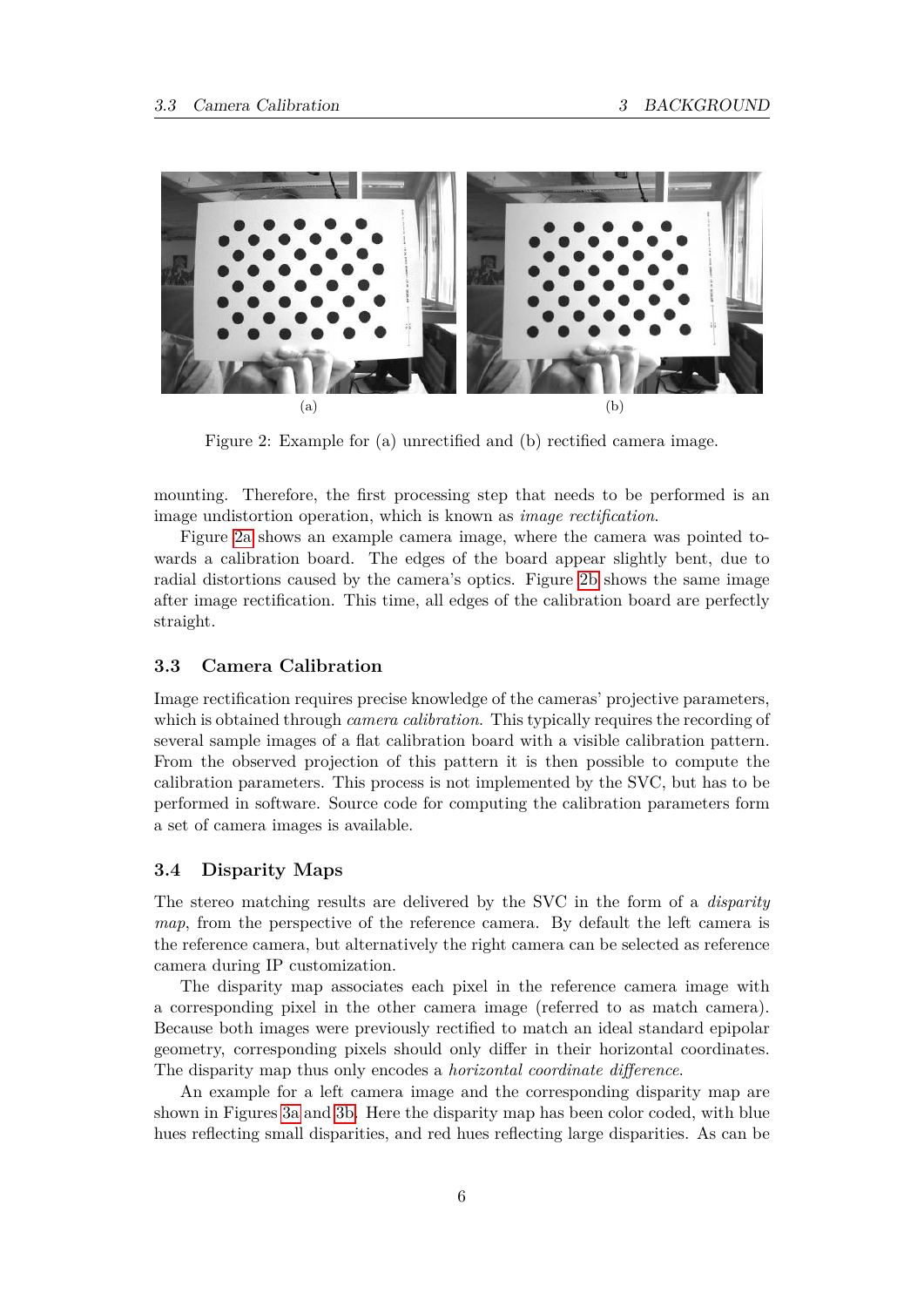<span id="page-7-0"></span>

<span id="page-7-1"></span>Figure 3: Example for (a) left camera image and corresponding disparity map.

seen, the disparity is proportional to the inverse depth of the corresponding scene point.

The *disparity range* specifies the image region that is searched for finding pixel correspondences. In the example image, the color legend indicates that the disparity range reaches from 0 to 111 pixels. A large disparity range allows for very accurate measurements, but causes a high computational load and thus lowers the achievable frame rate. The SVC supports a configurable disparity range, which provides a choice between high precision or high speed.

It is possible to transform the disparity map into a set of 3D points. This can be done at a correct metric scale if the cameras have been calibrated properly. The transformation of a disparity map to a set of 3D points requires knowledge of the disparity-to-depth mapping matrix *Q*, which can be computed during camera calibration. The 3D location  $\begin{pmatrix} x & y & z \end{pmatrix}^T$  of a point with image coordinates  $(u, v)$ and disparity *d* can be reconstructed as follows:

$$
\begin{pmatrix} x \\ y \\ z \end{pmatrix} = \frac{1}{w} \cdot \begin{pmatrix} x' \\ y' \\ z' \end{pmatrix}, \text{ with } \begin{pmatrix} x' \\ y' \\ z' \\ w \end{pmatrix} = Q \cdot \begin{pmatrix} u \\ v \\ d \\ 1 \end{pmatrix}
$$

An efficient implementation of this transformation is available in the API for the SceneScan stereo vision sensor.

The SVC computes disparity maps with a disparity resolution that is below one pixel. Disparity maps have a bit-depth of 12 bits, with the lower 4 bits of each value representing the fractional disparity component. It is thus necessary to divide each value in the disparity map by 16 in order to receive the correct disparity magnitude.

Several post-processing techniques are applied in order to improve the quality of the disparity maps. Some of these methods detect erroneous disparities and mark them as invalid. Invalid disparities are set to 0xFFF, which corresponds to the decimal value 255.9375 and is the maximum value that can be stored in the 12-bit disparity map. In Figure [3b](#page-7-1) invalid disparities have been depicted as black.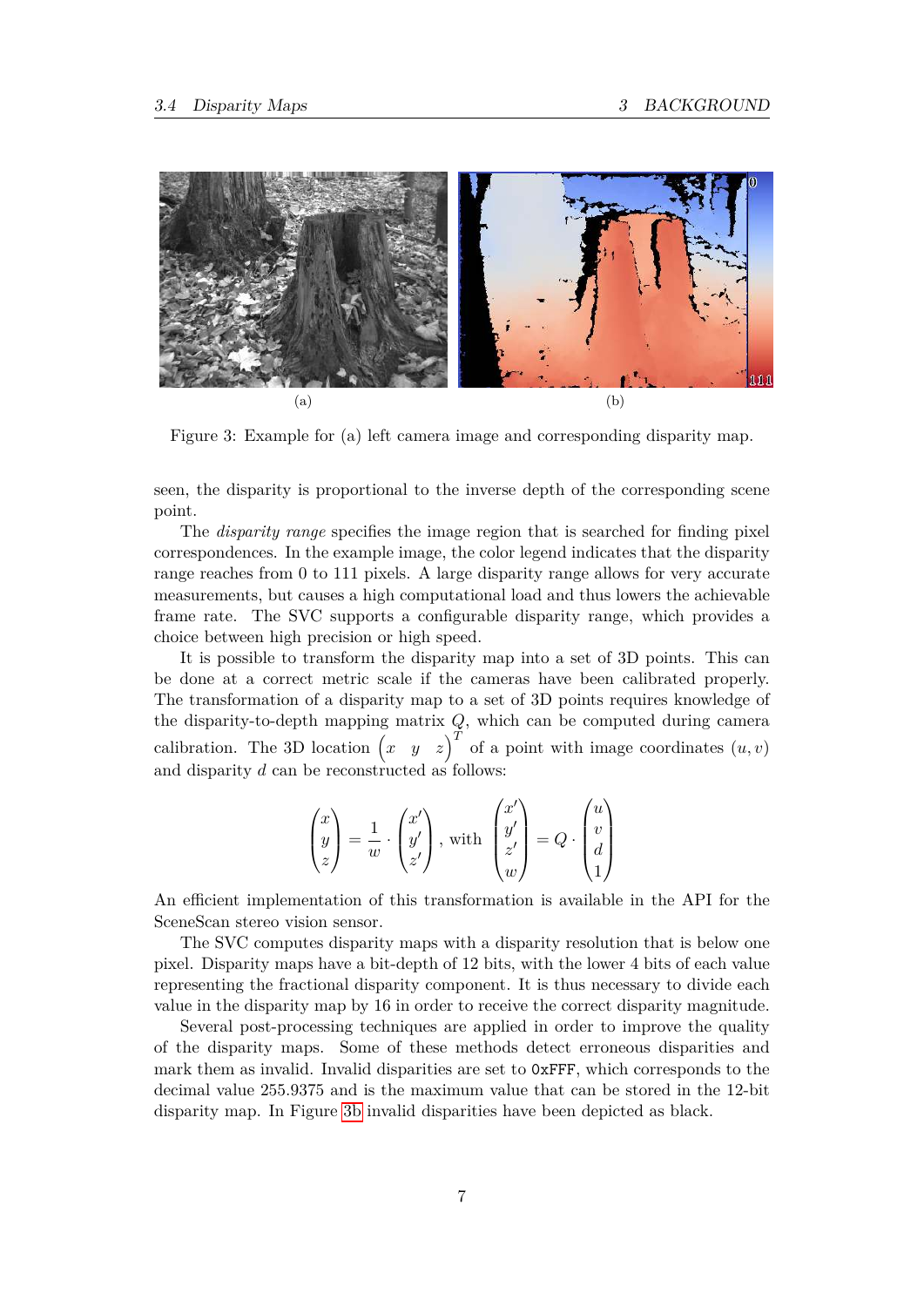# <span id="page-8-0"></span>**4 Stereo Vision Core Functionality**

The overall functionality of the SVC in it's default configuration is depicted in Figure [4.](#page-9-0) Please note that the available ports differ when using the legacy rectification implementation. In this case, please refer to data sheets for IP core version 5.3 or earlier for further details.

The port register io, which provides read and write access to all device registers, has been omitted in this figure for simplicity. This port complies to the AXI4-Lite standard [\(ARM, 2013\)](#page-57-1) and acts as a communication slave.

The port frame complete provides a binary signal which is asserted to 1 for one clock cycle, once processing of the current frame has been completed.

The remaining input and output ports all implement the AXI4-Stream protocol [\(ARM, 2010\)](#page-57-2) and read/write image data, image rectification maps, image addresses or temporary buffer data. The purpose of each port and the involved processing is described in the subsequent sections.

Processing inside the SVC is divided into several sub-modules. Not all of these sub-modules are mandatory. Some can be deactivated through setting the appropriate device registers, or they can be removed from the IP core altogether if desired. A detailed description of each sub-module is provided below.

### <span id="page-8-1"></span>**4.1 Image Input**

During customization, a maximum image size must be specified that the SVC shall be able to handle. While the image height has only a marginal impact on the required FPGA resources, the image width will have a strong influence on the resource usage.

With the new image rectification introduced with version 6.0, the SVC will read the pixel data of an input image in the order that it is needed for image rectification. This means that image access is no longer linear. Therefore, the SVC provides a stream of *image addresses* through the \*\_burst\_to\_dma ports.

An image address is a memory address that is relative to the first byte of image pixel data. For each provided image address, the SVC expects a burst of data at the respective \* burst from dma port. The burst data must start from the given image address, with the burst length and size configured during IP customization (see Section [6.1\)](#page-18-2). In a typical design the \*\_burst\_to\_dma and \*\_burst\_from\_dma ports are directly connected to the DMA core, which will handle all memory accesses. The SVC stores the image data in an internal cache memory, which significantly reduces the number of required burst transfers.

The SVC can be configured to use a pixel width of 12 or 8 bits for monochrome images, or 8 bits per channel for RGB images. When set to 12-bit monochrome, different encoding options can be chosen for the input image data. The encoding mode can be selected at runtime by writing to the device registers (see Section [11.2.1\)](#page-41-4). All supported image encodings are described in the following.

# <span id="page-8-2"></span>**4.1.1 8-Bit Monochrome**

In this simple mode, an 8-bit monochrome encoding is assumed for the input data. No padding bytes are allowed between the pixel data.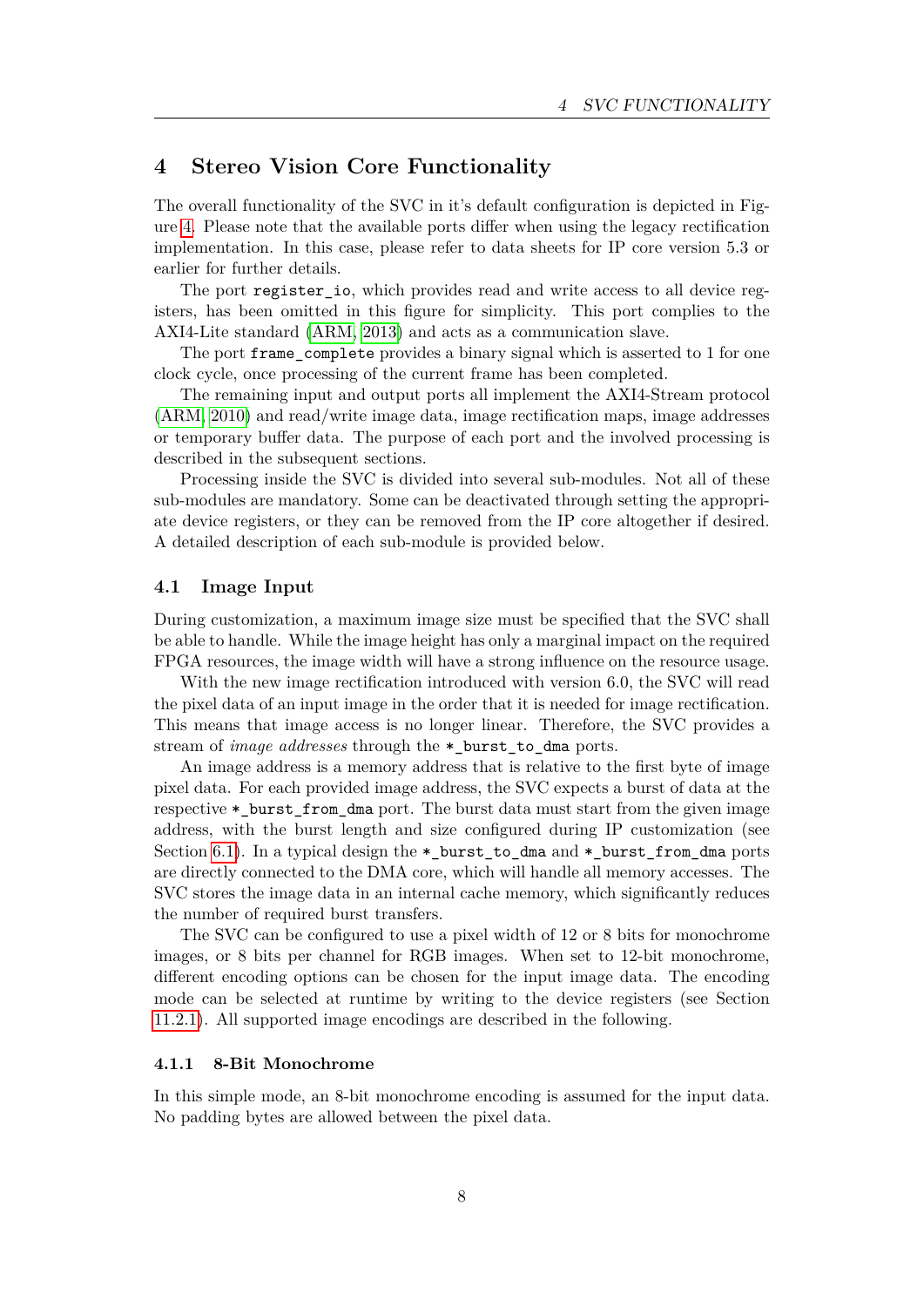<span id="page-9-0"></span>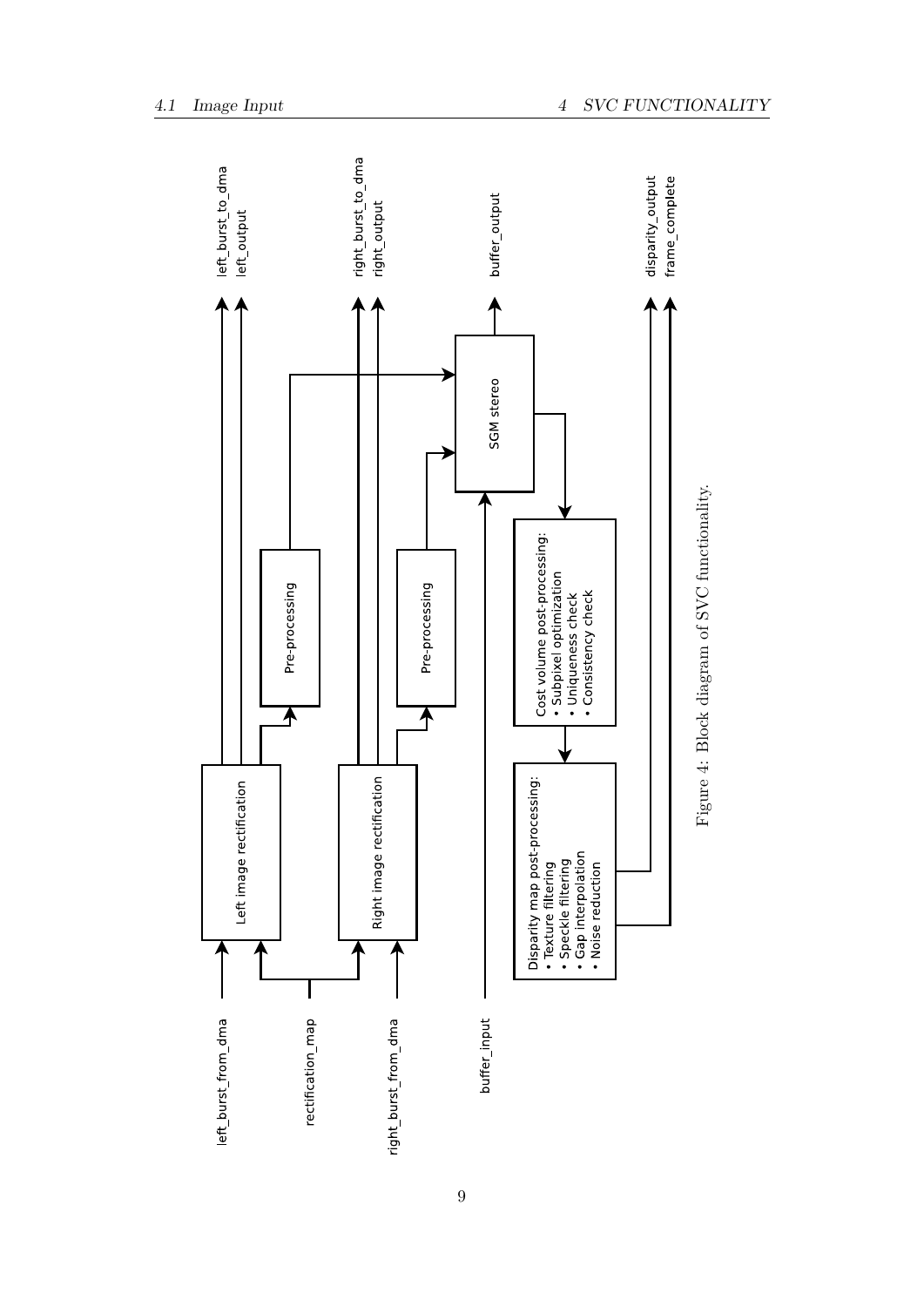# <span id="page-10-0"></span>**4.1.2 12-Bit Monochrome LSB Packed**

In this encoding mode, two 12-bit values are written to 3 bytes in memory. This happens in a least-significant-bit (LSB) alignment, without introducing additional padding bits. This means that data is filled LSB first in the lowest byte, and then continues to higher addresses, as depicted below:

| 32 31    |         | 24 23   | 16 15  |                                                                               |  |  |  |  |  |
|----------|---------|---------|--------|-------------------------------------------------------------------------------|--|--|--|--|--|
| $\cdots$ | Byte 3  | Byte 2  | Byte 1 | Byte 0                                                                        |  |  |  |  |  |
|          | Pixel 2 | Pixel 1 |        | Pixel 0                                                                       |  |  |  |  |  |
|          |         |         |        | 11 10 9 8 7 6 5 4 3 2 1 0 11 10 9 8 7 6 5 4 3 2 1 0 11 10 9 8 7 6 5 4 3 2 1 0 |  |  |  |  |  |

This matches the Mono12p pixel format from the GenICam Pixel Format Naming Convention [\(European Machine Vision Association, 2016\)](#page-57-3).

#### <span id="page-10-1"></span>**4.1.3 12-Bit Monochrome GEV Packed**

Like the previous mode, the 12-bit GEV packing mode encodes two 12-bit values in 3 bytes. In this case, the upper 8 bits of the first pixel are written to the first byte, and the upper 8 bits of the second pixel are written to the third byte. A combination of the lower 4 bits of both pixels are written to the second byte in between. This encoding scheme is depicted below:

| 24 23<br>16 15 |                                                                                                                                                |  |  |  |        |         |  |  |  |  |  |        |         |  |  |  |  |  |        |  |  |  |                       |  |         |  |  |  |  |  |  |
|----------------|------------------------------------------------------------------------------------------------------------------------------------------------|--|--|--|--------|---------|--|--|--|--|--|--------|---------|--|--|--|--|--|--------|--|--|--|-----------------------|--|---------|--|--|--|--|--|--|
|                | Byte 3<br>$\cdots$                                                                                                                             |  |  |  | Byte 2 |         |  |  |  |  |  | Byte 1 |         |  |  |  |  |  | Byte 0 |  |  |  |                       |  |         |  |  |  |  |  |  |
|                | Pixel 2 $ $                                                                                                                                    |  |  |  |        | Pixel 2 |  |  |  |  |  |        | Pixel 1 |  |  |  |  |  |        |  |  |  | $ $ Pixel 1   Pixel 0 |  | Pixel 0 |  |  |  |  |  |  |
|                | $\begin{array}{ ccccccccccccccccccc }\hline3&2&1&0&11&10&9&8&7&6&5&4&11&10&9&8&7&6&5&4&3&2&1&0&3&2&1&0&11&10&9&8&7&6&5&4 \\\hline \end{array}$ |  |  |  |        |         |  |  |  |  |  |        |         |  |  |  |  |  |        |  |  |  |                       |  |         |  |  |  |  |  |  |

This scheme matches the Mono12Packed format from the GigE Vision standard [\(AIA, 2013\)](#page-57-4). The advantage of this encoding is that it can be efficiently converted to 8-bits, by leaving out every third byte from the image data.

#### <span id="page-10-2"></span>**4.1.4 12-Bit Unpacked**

In the unpacked 12-bit encoding mode, the image data is stored with 16 bits per pixel in memory. The SVC ignores the most significant 4 bits of each pixel when reading the image data.

#### <span id="page-10-3"></span>**4.1.5 8-Bit RGB**

In the 8-bit RGB input mode the input image is a color image with 8 bits for each of the three color channels. Endianess does not matter for RGB images, which means that either the red or the blue color channel can be stored in the least or most significant bits. The green color channel, however, should be stored in the middle. The endianess of the output image will match the endianess of the input image. Either of the following encodings are hence possible: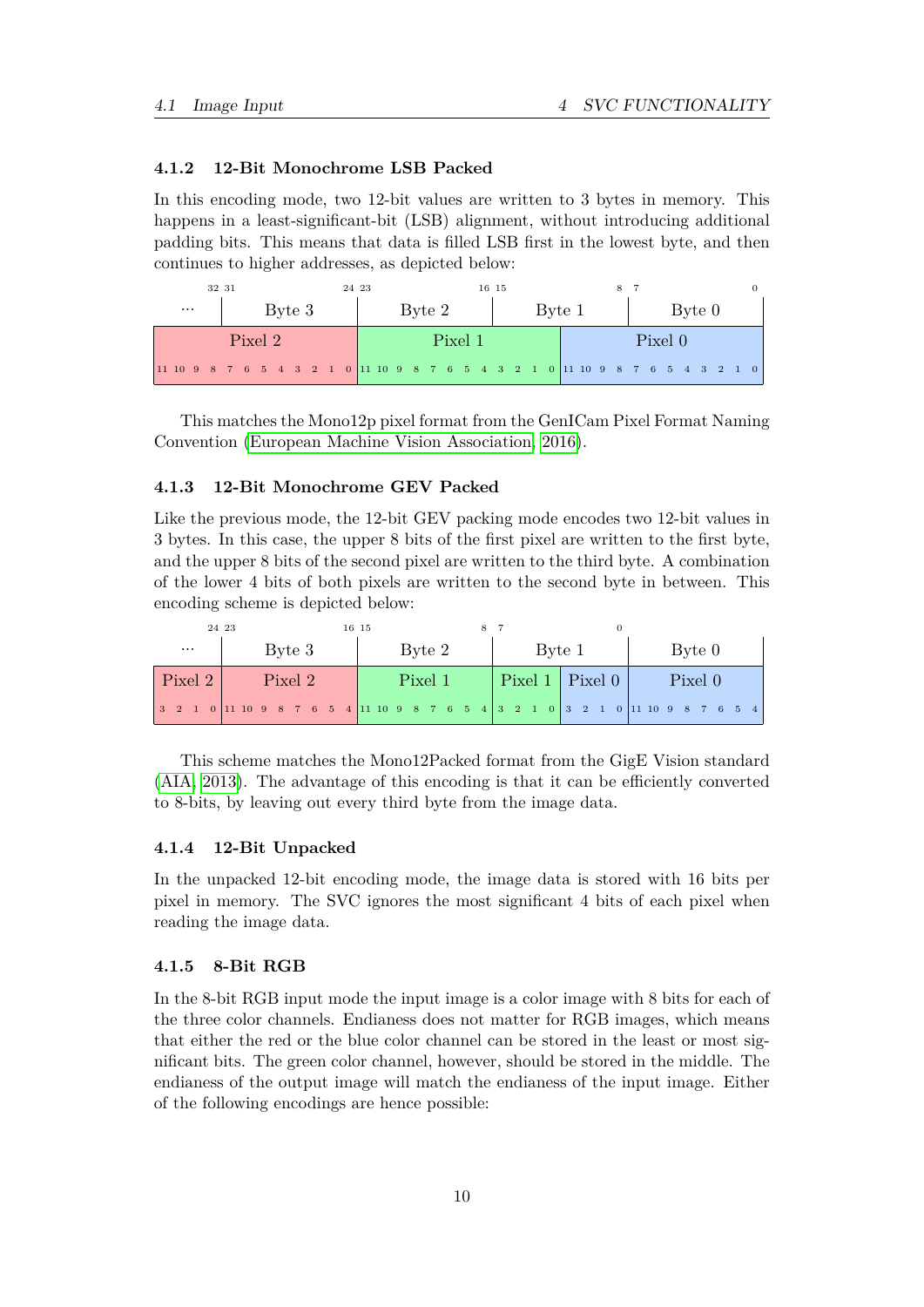|           | 24 23 |  |        |     |       |        |  | 16 15 |       |  |  |  |        |  |      | 8 |  |  |  |                                                 |  |  | $\theta$ |
|-----------|-------|--|--------|-----|-------|--------|--|-------|-------|--|--|--|--------|--|------|---|--|--|--|-------------------------------------------------|--|--|----------|
|           |       |  | Byte 2 |     |       | Byte 1 |  |       |       |  |  |  | Byte 0 |  |      |   |  |  |  |                                                 |  |  |          |
| Red LSB:  | Blue  |  |        |     | Green |        |  |       |       |  |  |  | Red    |  |      |   |  |  |  |                                                 |  |  |          |
|           |       |  |        |     |       |        |  |       |       |  |  |  |        |  |      |   |  |  |  | 7 6 5 4 3 2 1 0 7 6 5 4 3 2 1 0 7 6 5 4 3 2 1 0 |  |  |          |
| Blue LSB: |       |  |        | Red |       |        |  |       | Green |  |  |  |        |  | Blue |   |  |  |  |                                                 |  |  |          |
|           |       |  |        |     |       |        |  |       |       |  |  |  |        |  |      |   |  |  |  | 7 6 5 4 3 2 1 0 7 6 5 4 3 2 1 0 7 6 5 4 3 2 1 0 |  |  |          |

Even though an RGB color image provides more information than a grayscale image with equal spatial resolution, a color image will not lead to better processing results. However, the color information will be preserved during image rectification, and the rectified color image can hence be used for onward processing. If color information is not required for onward processing, it is recommended to disable support for RGB images and directly provide monochrome image data, as this can save FPGA resources.

## <span id="page-11-0"></span>**4.1.6 8-Bit Bayer Pattern**

Prior to version 6.0, it was possible to directly process Bayer pattern images. Here the DMA core performed a conversion from Bayer pattern to RGB. With the new image rectification introduced in version 6.0, Bayer pattern conversion ('demosaicing') is no longer possible on-the-fly, as image data is no longer read in a linear order. Hence, a conversion to RGB should be performed beforehand.

The older linear rectification is still available as an option for legacy projects. If you use the old rectification then Bayer pattern demosaicing is still supported. Please refer to the data sheet for version 5.3 for further details.

# <span id="page-11-1"></span>**4.2 Image Output**

Unlike the image inputs, all image outputs are provided as a linear stream of pixel data. If support for more than one pixel format is enabled, the data widths of all image output ports will be set to the pixel width of the largest pixel format. If a format with a shorter pixel width is used, then the unnecessary most significant bits will be set to zero.

# <span id="page-11-2"></span>**4.3 Rectification**

The SVC concurrently reads two input images from the left\_input and right\_input ports. The first processing step that is applied to the input data is image rectification. To perform image rectification, a pre-computed rectification map is required that is read from the dedicated input port rectification\_map. The rectification map contains a subpixel accurate x- and y-offset for each pixel of the left and right input images. Bi-linear interpolation is applied to map the subpixel offsets to image intensities.

The offsets are interleaved such that reading from a single data stream is sufficient for finding the displacement vector for each pixel in both images. To save bandwidth, the rectification map is stored in a compressed form. On average one byte is required for encoding the displacement vector for a single pixel. Hence, the overall size of the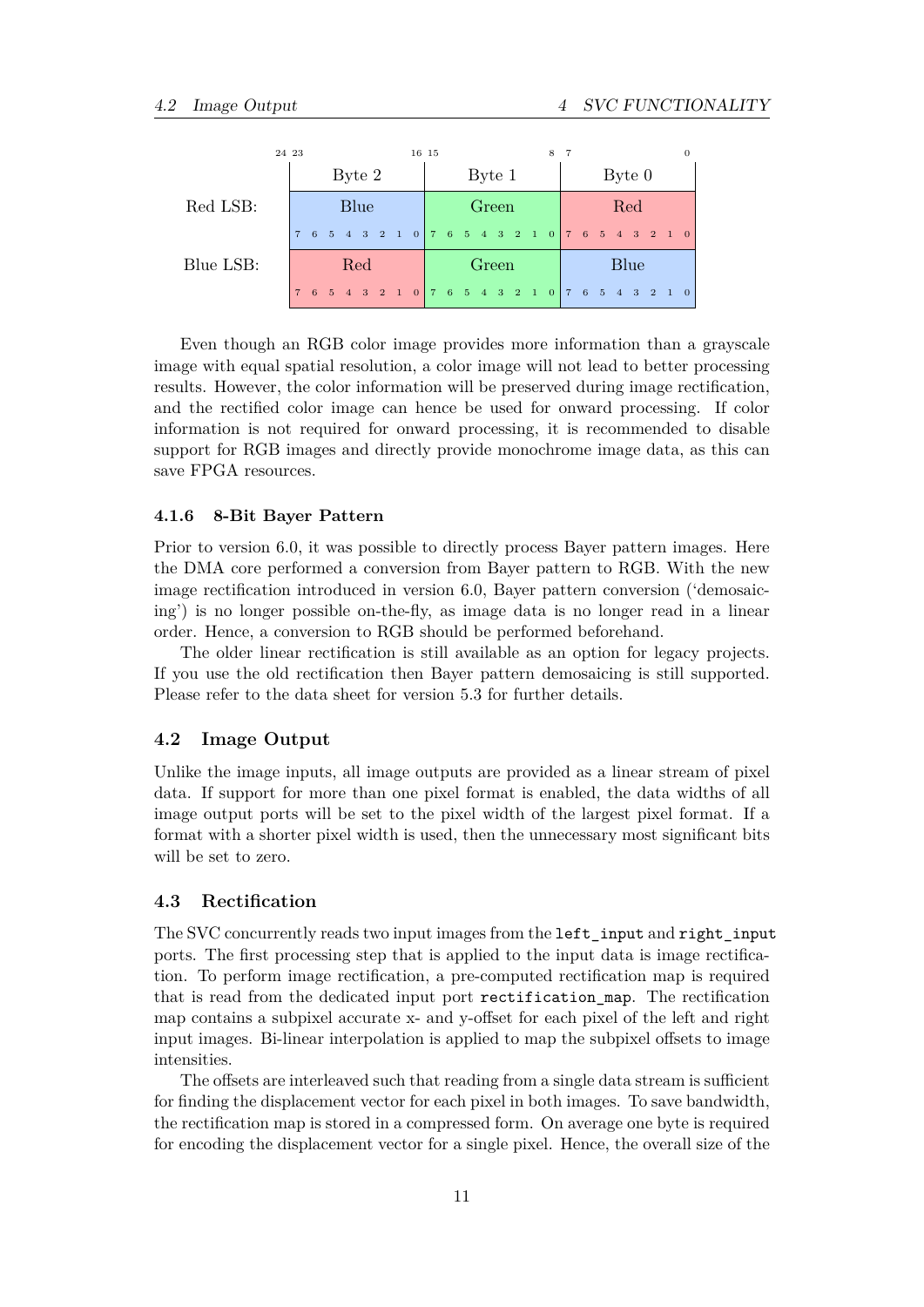rectification map is equal to the size of two input images. Source code is provided for generating the rectification map from typical camera calibration parameters.

The left rectified image is always written to left\_output, and the right rectified image to right output, unless the IP's operation mode has been set to passthrough, in which case the input mages are passed through without modification (see Section [11.2.1\)](#page-41-4).

#### <span id="page-12-0"></span>**4.4 Image Pre-Processing**

An image pre-processing method is applied to both input images. This causes the subsequent processing steps to be more robust towards illumination variations and occlusions.

#### <span id="page-12-1"></span>**4.5 Stereo Matching**

Stereo matching is performed by applying a variation of the SGM algorithm by [Hirschmüller \(2005\)](#page-57-0). SGM applies two penalties *P*1 and *P*2 for solutions with small and large disparity variations. In our case, we adapt both penalties according to image edges. For both,  $P_1$  and  $P_2$ , there exist two different penalty values, which are applied to edge and non-edge image pixels. These penalties can be configured at run-time though the SVC's registers (see Section [11.2.12\)](#page-45-2).

The SVC can require several iterations for processing one pixel of the reference input image. In each iteration, the reference image pixel is compared to a group of pixels in the match image. The number of parallel pixel comparisons *p* can be configured through the SVC customization parameters (see Section [6.1\)](#page-18-2). The number of iterations per reference image pixel  $n_i$  can be configured through the SVC control register (see Section [11.2.1\)](#page-41-4).

A *disparity offset od* can also be configured through the SVC's registers, which indicates the smallest disparity value that will be considered during stereo matching. If  $o_d \neq 0$  then the observable depth range will have an upper limit, as disparities smaller than  $o_d$  will not be allowed. The disparity offset  $o_d$ , iteration count  $n_i$  and the parallelization *p* determine the maximum disparity *dmax*:

$$
d_{max} = o_d + n_i p - 1 \tag{1}
$$

For storing intermediate processing results, the SGM sub-module requires write access to an external buffer through the port buffer\_output. This buffer can be located in external memory, or if desired in the FPGA's block RAM. A lossy data compress is applied in order to reduce the required band-width and buffer size. The compression rate *z* can be configured during IP customization.

The total size  $s_b$  of the buffer can be computed as follows:

$$
s_b = 3 \cdot (d_{max} - o_d + 1) \cdot w_{max} \cdot (1 - z) , \qquad (2)
$$

where  $d_{max}$  is the maximum disparity and  $w_{max}$  is the maximum supported image width.

Data is written linearly to the buffer, starting from byte offset 0 all the way through to the last byte in the buffer. Once the last byte has been written, the SVC sends out a rewind signal. Writing will then restart again at byte offset 0.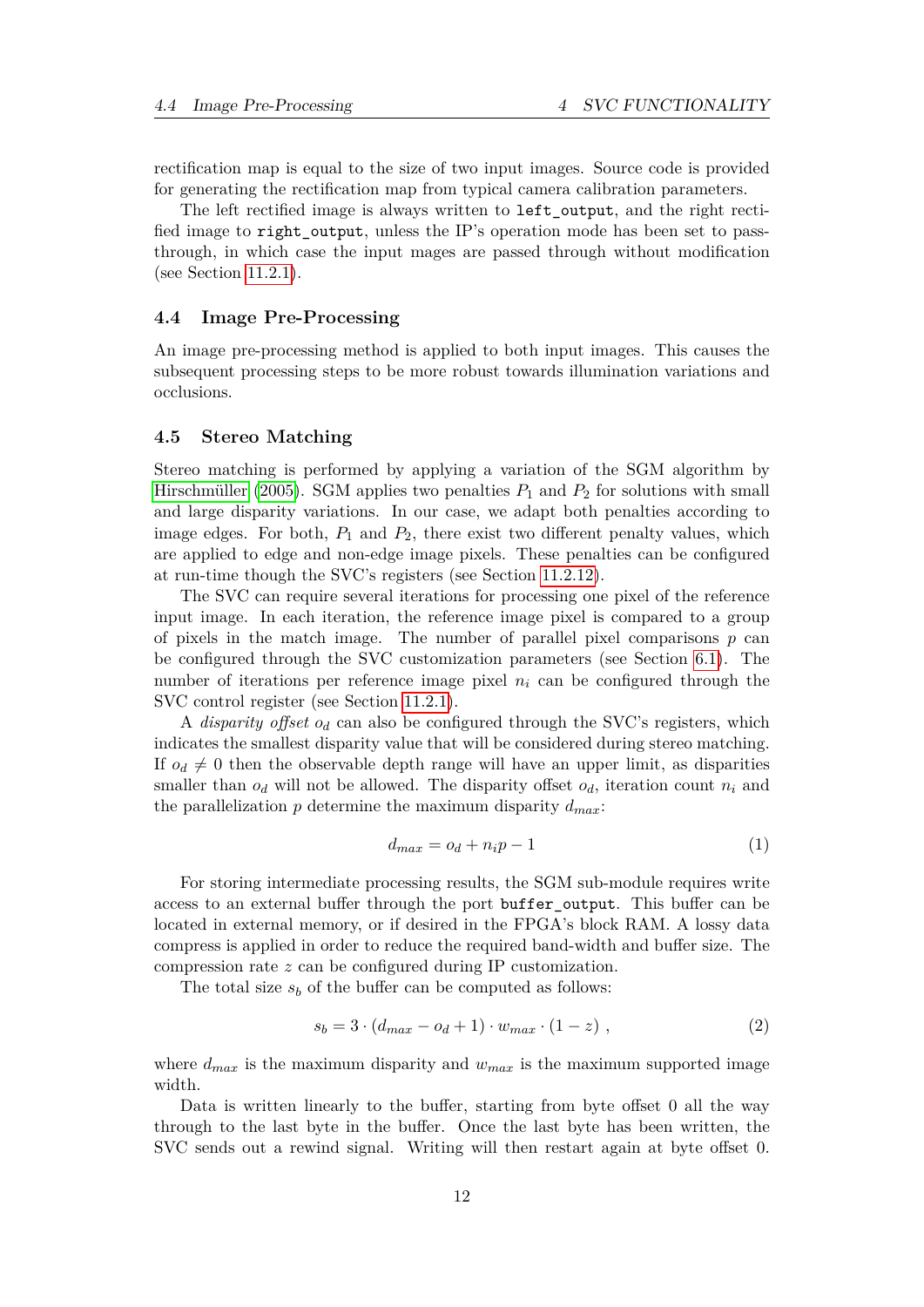Similarly, the content of the same buffer is read back linearly through the port buffer\_input, and reading restarts at byte offset 0 upon a corresponding rewind signal. It is ensured that reading and writing will never happen simultaneously on the same buffer data.

### <span id="page-13-0"></span>**4.6 Cost Volume Post-Processing**

The SGM stereo algorithm produces a *cost volume*, which encodes the matching costs for all valid combinations of left and right image pixels. Several of the applied post-processing techniques operate directly on this cost volume.

#### <span id="page-13-1"></span>**4.6.1 Subpixel Optimization**

Subpixel optimization is the first applied post-processing technique. This step increases the accuracy of depth measurements by evaluating the matching costs to the left and right of the detected minimum for each pixel. A curve is fitted to the matching costs and its minimum is determined with subpixel accuracy.

The optimization algorithm is tuned automatically to provide the best possible subpixel measurements. If only a small region of interest (ROI) of the input image / disparity map is relevant, then this auto-tuning process can be constrained to only this ROI. In this case one should expect more accurate sub-pixel measurements inside the ROI. The ROI can be selected at run-time by writing to the SVC's registers (see Sections [11.2.13](#page-45-3) and [11.2.14\)](#page-46-0).

For the tuning process, the algorithm collects statistics over a period of time. In the default mode, statistics are collected over a single frame. The statistical information is then used to optimize the results of the next frame. Alternatively, a multi-frame mode can be selected through the SVC's registers (see Section [11.2.4\)](#page-43-2), in which statistics are collected over more than one frame. In this mode, the SVC needs to be notified manually when the collection period should end.

The improved disparity estimates are encoded as fixed-point numbers. Currently the SVC supports 4 decimal bits for the subpixel optimized disparity. Hence, it is possible to measure disparities with a resolution of <sup>1</sup>*/*<sup>16</sup> pixel. It is thus required to divide each disparity value by 16, when interpreting the final disparity map.

#### <span id="page-13-2"></span>**4.6.2 Uniqueness Check**

Matches with a high matching uncertainty are discarded by imposing a uniqueness constraint. For a stereo match to be considered unique, the minimum matching cost  $c_{min}$  times a uniqueness factor  $q \in [1,\infty)$  must be smaller than the cost for the next best match. This relation can be expressed in the following formula, where *C* is the set of matching costs for all valid pixel pairs and  $c^* = c_{min}$  is the cost for the best match:

$$
c^* \cdot q < \min \left\{ C \setminus \{c_{\min} \} \right\}. \tag{3}
$$

Stereo matches that are discarded through the uniqueness check are assigned a disparity label of 0xFFF.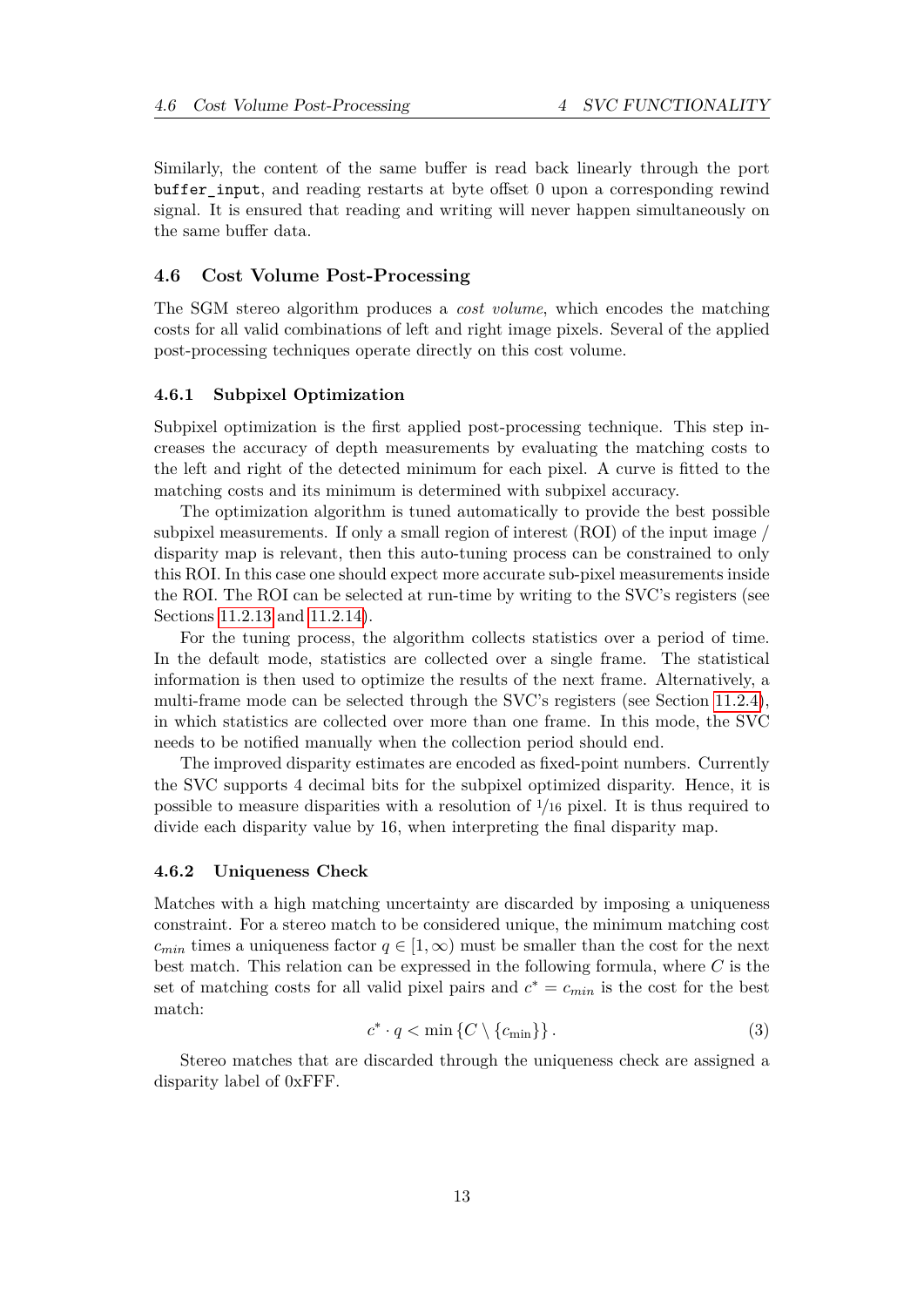#### <span id="page-14-0"></span>**4.6.3 Consistency Check**

A consistency check is employed for removing further matches with high matching uncertainties. The common approach to this post-processing technique is to repeat stereo matching in the opposite matching direction, and then only retaining matches for which

$$
|d_r - d_m| \le t_c,\tag{4}
$$

where  $d_r$  is the disparity from reference-to-match image matching,  $d_m$  the disparity from match-to-reference image matching, and *tc* is the consistency check threshold.

In order to save FPGA resources, we refrain from re-running stereo matching a second time in the opposite matching direction. Rather, the match camera disparity map is inferred from the matching costs that have been gathered during the initial reference-to-match stereo matching. Pixels that do not pass the consistency check are again labeled with 0xFFF.

### <span id="page-14-1"></span>**4.7 Disparity Map Post-Processing**

Following the cost volume post-processing, the cost volume is reduced to a disparity map (see Section [3.4\)](#page-6-1). Additional post processing methods are then applied directly to the disparity values.

# <span id="page-14-2"></span>**4.7.1 Texture Filtering**

Matching image regions with little to no texture is particularly challenging. Especially if such regions occur close to image borders, this might lead to significant mismatches. In order to address this problem, a texture filter is applied. This filter computes a texture score  $s_t$  for each image pixel, which reflects the texture intensity within a local neighborhood. Pixels for which this score is below a configurable threshold  $t_t$  are again labeled with  $0xFFF$  in the computed disparity map.

# <span id="page-14-3"></span>**4.7.2 Speckle Filtering**

The aforementioned methods are not always able to identify and label all erroneous matches. Fortunately, the erroneous matches that remain tend to appear as small clusters of similar disparity. These *speckles* are then removed with a speckle filter. The speckle filter identifies connected components that are below a specified minimum size. The minimum speckle size is an IP core internal parameter that cannot be changed. However, it is possible to configure how many iterations of the speckle filter should be executed. A larger number of speckle filter iterations will result in larger speckles being removed. The pixels that belong to identified speckles are again labeled with 0xFFF.

# <span id="page-14-4"></span>**4.7.3 Gap Interpolation**

The aforementioned post-processing techniques all remove pixels form the computed disparity map, which leaves gaps with no valid disparity data. If one such gap is small, it can be filled with valid disparities by interpolating the disparities from its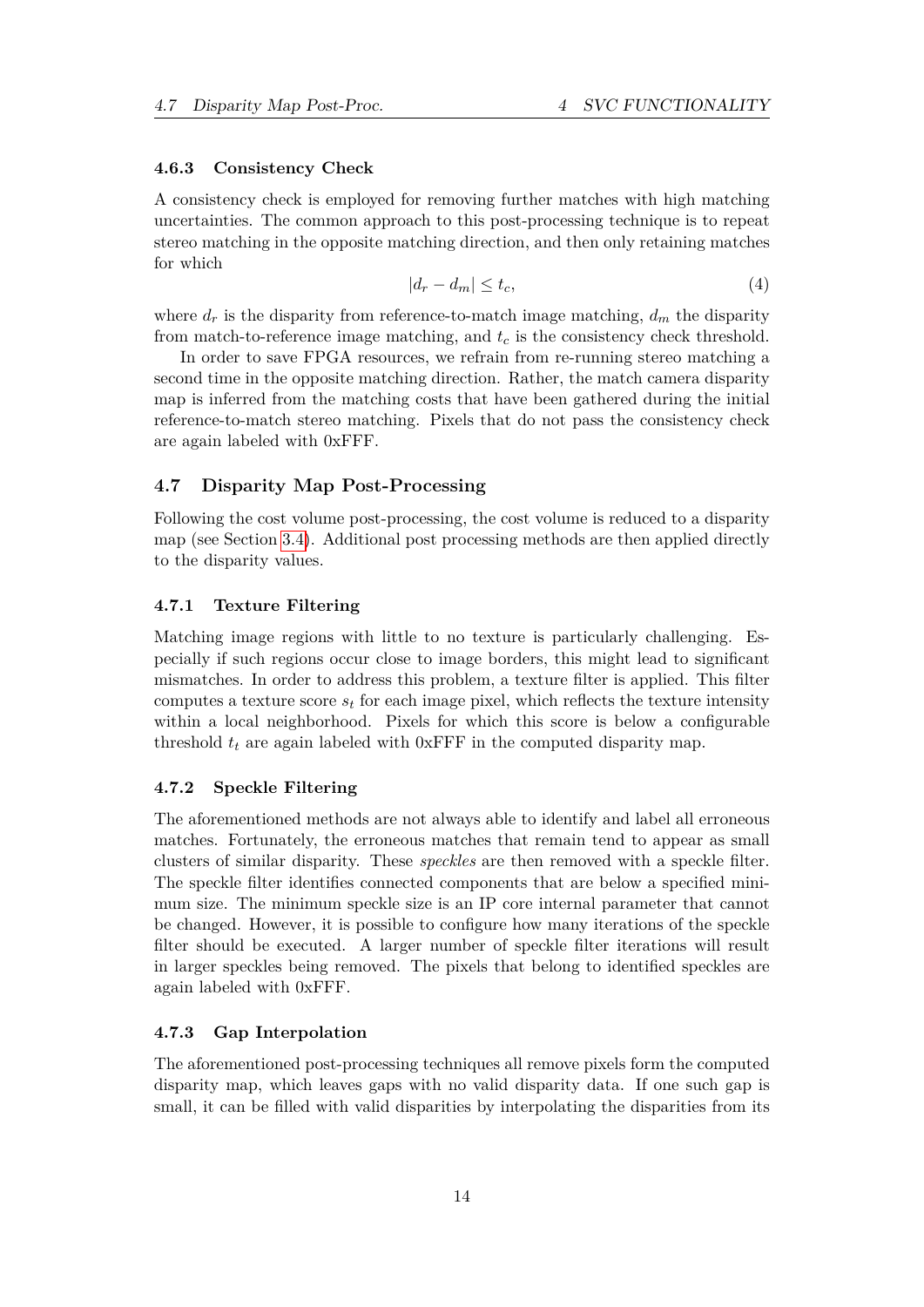edges. Interpolation is only performed for gaps whose vertical and horizontal extent  $l_h$  and  $l_v$  fulfill the condition

$$
\min\{l_h, l_v\} \le l_{max},\tag{5}
$$

where  $l_{max}$  is the maximum gap width. Interpolation is also omitted if the disparities from the edge of the identified gap do not have a similar magnitude.

# <span id="page-15-0"></span>**4.7.4 Noise Reduction**

Finally, a noise reduction filter is applied to the generated disparity map. This filter performs a smoothing of the disparity map, while being aware of discontinuities and invalid disparities. If the operation mode is set to stereo matching (see Section [11.2.1\)](#page-41-4), then the disparity map that results after this filter is directly written to the disparity\_output port.

# <span id="page-15-1"></span>**5 DMA Core Functionality**

When using the SVC directly it is in the responsibility of the developer to provide all required data on the input ports and to collect the data from the output ports in time. In a typical setting, the input data is read from off-chip memory and the processing results are written back to memory. For systems with a shared system memory, such as the Zynq SoC, we provide a DMA core for fetching and writing data. The functionality of this core is depicted in the block diagram of Figure [5.](#page-16-1)

# <span id="page-15-2"></span>**5.1 Ports Connected to SVC**

Except for the clocks and frame\_complete signals, the DMA core connects to all input and output ports of the SVC. In Figure [5,](#page-16-1) those ports are depicted on the right. The ports match the ones shown in Figure [4 on page 9,](#page-9-0) plus one further output and two inputs that were omitted previously for simplicity.

The new output is system\_resetn, which is an active low reset signal. The reset signal is set to 0 if either the DMA core is reset itself, or if a soft reset is triggered through writing to the reset-bit in register 0x00. It is recommended that the SVC's reset input is connected to this output. Otherwise, the SVC will not be affected by a soft reset of the DMA core, which can lead to erroneous behavior.

The new SVC-specific input ports are buffer\_input\_rewind and buffer\_output\_ rewind. These binary signals are asserted by the SVC when reading from or writing to the buffer memory shall restart from the beginning. It is important that reading does not start before this signal is asserted, as the relevant data might not yet have been written.

#### <span id="page-15-3"></span>**5.2 Interface Ports**

All ports that are not connected to the SVC appear on the left-hand side of Figure [5.](#page-16-1) The port register io provides read and write access to all device registers of the DMA core. This port complies to the AXI4-Lite standard [\(ARM, 2013\)](#page-57-1) and acts as a communication slave.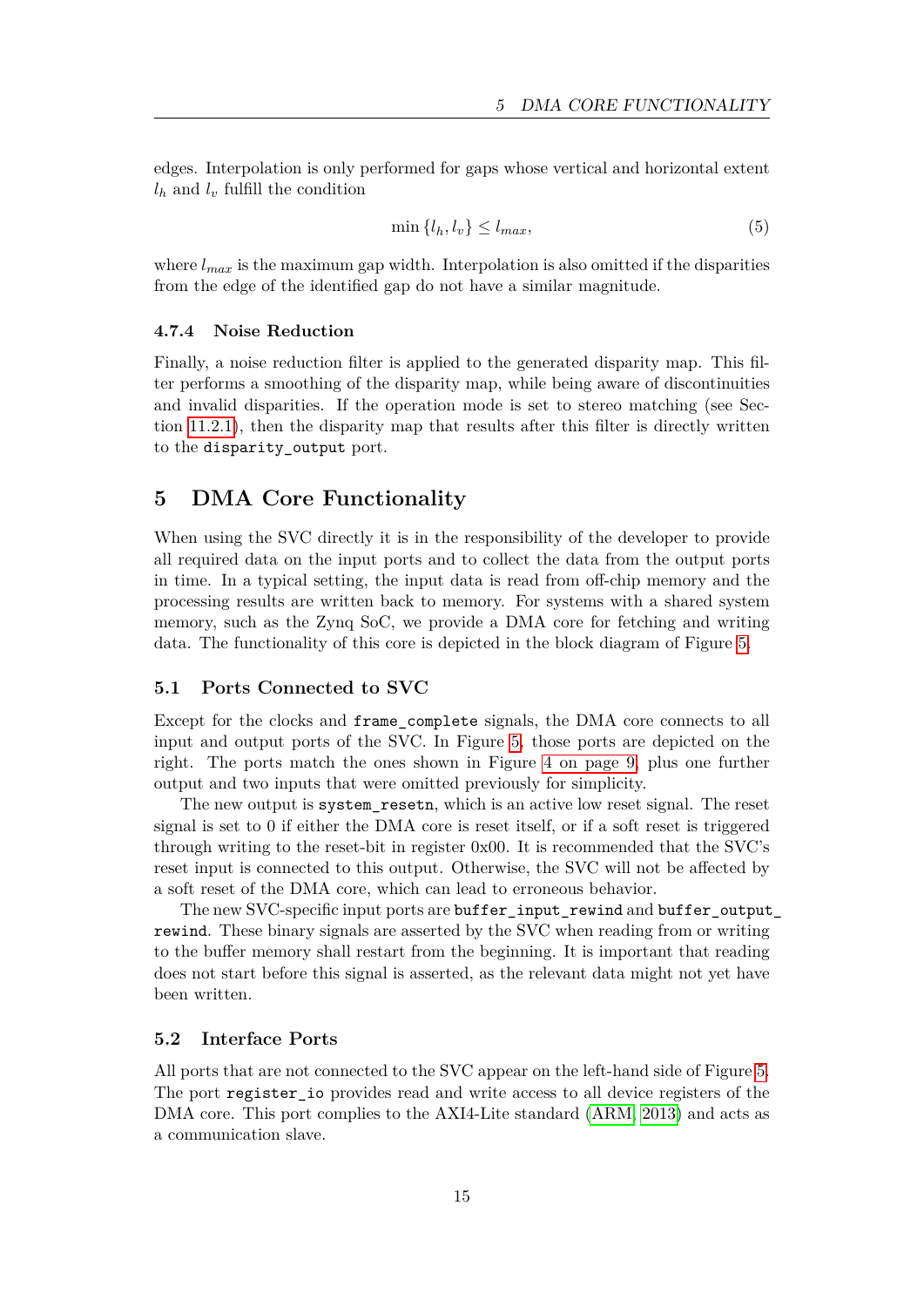<span id="page-16-1"></span>

Figure 5: Block diagram of DMA core functionality.

The remaining ports follow the AXI3 or AXI4 standard [\(ARM, 2013\)](#page-57-1) and act as communication masters. The left\_dma port fetches the left input image and delivers the rectified left output image. Similarly, the right\_dma port fetches the right input image and delivers the right rectified output image. The port buffer dma serves for reading from and writing to the buffer memory. The rect\_disp\_map\_dma port is used for fetching the rectification map and for delivering the output disparity map.

All fetch and write operations of the AXI3/AXI4 ports are controlled through the device registers. They contain the input and output memory addresses and can trigger read or write operations when set to a new value. More details on the device registers can be found in Section [11 on page 31.](#page-31-0)

#### <span id="page-16-0"></span>**5.3 Output Format Conversion**

Before writing the output data to memory, the DMA core can apply different format conversions for 12-bit image data. As the disparity map typically has a 12-bit data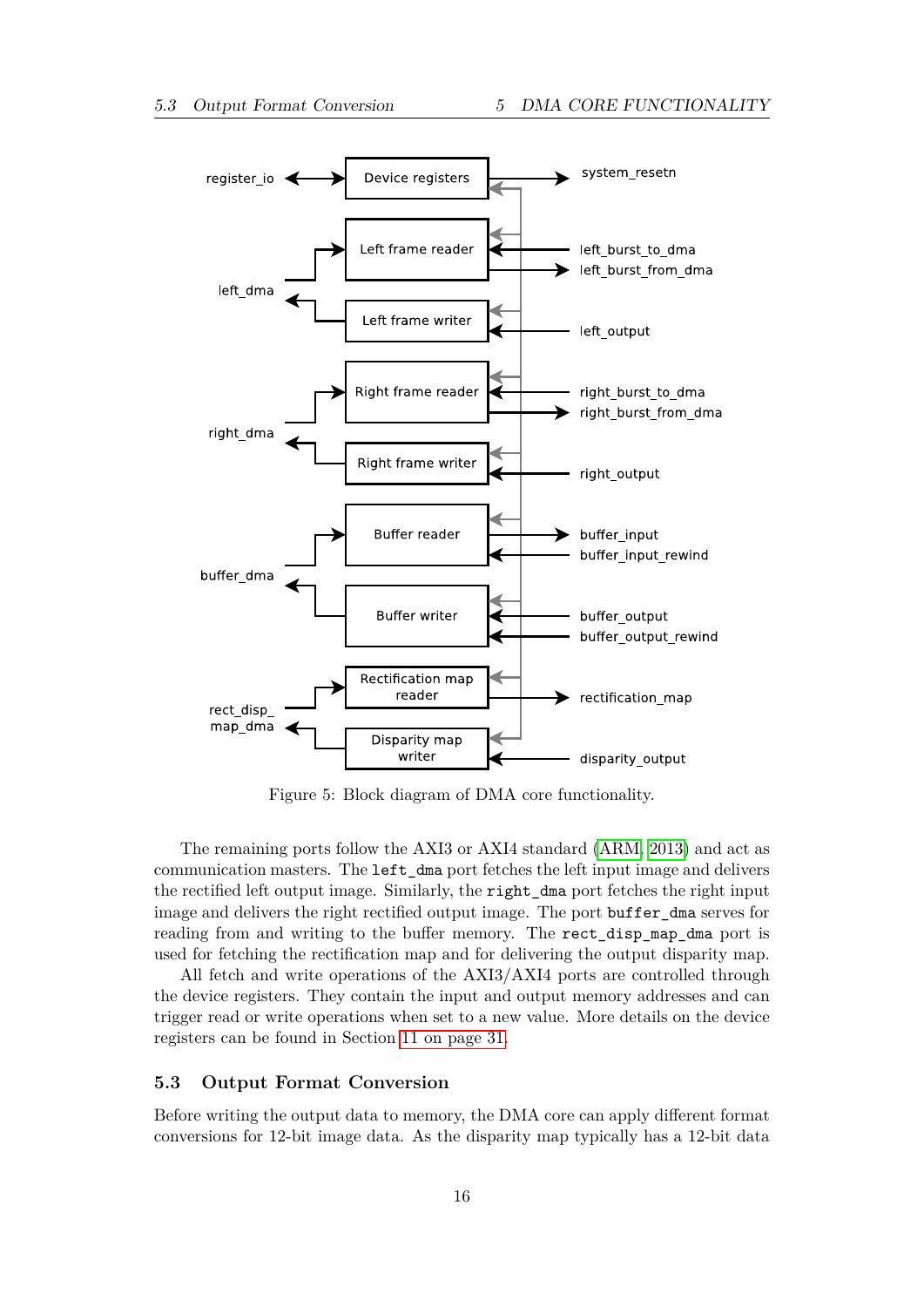<span id="page-17-2"></span>

Figure 6: Example for disparity map with with 12-bit split encoding.

width, it is affected by the selected conversion option.

# <span id="page-17-0"></span>**5.3.1 12-Bit Packed Output**

The 12-bit packed mode is the simplest conversion mode. In this case two 12 bit values are written to 3 bytes in memory. This happens without introducing additional padding bits. This encoding matches the 12-bit LSB packed encoding from Section [4.1.2.](#page-10-0)

#### <span id="page-17-1"></span>**5.3.2 12-Bit Split Output**

In this mode all 12-bit outputs are split into one 8-bit most-significant and one 4-bit least significant component. For the disparity map, the most-significant component matches the integer disparity, and the least-significant component matches the disparity decimal bits (see Section [4.6.1\)](#page-13-1). These two components are combined into two new images, which are output row-wise interleaved, starting with the most significant component map.

It has to be considered that an element of the least-significant component map only has a size of 4-bits. Hence, two consecutive values are combined into a single byte. For this operation the first 4-bit element is written to the less-significant 4 bits, and the second element is written to the more-significant 4 bits of the 8-bit output value.

An example for the output of a 12-bit disparity map with the 12-bit split format conversion is shown in Figure [6.](#page-17-2) In this case, the merged output data can be interpreted as a row-wise sampled 8-bit image with dimensions  $1.5w \times h$ , where *w* and *h* are the width and height of the disparity map image.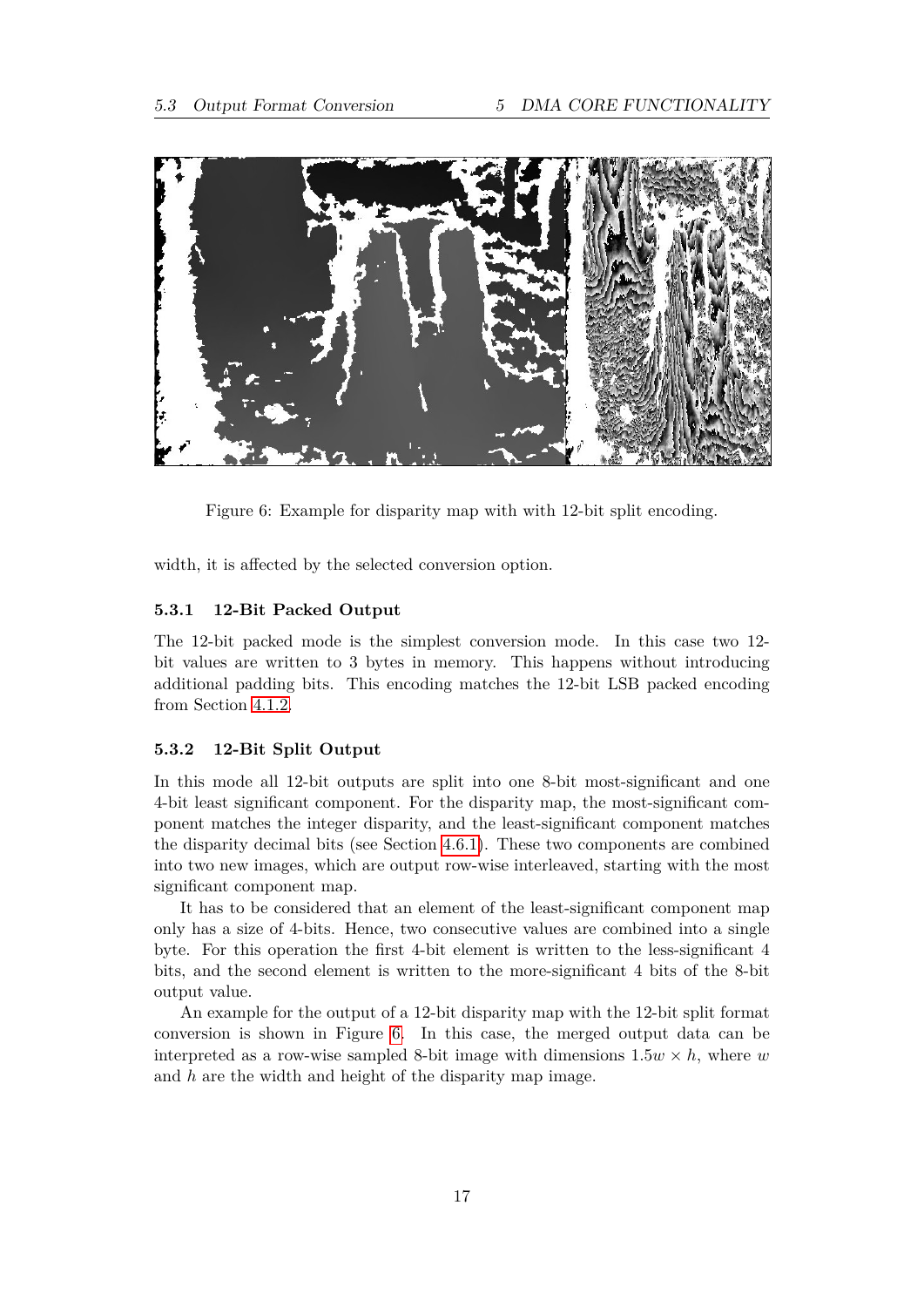# <span id="page-18-0"></span>**5.3.3 16-Bit Output**

If the 16-bit output is selected, all 12-bit values are inflated to 16 bits and written to two bytes in memory. This happens by introducing additional high-significant bits, which are set to 0. This matches the 12-bit unpacked encoding from Section [4.1.4.](#page-10-2)

# <span id="page-18-1"></span>**6 Customization**

Both, the SVC and the DMA core can be customized through several parameters. In Vivado's IP Integrator, these parameters can be set through the customization GUI. Screenshots of the customization windows for the SVC and DMA core are provided in Figures [7](#page-19-0) and [8.](#page-19-1) Further parameters might be available for modification upon request. Please contact us if you have any special requirements.

# <span id="page-18-2"></span>**6.1 SVC Customization Parameters**

The SVC provides the customization parameters listed below. For some parameters a recommended value is provided, which we advise and use in our own products. All performance indicators that are provided in this document have been obtained with the recommended parameterization.

#### <span id="page-18-3"></span>**6.1.1 General Settings**

- **FPGA Family:** Needs to be set to UltraScale or 7-series, depending on for which FPGA the IP core should be synthesized.
- Separate DNA clock: If enabled, the separate input clock dna\_clk will be used for accessing the DNA port. This option is necessary if the base clock frequency does not match the clock frequency of the DNA port (typically 100 MHz). This clock must not be connected to the same source as base\_clk or fast\_clk, as a false path constraint between these clocks is automatically generated.
- **AXI Lite address width:** Width in bits of an address for the register io port. This should be 32 for Zynq-7000 devices and 40 for Zynq UltraScale+ devices.
- **Set registers to defaults on reset:** If enabled, the internal configuration registers will be reset to their default values when the active-low reset signal is asserted to 0.
- **External processing buffer compression:** A lossy data compression that is ap-plied to the external buffer (see Section [4.5\)](#page-12-1). Recommended values are  $0\%$  to 37.5 %.
- **UltraRAM usage:** The SVC is able to use UltraRAM instead of block RAM for some internal buffers. If your targeted device contains UltraRAM, then you can move some of the buffers to UltraRAM by setting this parameter to a value greater than 0.
- **Use new rectification implementation:** Version 6.0 introduced a major re-design of the image rectification (see Section [4.1\)](#page-8-1). For legacy systems it is still possible to use the older implementation by disabling this option. In this case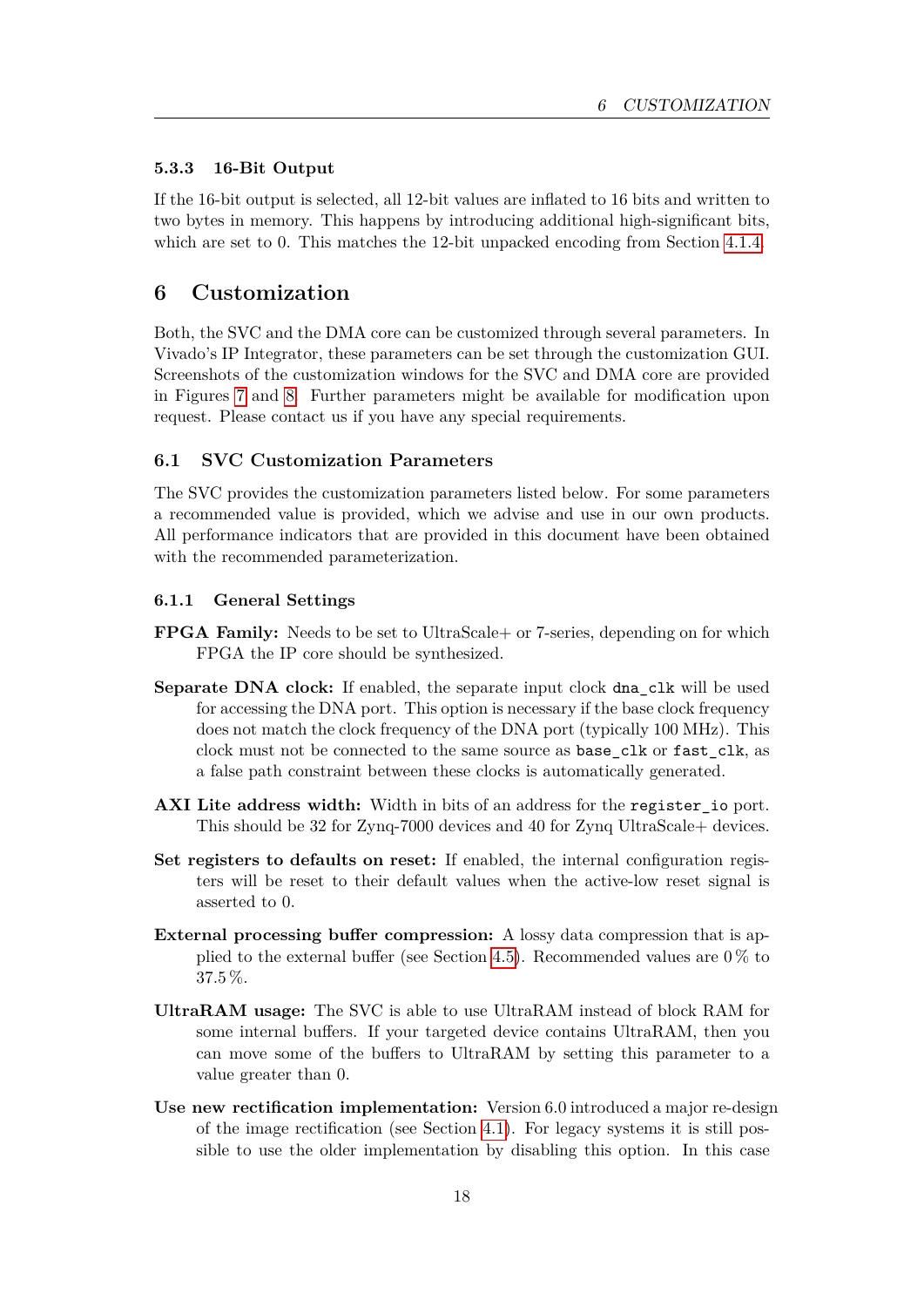<span id="page-19-0"></span>

|                                                                                  | <b>Re-customize IP</b>                                 | $\bullet$ $\Box$ $X$ |
|----------------------------------------------------------------------------------|--------------------------------------------------------|----------------------|
| stereo_system (1.0)                                                              |                                                        |                      |
| Documentation P IP Location                                                      |                                                        |                      |
| Show disabled ports<br>n                                                         | Component Name image_processing/stereo_system_0        |                      |
|                                                                                  | <b>General settings</b><br>Image data<br>Processing    |                      |
|                                                                                  | <b>Device parameters</b>                               |                      |
|                                                                                  | Ultrascale+<br>FPGA Family<br>$\checkmark$             |                      |
|                                                                                  | Separate DNA clock                                     |                      |
|                                                                                  | AXI Lite address width<br>40<br>$[16 - 64]$<br>$\circ$ |                      |
|                                                                                  | Set registers to defaults on reset                     |                      |
| + buffer_input<br>buffer_output +<br>$+$ left input<br>픚                         |                                                        |                      |
| + rectification_map<br>left_output +<br>E<br>disparity_output +<br>+ right_input | Interface                                              |                      |
| right_output +<br>+ register_io<br>buffer_output_rewind<br>base_clk              | External buffer compression<br>37.5%<br>$\checkmark$   |                      |
| fast ck<br>buffer input rewind<br>frame_complete<br>dna clk                      | DMA-Core interleaved output mode (legacy)              |                      |
| a resetn                                                                         | Enable debugging registers                             |                      |
|                                                                                  |                                                        |                      |
|                                                                                  |                                                        |                      |
|                                                                                  |                                                        |                      |
|                                                                                  |                                                        |                      |
|                                                                                  |                                                        |                      |
|                                                                                  |                                                        |                      |
|                                                                                  |                                                        |                      |
|                                                                                  |                                                        | 0K<br>Cancel         |

Figure 7: Customization parameters of SVC.

<span id="page-19-1"></span>

|                                                                                                                                                                                                                                                                                                                                                                                 | Re-customize IP                                                                                                                                                                                     | $-0$ $\sqrt{1}$ $3$ |
|---------------------------------------------------------------------------------------------------------------------------------------------------------------------------------------------------------------------------------------------------------------------------------------------------------------------------------------------------------------------------------|-----------------------------------------------------------------------------------------------------------------------------------------------------------------------------------------------------|---------------------|
| stereo dma (1.0)                                                                                                                                                                                                                                                                                                                                                                |                                                                                                                                                                                                     |                     |
| O Documentation E IF Location                                                                                                                                                                                                                                                                                                                                                   |                                                                                                                                                                                                     |                     |
| Show disabled ports                                                                                                                                                                                                                                                                                                                                                             | Component Name   mage_processing/stereo_dma_0<br>General settings DMA settings Storeg vision core                                                                                                   |                     |
|                                                                                                                                                                                                                                                                                                                                                                                 | Device parameters                                                                                                                                                                                   |                     |
|                                                                                                                                                                                                                                                                                                                                                                                 | $-12 - 64$<br>40<br>AX: Lite address width<br>Set registers to defaults on reset<br>Enabled DMA / stream ports                                                                                      |                     |
| left rime $+$<br>$+$ register in<br>E+ buffer_output<br>right_time +<br>$\frac{1}{2}$ + left output<br>buffer draw $+$<br>buffer_input +<br>+ disparity output<br>left input, + E<br>$\overline{H}$ + right_output<br>$-$ clk<br>rectrication_map +<br>$4$ ght input $+$<br>o resetn<br>- buffer output rewinets disp map cima + []<br>- buller input rewind<br>system resetn o | Enable left image input<br>C Enable left Image output<br>P Enable right image input<br>P Enable right image output<br>C Enable disparity map output<br>Enable buffer input:<br>Enable buffer output |                     |
|                                                                                                                                                                                                                                                                                                                                                                                 | Enable rectification map input<br><b>Optional features</b>                                                                                                                                          |                     |
|                                                                                                                                                                                                                                                                                                                                                                                 | Support Bayer pattern decoding<br>htereaved cutput mode (legacy)                                                                                                                                    |                     |
|                                                                                                                                                                                                                                                                                                                                                                                 |                                                                                                                                                                                                     | CK<br>Cancel        |

Figure 8: Customization parameters of DMA core.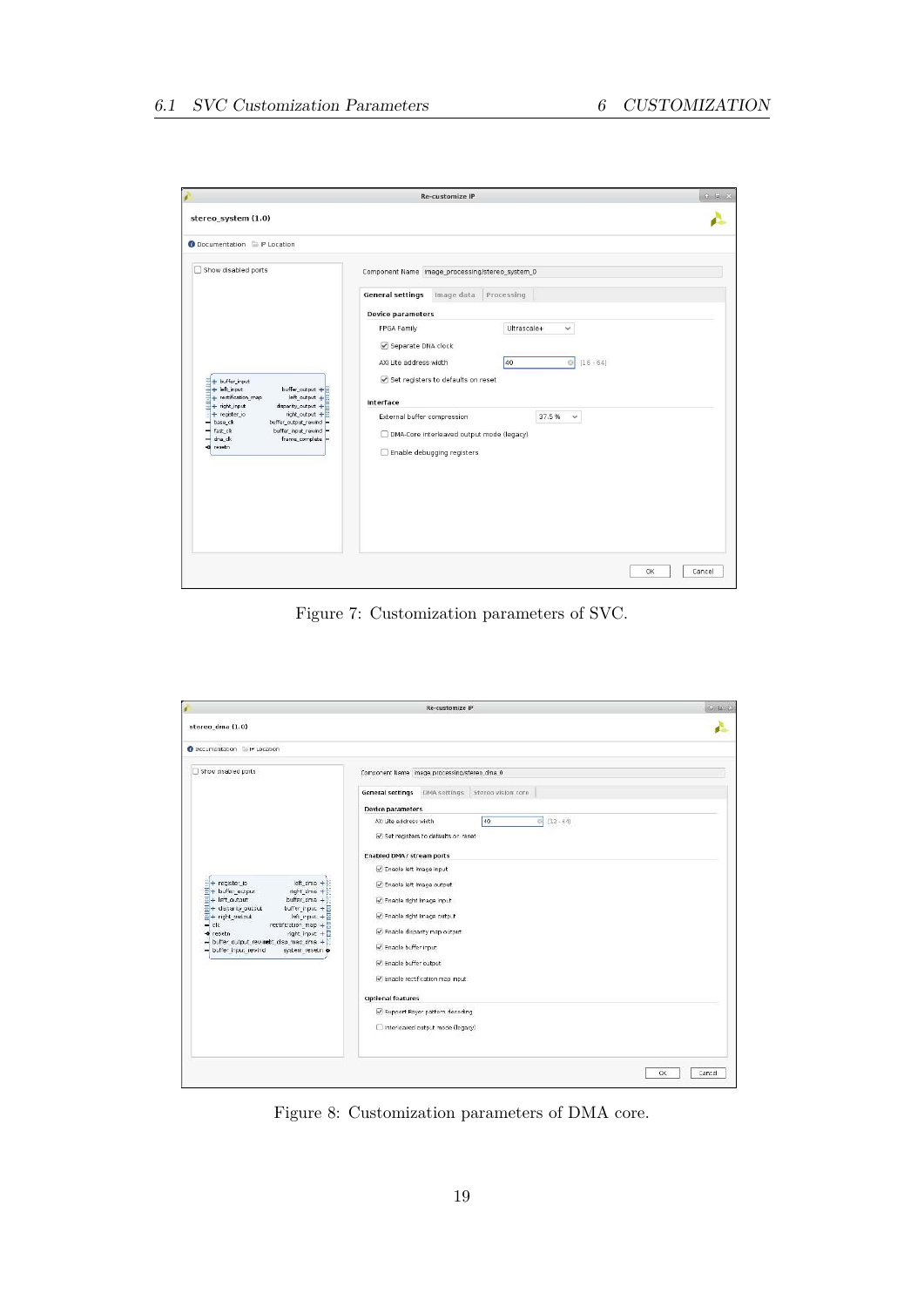please refer to the data sheet for version 5.3 or earlier for details about the rectification process.

**Enable debugging registers:** If enable, the SVC will hold additional registers with debugging information at the end of the register address space (see Section [11.2.18\)](#page-47-1). These registers are intended for analysis by Nerian's technical support team. Enabling this option will cause a slight increase in resource usage.

#### <span id="page-20-0"></span>**6.1.2 Image Data**

- **Support 8-bit monochrome processing:** If enabled, the IP is able to process input images in 8-bit monochrome encoding.
- **Support 12-bit monochrome processing:** If enabled, the IP is able to process input images in 12-bit monochrome encoding
- **Support 8-bit RGB processing:** If enabled, the IP is able to process input images in RGB encoding with 8 bits per color channel (24 bits in total).
- **Disparity width:** The bit width of the output disparity map. This value should be large enough to allow for an output of the maximum disparity for the current parameterization. Otherwise, the least significant bits will be dropped. Please keep in mind that the disparities contain a 4-bit subpixel component (see Section [3.4\)](#page-6-1). Recommended value: 12.
- **Pixel width:** The bit width of one input pixel. This parameter inferred automatically from the enabled pixel formats.
- **Maximum image width:** The maximum supported image width. This parameter has a significant impact on the block RAM usage. The actual image width is configured through the SVC registers and can be smaller (see Section [11.2.2\)](#page-43-0). Recommended value for Zynq UltraScale+ ZU3: 1024.
- **Maximum image height:** Maximum allowed height of an input image. The actual image height is configured through the SVC registers at runtime (see Section [11.2.2\)](#page-43-0). This parameter has only a small impact on the resource usage. The value must be a multiple of the internal buffer size.
- **Determine maximum row stride automatically:** If enabled, the maximum image row stride will be determined automatically from the configured maximum width and pixel format.
- **Maximum image row stride:** If the option '*determine maximum row stride automatically*' is not enabled, then the maximum row stride can be specified here. This option can be used to save resources if the automatically determined maximum stride would be larger than required.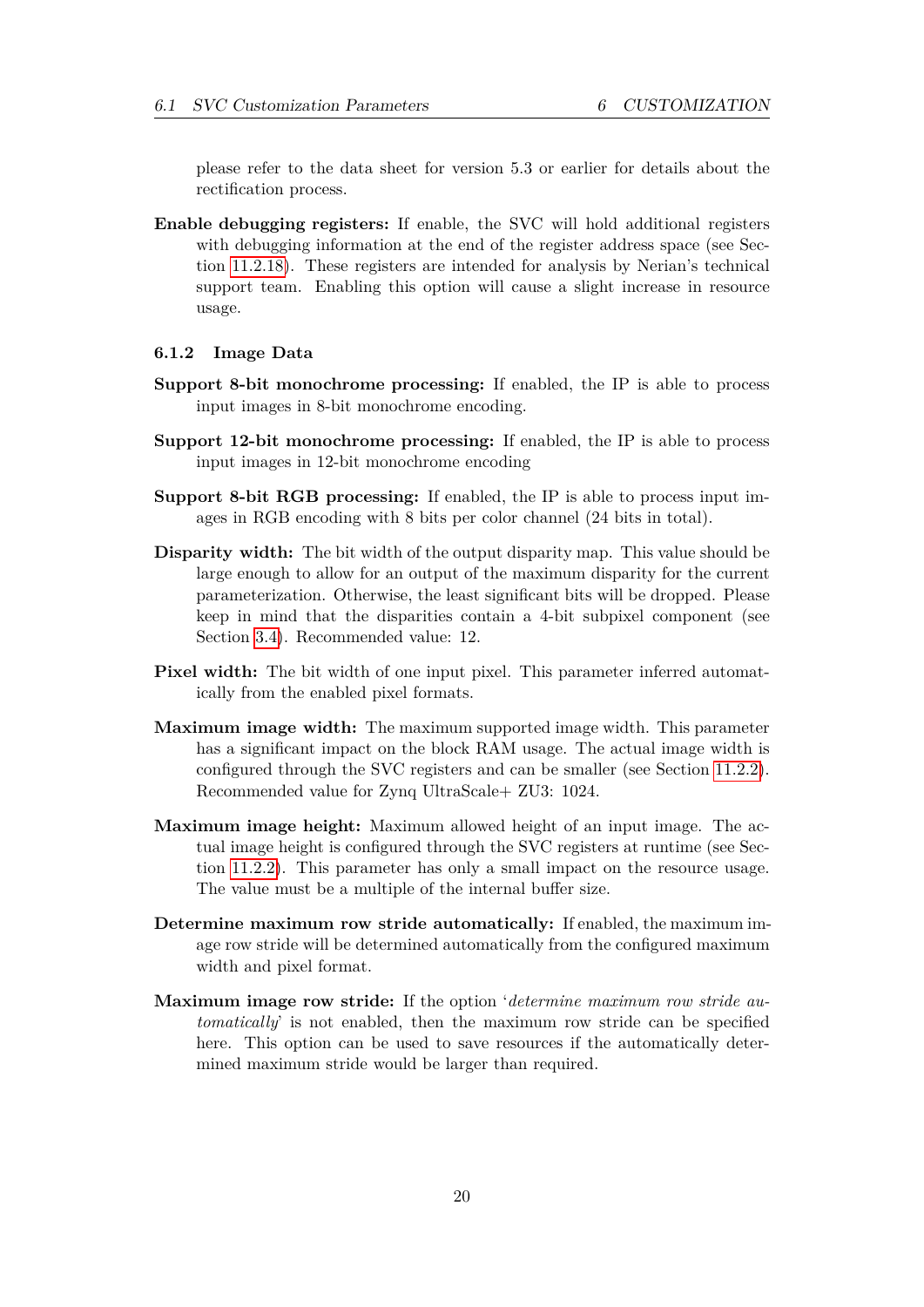#### <span id="page-21-0"></span>**6.1.3 Processing**

- **Maximum rectification displacement:** This option is only relevant if the legacy rectification method is used (see Section [6.1.1\)](#page-18-3). The given value specifies the maximum offset that a pixel can be moved in vertical or horizontal direction during image rectification. This parameter has a significant impact on the block RAM usage of legacy systems. If a value of 0 is provided, then image rectification is disabled. Please note that the provided rectification map must be computed with respect to this parameter.
- **Number of pixels processed in parallel:** The number of pixels *p* that are compared in parallel during SGM stereo matching. Together with the number of iterations, this parameter defines the disparity range (see Section [4.5\)](#page-12-1). This parameter has a significant impact on the LUT usage. Recommended value for Zynq UltraScale+ ZU3: 32.
- **Maximum number of iterations per pixel:** SGM stereo matching requires several iterations for processing a single pixel of the left input image (see Section [4.5\)](#page-12-1). This parameter defines the maximum number of iterations that are allowed to be performed. Together the number of iterations and number of pixels processed in parallel define the disparity range. A lower number of iterations can be configured at runtime by writing to the SVC's registers (see Section [11.2.1\)](#page-41-4). Recommended value for Zynq UltraScale+ ZU3: 8.
- **Optimize for low iteration count:** If the IP core is configured for only few iterations per pixel, then the image processing will not be very efficient. In this case, additional buffers will be needed in order to guarantee a non-interrupted processing. These buffers are instantiated if this option is enabled. Please be aware that enabling this option will increase the block RAM usage. It is recommended to enable this option if the iteration count is less than 4, but even for higher iteration counts enabling this option can significantly improve the performance.
- **Maximum speckle filter iterations:** In order to remove more speckles, the IP core can be configured to run multiple iterations of the speckle filter (see [4.7.2\)](#page-14-3). The maximum number of iterations must be configured during customization. Increasing the maximum number of iterations will cause a moderate increase of the required FPGA resources.
- **Internal processing buffer size:** Size of an internal buffer that is used by SGM stereo matching for caching computation results. This parameter has a high impact on the LUT and block RAM usage. Increasing this parameter significantly reduces the bandwidth that is required for reading from / writing to the external buffer. Recommended value for 32 parallel pixels proccessing: 16. Higher values are required for higher parallelization.
- **Matching direction:** Specifies the direction in which stereo matching shall be performed. If 'left to right' is selected, then the left image will be the reference image and the right image will be the match image. If 'right to left' is selected, then the roles will be reversed. Default value: 'left to right'.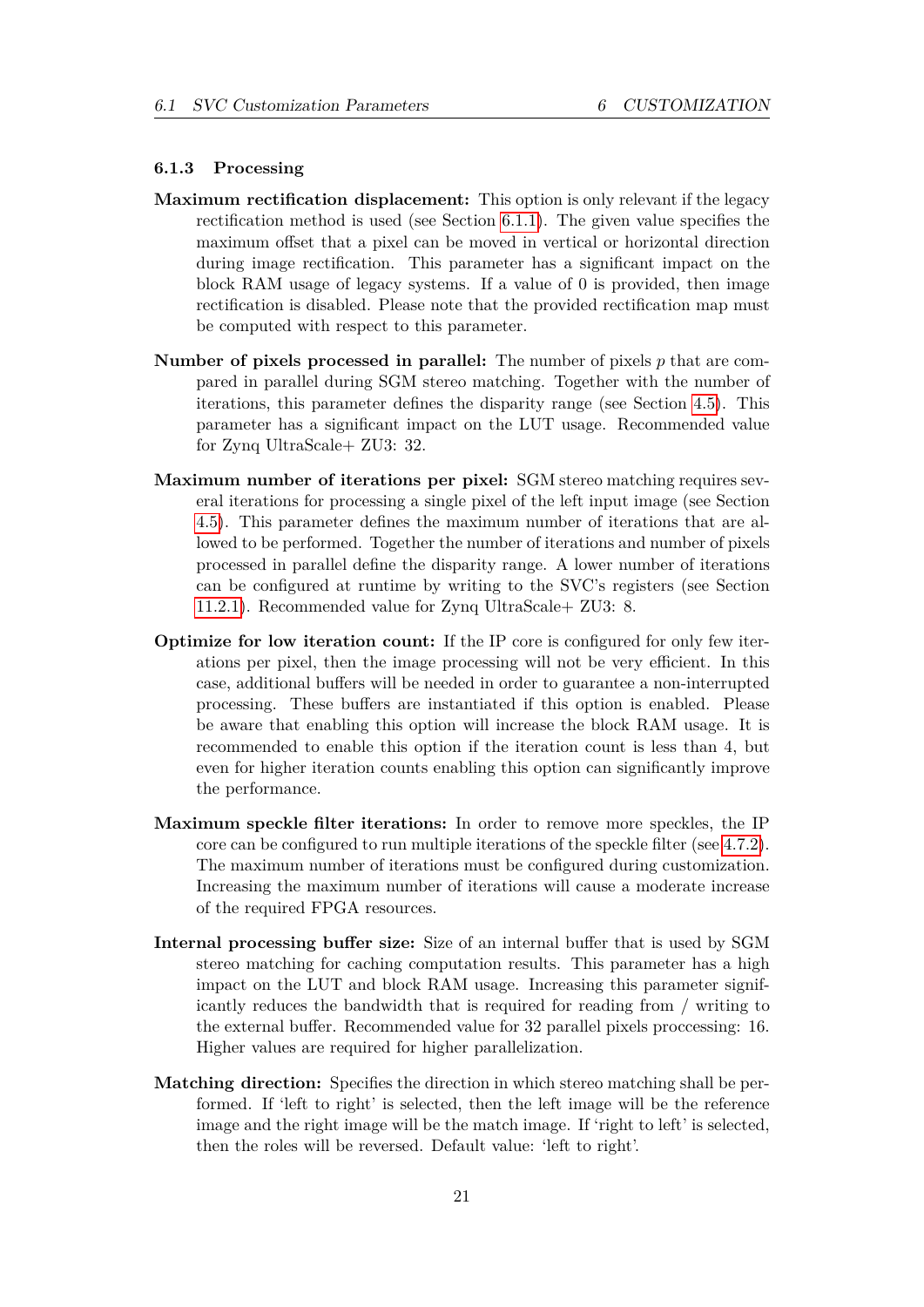- **Generate repeatable results:** If enabled, the IP core will attempt to generated repeatable processing results. This means that processing the same input image pair should produce the same disparity map. If this option is disabled, then results can vary with each processing iteration. Enabling this option will cause a minor increase in the resource usage. Even with this option enabled, minor difference in the output data can occur.
- **Rectification cache size:** The image rectification requires an internal cache for buffering pixel data. The size of this cache can be specified through this parameter, and has a high impact on block RAM usage. A cache that is too small will lead to a reduced processing performance, which can be examined through the cache statistics register (see Section [11.2.17\)](#page-47-0). Recommended value: 64.

# <span id="page-22-0"></span>**6.1.4 DMA Core Settings**

The parameters on the DMA core settings page must reflect the configuration of the DMA core to which the SVC shall be connected. If the settings don't match then interfacing won't be possible. The DMA core settings are described in the next section.

# <span id="page-22-1"></span>**6.2 DMA Core Customization Parameters**

Most of the SVC customization parameters are also available in the DMA core, on the *stereo vision core* settings page. It is important that these common parameters are configured identically in both cores. On top of the SVC parameters, the DMA core also provides its own customization parameters.

#### <span id="page-22-2"></span>**6.2.1 General Settings**

- **AXI Lite address width:** Width in bits of an address for the register io port. This should be 32 for Zynq-7000 devices and 40 for Zynq UltraScale+ devices.
- **Set registers to defaults on reset:** If enabled, the internal configuration registers will be reset to their default values when the active-low reset signal is asserted to 0.
- **Enable ... input/output:** The AXI Stream input and output ports can be enabled or disabled individually. If a port is not required, then FPGA resources can be saved by disabling it.
- **Support Bayer pattern decoding:** This option is only available if the legacy rectification implementation is used. If enabled, the DMA core can perform a Bayer pattern demosaicing through subsampling, while reading an input image.
- **Enable debugging registers:** If enable, the DMA core will hold additional registers with debugging information at the end of the register address space (see Section [11.1.30\)](#page-41-2). These registers are intended for analysis by Nerian's technical support team. Enabling this option will cause a slight increase in resource usage.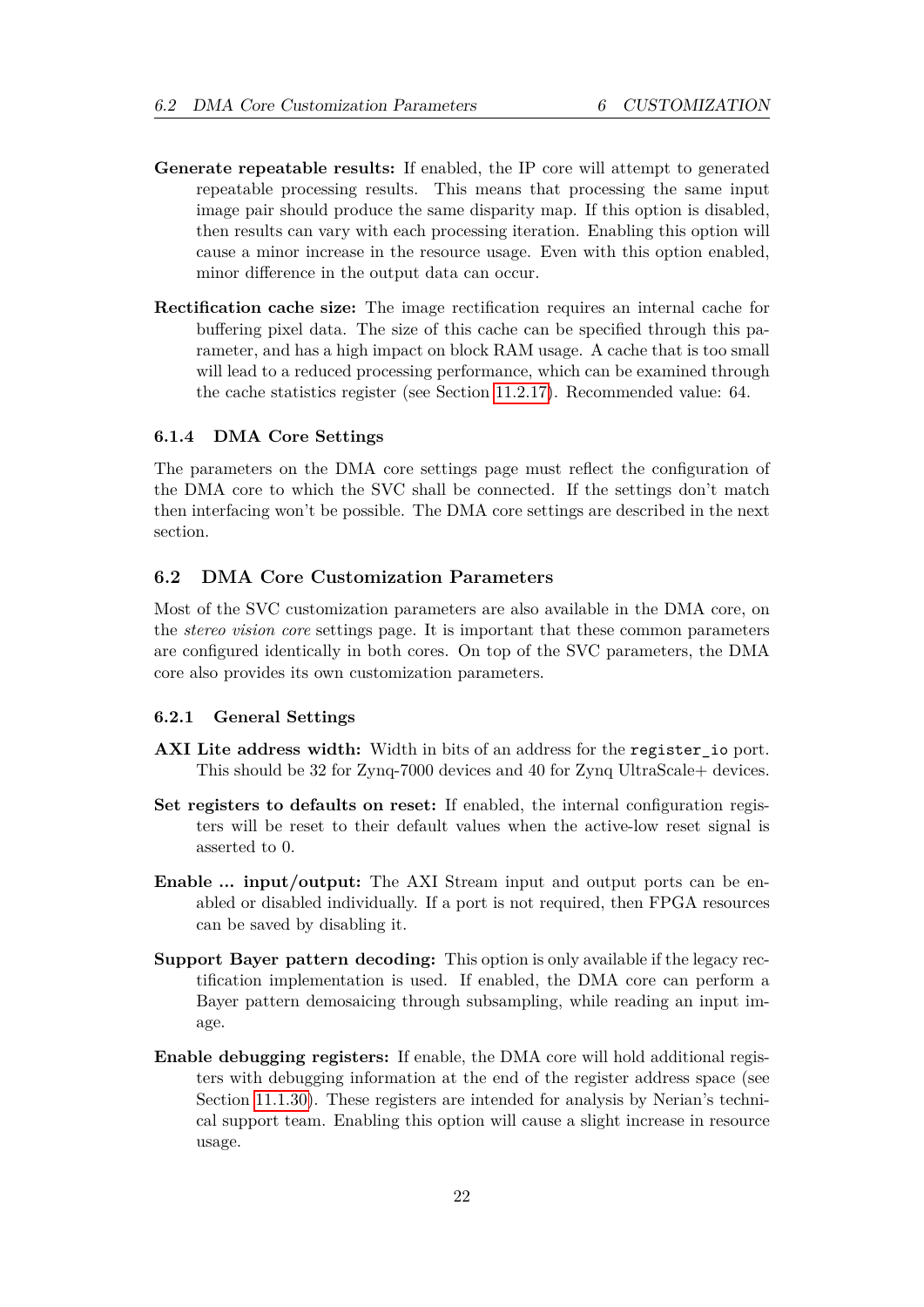#### <span id="page-23-0"></span>**6.2.2 DMA Settings**

- **Buffer DMA AXI version:** AXI protocol version for the buffer\_dma port. This should be AXI3 for Zynq-7000 devices and AXI4 for Zynq UltraScale+ devices.
- **Buffer DMA address width:** Width in bits of an address for the buffer\_dma port. This should be 32 for Zynq-7000 devices and 49 for Zynq UltraScale+ devices.
- **Buffer DMA burst size:** Width in bits of a data word for the buffer\_dma port. This interface will be subject to high bandwidth data transfers. It should thus be configured to the highest data width that is supported by the external memory. This should be 64 for Zynq-7000 devices and 128 for Zynq UltraScale+ devices.
- **Buffer DMA burst length:** Number of data transfers in one burst for the buffer\_dma port. Recommended value for Zynq UltraScale+ ZU3: 32.
- **Buffer maximum concurrent write bursts:** Maximum allowed number of outstanding write bursts for the buffer\_dma port. Recommended value: 4.
- **Buffer maximum concurrent read bursts:** Maximum allowed number of outstanding read bursts for the buffer dma port. Recommended value: 4.
- **Buffer write FIFO size:** Size of the FIFO buffer that is attached to the write channel of the buffer\_dma port, measured in data words. Recommended value for Zynq UltraScale+ ZU3: 8.
- **Buffer read FIFO size:** Size of the FIFO buffer that is attached to the read channel of the buffer\_dma port, measured in data words. Recommended value for Zynq UltraScale+ ZU3: 8.
- **Other DMA AXI version:** AXI protocol version for all ports other than buffer dma. This should be AXI3 for Zynq-7000 devices and AXI4 for Zynq UltraScale+ devices.
- **Other DMA address width:** Width in bits of an address for all ports other than buffer\_dma. This should be 32 for Zynq-7000 devices and 49 for Zynq Ultra-Scale+ devices.
- **Other DMA burst size:** Width in bits of a data word for all ports other than buffer\_dma. This should be 64 for Zynq-7000 devices and 128 for Zynq UltraScale+ devices.
- **Other DMA burst length:** Number of data transfers in one burst for all ports other than buffer\_dma. Recommended value for Zynq UltraScale+ ZU3: 32.
- **Other DMA maximum concurrent read bursts:** Maximum allowed number of outstanding read bursts for all ports other than buffer\_dma. Recommended value: 4.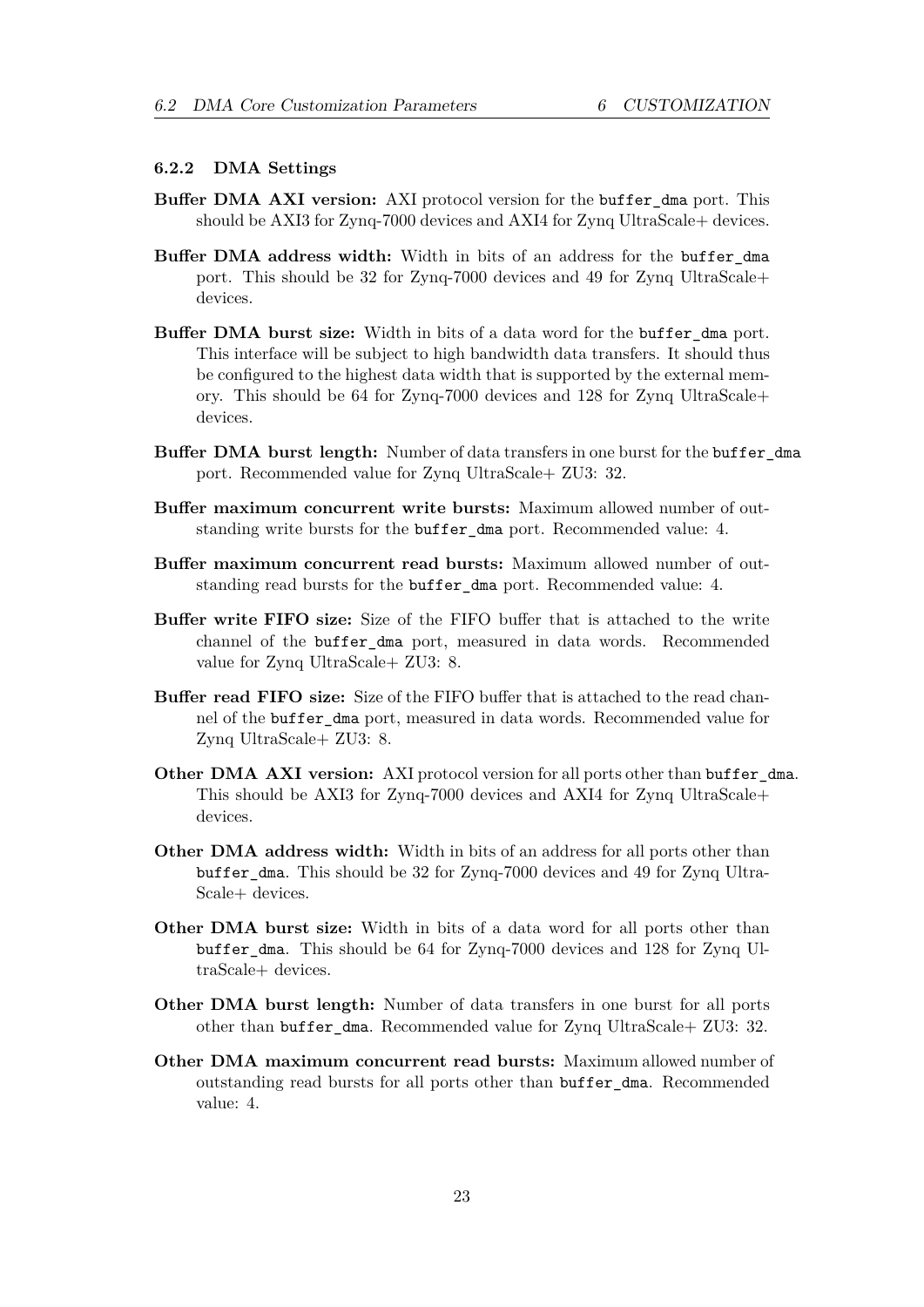- **12-bit encoding mode:** The DMA core provides several ways for encoding 12 bit output data, such as the disparity map. Please refer to Section [5.3](#page-16-0) for a description of the available encoding modes.
- **ARCACHE value / AWCACHE value:** Cacheable bits that will be forwarded to AXI read / write transactions. Setting this parameter is important if cache coherent memory access should be used. Otherwise the default value "0011" is recommended.
- **ARPROT value / AWPROT value:** Protection type bits that will be forwarded to AXI read/write transactions. Setting this parameter is important if cache coherent memory access should be used. Otherwise the default value "000" is recommended.

# <span id="page-24-0"></span>**7 Supported Devices**

The SVC has been field-tested on the Zynq-7000 and Zynq UltraScale+ SoCs. We thus recommend using these FPGA families. However, our IP core is also compatible to other Xilinx 7-Series and UltraScale+ devices. Please contact us to find out if your desired device is supported.

# <span id="page-24-1"></span>**8 Timing**

The SVC has been implemented as a multi-clock design. All input and output signals are associated with the *base clock*. When targeting thee Zynq-7000 the recommended frequency for this clock is 100 MHz, and for a Zynq UltraScale+ SoC with speed grade 1 it is 150 MHz. In addition to the base clock, the SVC uses the so-called *fast clock* for clocking particularly performance critical tasks. The recommended frequency for this clock is 143 MHz for a Zynq 7000 SoC, and 300 MHz for a Zynq Ultrascale+ SoC. Lower clock settings might be necessary when using a high degree of paralellization. The IP core will add a false path constraint between both clock domains.

If the DMA core is employed, its clock input has to be connected to the base clock. The recommended clock speed of the base clock matches the clock speed for the Zynq-7000 and UltraScale+ AXI memory interfaces. Hence, the DMA core can be directly connected to the Zynq's AXI slave ports.

The expected SVC processing delays when processing an input image of resolution  $640 \times 480$  pixels with the recommended parameterization for the Zynq UltraScale+ ZU3 (32 times parallelization; see Section [6\)](#page-18-1) and 4 iterations per pixel (i.e. 128 disparity levels) are listed in Table [1.](#page-25-2) The delays are given for a 150 MHz base clock and a 300 MHz fast clock, and are measured from the moment at which the first data item arrives at the SVC. As first output we consider the first byte of the computed disparity map. Consequently, the last output is the last byte of the disparity map, after which processing is complete.

The measurements were determined in simulation under the assumption that there is no significant memory delay. In a real-world system higher delays are expected, depending on the timing and throughput capabilities of the memory bus.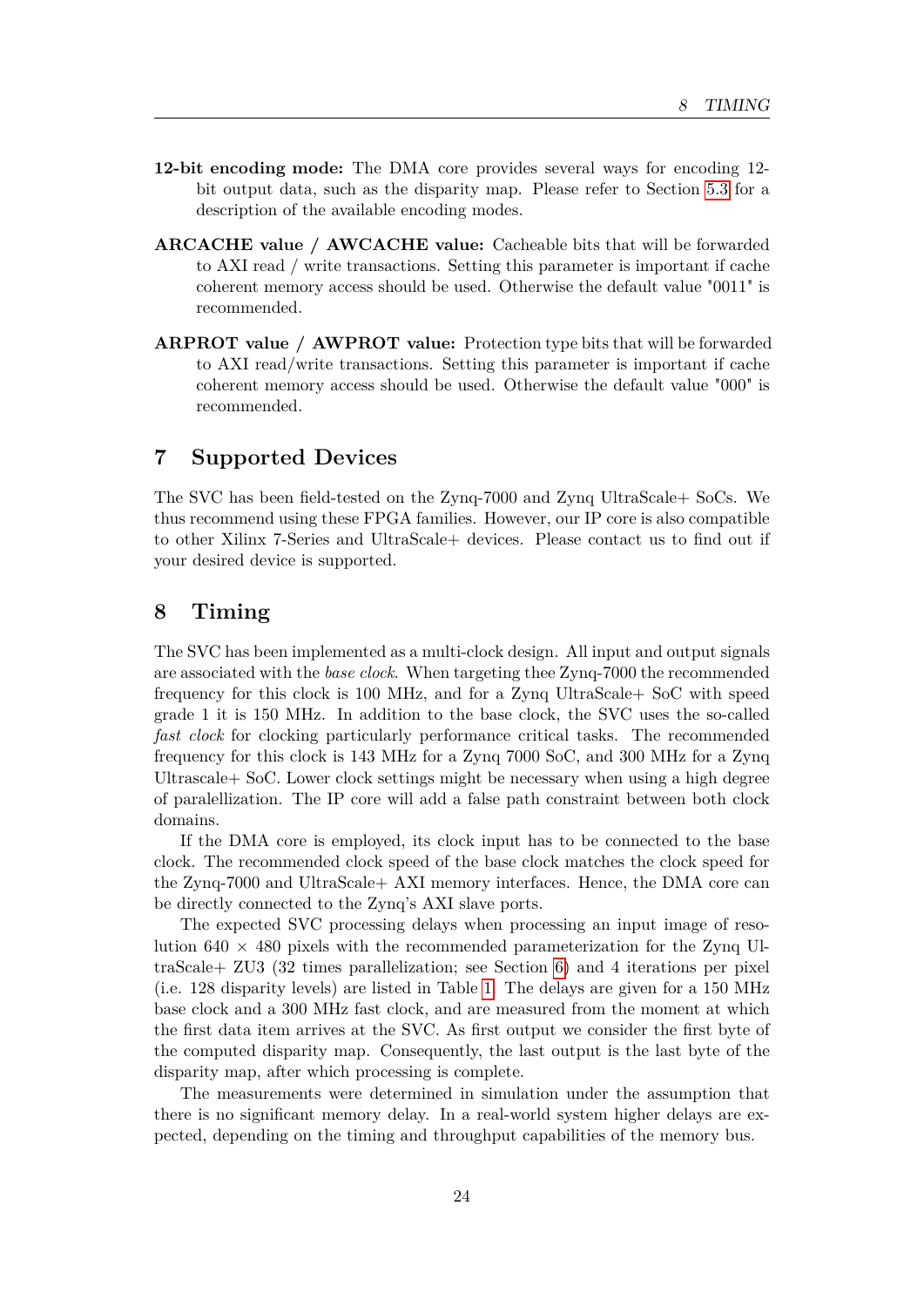<span id="page-25-2"></span>

|  |                                                                  |  |  | Table 1: SVC processing delays for default parameterization when processing input |  |  |
|--|------------------------------------------------------------------|--|--|-----------------------------------------------------------------------------------|--|--|
|  | images of size $640 \times 480$ pixels and 128 disparity levels. |  |  |                                                                                   |  |  |

<span id="page-25-3"></span>

<span id="page-25-4"></span>Figure 9: Interfaces of (a) SVC and (b) DMA core as shown by IP Integrator.

# <span id="page-25-0"></span>**9 Resource Usage**

Table [2](#page-26-0) contains our recommended customization parameters when synthesizing the IP core for a Zynq UtraScale+ ZU3. The resource usage of the SVC and DMA Core when synthesizing with these parameters is shown in Table [3.](#page-27-0) The table further contains resource usage information for the individual sub-modules that have been identified in Section [4.](#page-8-0) These numbers provide an overview of the gains that can be achieved when removing one of the sub-modules from the SVC.

# <span id="page-25-1"></span>**10 IO Signals**

Figures [9a](#page-25-3) and [9b](#page-25-4) show a depiction of the SVC and DMA core as they appear in IP Integrator, which is part of Xilinx Vivado. Most of the shown ports have already been described in Sections [4](#page-8-0) and [5.](#page-15-1) A detailed list of all input and output signals, including a breakdown of the AXI ports, is provided in Table [4](#page-27-1) for the SVC. Likewise, Table [5](#page-29-0) contains an equivalent list for the DMA core.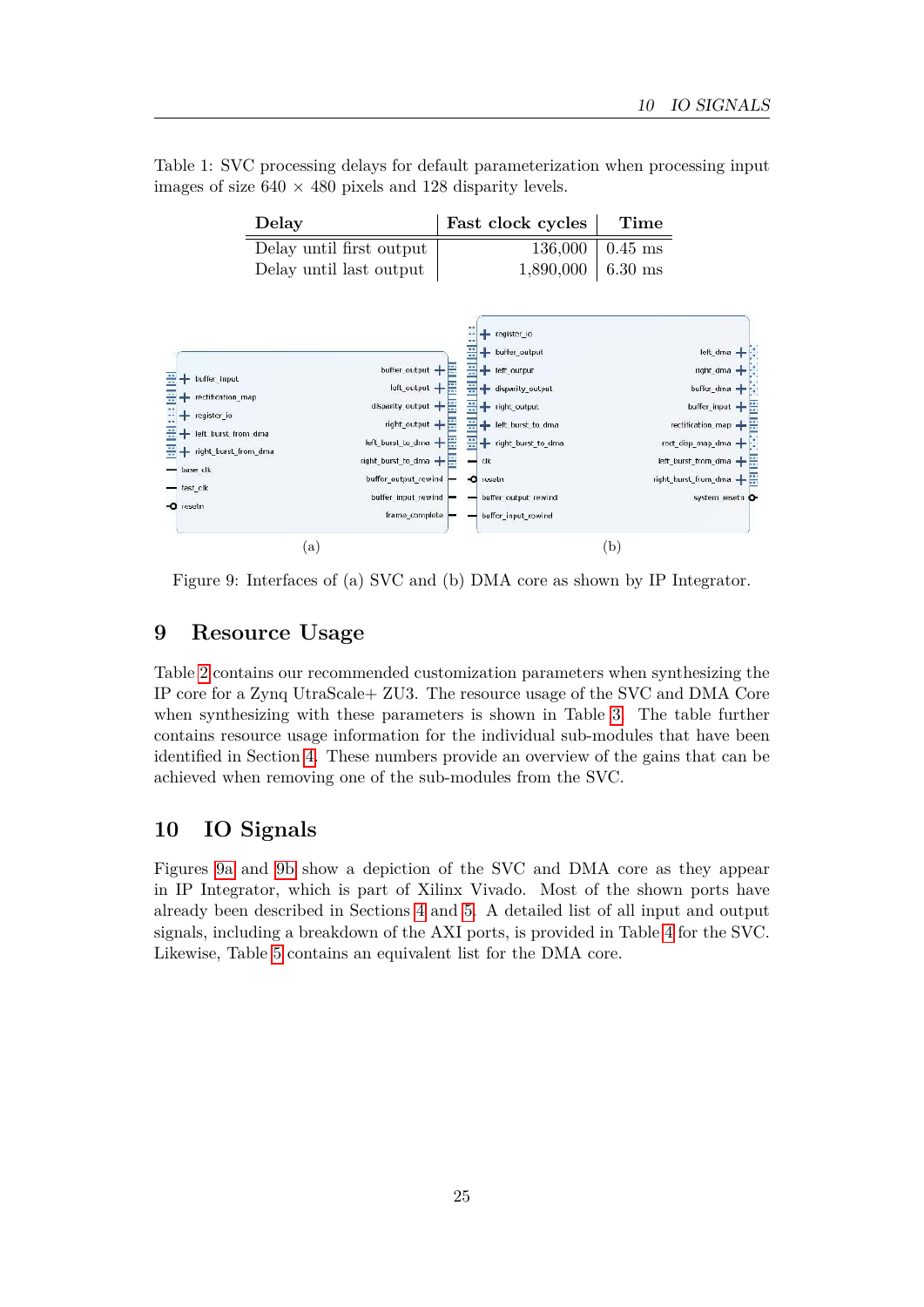<span id="page-26-0"></span>

|       |  |  |  | Table 2: SVC and DMA core customization parameters for resource usage evalua- |  |  |
|-------|--|--|--|-------------------------------------------------------------------------------|--|--|
| tion. |  |  |  |                                                                               |  |  |

| Customization parameter                  | Value          |  |  |  |  |
|------------------------------------------|----------------|--|--|--|--|
| External processing buffer compression   | 37.5%          |  |  |  |  |
| Use new rectification implementation     | yes            |  |  |  |  |
| Enable debugging registers               | no             |  |  |  |  |
| Support 8-bit monochrome processing      | yes            |  |  |  |  |
| Support 12-bit monochrome processing     | yes            |  |  |  |  |
| Support 8-bit RGB processing             | yes            |  |  |  |  |
| Disparity width (bits)                   | 12             |  |  |  |  |
| Maximum image width                      | 1024           |  |  |  |  |
| Maximum image height                     | 8192           |  |  |  |  |
| Maximum image row stride                 | 3072           |  |  |  |  |
| Number of pixels processed in parallel   | 32             |  |  |  |  |
| Maximum number of iterations per pixel   | 8              |  |  |  |  |
| Optimize for low iteration count         | no             |  |  |  |  |
| Maximum speckle filter iterations        | $\overline{2}$ |  |  |  |  |
| Internal processing buffer size          | 16             |  |  |  |  |
| Matching direction                       | left to right  |  |  |  |  |
| Generate repeatable results              | $\mathbf{no}$  |  |  |  |  |
| Rectification cache size                 | no             |  |  |  |  |
| Buffer maximum concurrent write bursts   | 4              |  |  |  |  |
| Buffer maximum concurrent read bursts    | 4              |  |  |  |  |
| Buffer write FIFO size                   | 16             |  |  |  |  |
| Buffer read FIFO size                    | 16             |  |  |  |  |
| Buffer DMA burst size                    | 128            |  |  |  |  |
| Buffer DMA burst length                  | 16             |  |  |  |  |
| Other DMA burst size                     | 128            |  |  |  |  |
| Other DMA burst length                   | 16             |  |  |  |  |
| Other DMA maximum concurrent read bursts | 4              |  |  |  |  |
| 12-bit encoding mode                     | 12-bit packed  |  |  |  |  |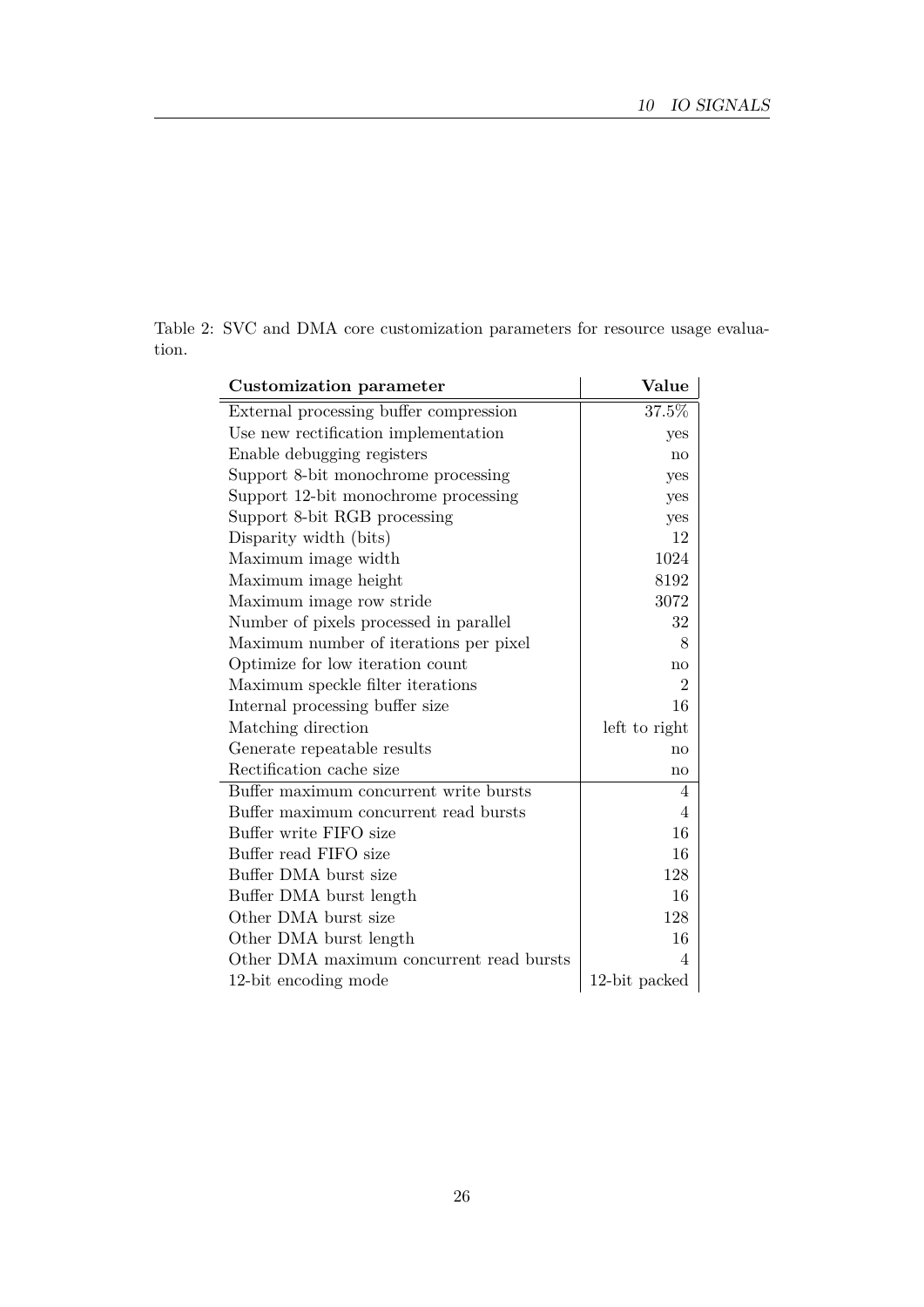<span id="page-27-0"></span>

| Description           | <b>Slice LUTs</b> | Registers | <b>Memory</b> | <b>DSPs</b>    |
|-----------------------|-------------------|-----------|---------------|----------------|
| SVC total usage       | 50,279            | 65,671    | 100.5         | 40             |
| DMA core total usage  | 6,506             | 8,544     | 0.0           | $\overline{5}$ |
| Image rectification   | 9,443             | 9,021     | 14.0          | 24             |
| Image pre-processing  | 545               | 1,267     | 4.0           | $\overline{2}$ |
| SGM stereo            | 23,666            | 39,148    | 60.5          |                |
| Subpixel optimization | 2,251             | 2,312     | 0.0           |                |
| Uniqueness check      | 915               | 811       | 0.0           |                |
| Consistency check     | 2,594             | 3,089     | 4.0           |                |
| Texture filter        | 421               | 747       | 4.5           |                |
| Speckle filter        | 7,630             | 5,310     | 7.0           | $\overline{2}$ |
| Gap interpolation     | 1,029             | 1,326     | 4.0           | 6              |
| Noise suppression     | 830               | 1,121     | $1.0\,$       |                |
| Others                | 955               | 1,519     | 1.5           | $\mathfrak{D}$ |
|                       |                   |           |               |                |

Table 3: Resource usage of SVC and individual sub-modules.

|  |  |  |  |  |  |  | Table 4: List of SVC input and output signals |
|--|--|--|--|--|--|--|-----------------------------------------------|
|--|--|--|--|--|--|--|-----------------------------------------------|

<span id="page-27-1"></span>

| Signal name    | $i/\sigma$ | <b>Bits</b> | Description                             |
|----------------|------------|-------------|-----------------------------------------|
| base clk       | i          | 1           | Base clock source; this is the relevant |
|                |            |             | clock for all input and output signals  |
|                |            |             | (see Section 8)                         |
| fast clk       | 1          |             | A faster clock for performance criti-   |
|                |            |             | cal tasks (see Section 8)               |
| dna clk        | i          |             | Separate clock used for accessing the   |
|                |            |             | DNA port. This clock input is op-       |
|                |            |             | tional (see Section $6.1$ )             |
| resetn         | i          |             | Global reset signal; active low         |
| frame_complete | $\Omega$   |             | Signals that processing of the cur-     |
|                |            |             | rent frame has finished (see Sec-       |
|                |            |             | tion $4)$                               |

### **register\_io signals**

| register_io_araddr  | 1        | variable       | Read address                       |
|---------------------|----------|----------------|------------------------------------|
| register_io_arprot  | ı        | 3              | Protection type; ignored!          |
| register_io_arready | $\Omega$ |                | Read address ready; always 1!      |
| register_io_arvalid | 1        |                | Read address valid                 |
| register io awaddr  | 1        | variable       | Write address                      |
| register_io_awprot  | 1        | 3              | Protection type; ignored!          |
| register_io_awready | $\Omega$ |                | Write address ready; always 1!     |
| register_io_awvalid | ı        |                | Write address valid                |
| register_io_bready  | 1        |                | Response ready                     |
| register_io_bresp   | $\Omega$ | $\overline{2}$ | Write response; always $002$ (OK)! |
| register_io_bvalid  | $\Omega$ |                | Write response valid               |
| register_io_rdata   | $\Omega$ | 32             | Read data                          |
|                     |          |                |                                    |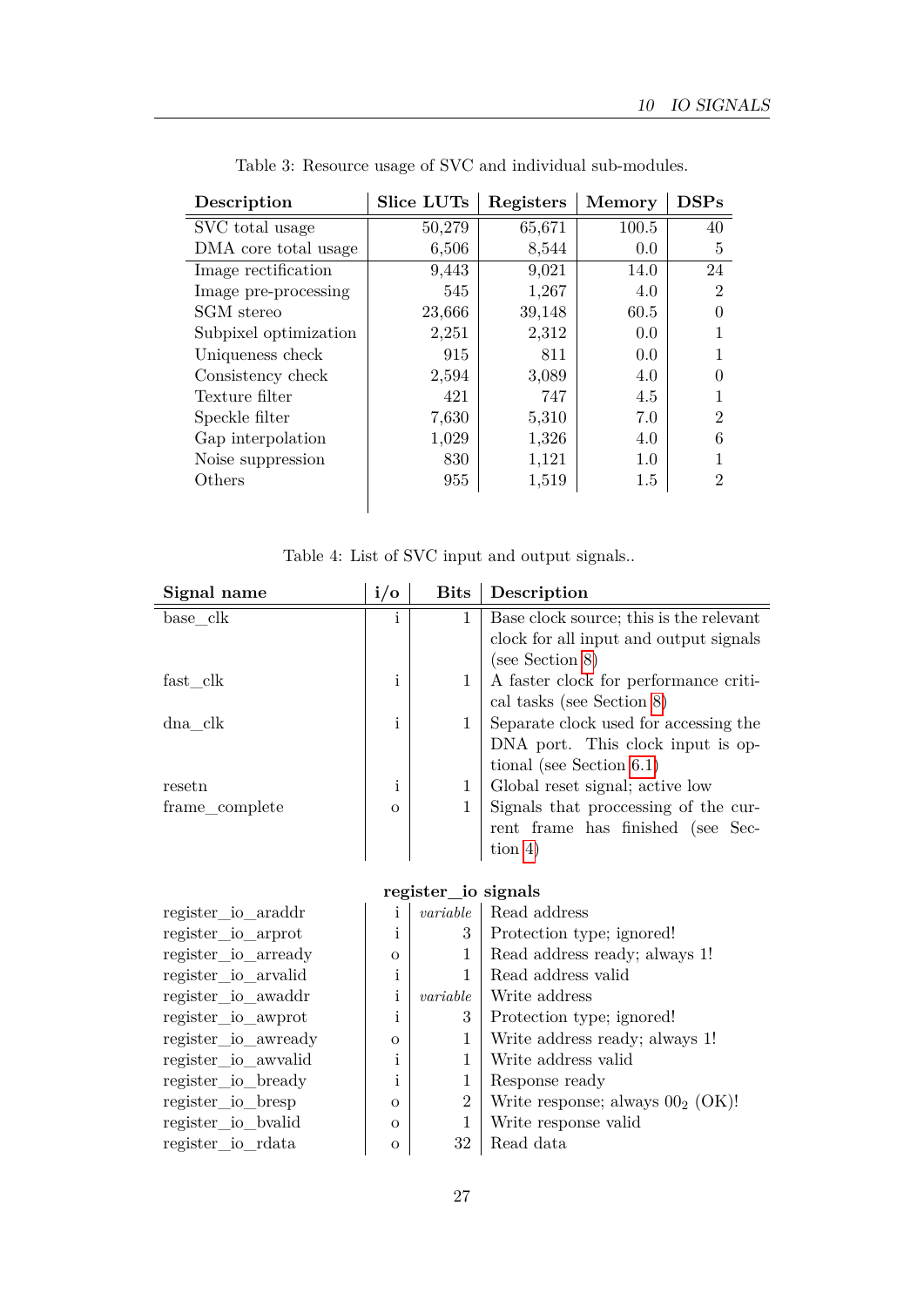| 1        |        | Read ready                            |
|----------|--------|---------------------------------------|
| $\Omega$ |        | 2   Read response; always $002$ (OK)! |
| $\Omega$ |        | Read valid                            |
| 1        | $32-1$ | Write data                            |
| $\Omega$ |        | Write ready                           |
| i        |        | 4   Write strobes; ignored!           |
| i        |        | Write valid                           |
|          |        |                                       |

# **Signals for AXI4-Stream inputs**

| left to dma ready        | i              | $\mathbf{1}$ | Ready to deliver a new DMA read<br>address                      |
|--------------------------|----------------|--------------|-----------------------------------------------------------------|
| left to dma valid        | $\overline{O}$ | $\mathbf{1}$ | DMA read address is valid                                       |
| left_to_dma_address      | $\Omega$       | varied       | Left image address, from which a<br>new burst shall be started. |
| left_from_dma_ready      | $\mathbf{O}$   | 1            | Ready to receive read burst data                                |
| left_from_dma_valid      | i              | $\mathbf{1}$ | Read burst data is valid                                        |
| left_from_dma_data       | 1              | varied       | One word of the current left read                               |
|                          |                |              | burst                                                           |
| right_to_dma_ready       | i              | 1            | Ready to deliver a new DMA read<br>address                      |
| right_to_dma_valid       | $\sigma$       | $\mathbf{1}$ | DMA read address is valid                                       |
| right to dma address     | $\sigma$       | varied       | Left image address, from which a                                |
|                          |                |              | new burst shall be started.                                     |
| right_from_dma_ready     | $\mathbf O$    | 1            | Ready to receive read burst data                                |
| right_from_dma_valid     | Ť              | $\mathbf{1}$ | Read burst data is valid                                        |
| right_from_dma_data      | i              | varied       | One word of the current left read<br>burst                      |
| rectification map tready | $\overline{O}$ | $\mathbf{1}$ | Ready to receive rectification map                              |
| rectification_map_tvalid | Ť              | 1            | Rectification map data is valid                                 |
| rectification_map_tdata  | i              | 32           | Rectification map data                                          |
| buffer_input_rewind      | $\Omega$       | $\mathbf{1}$ | Reading from buffer shall restart                               |
|                          |                |              | from offset $0$ (see Sections 4.5 and                           |
|                          |                |              | 5.1)                                                            |
| buffer_input_tready      | $\circ$        | 1            | Ready to receive buffer input                                   |
| buffer_input_tvalid      | i              | $\mathbf{1}$ | Buffer input data is valid                                      |
| buffer_input_tdata       | $\mathbf{i}$   | variable     | Buffer input data                                               |

# **Signals for AXI4-Stream outputs**

| left output_tready      | i            |          | Ready to deliver left output      |
|-------------------------|--------------|----------|-----------------------------------|
| left output tvalid      | $\Omega$     |          | Left output data is valid         |
| left output tdata       | $\mathbf{O}$ | variable | Left output data                  |
| right output tready     | i            |          | Ready to deliver left output      |
| right output tralid     | $\Omega$     |          | Left output data is valid         |
| right output tdata      | $\Omega$     | variable | Left output data                  |
| disparity output tready | i            |          | Ready to deliver disparity output |
| disparity output tvalid | $\Omega$     |          | Disparity output data is valid    |
| disparity_output_tdata  | $\mathbf{O}$ | variable | Disparity output data             |
|                         |              |          |                                   |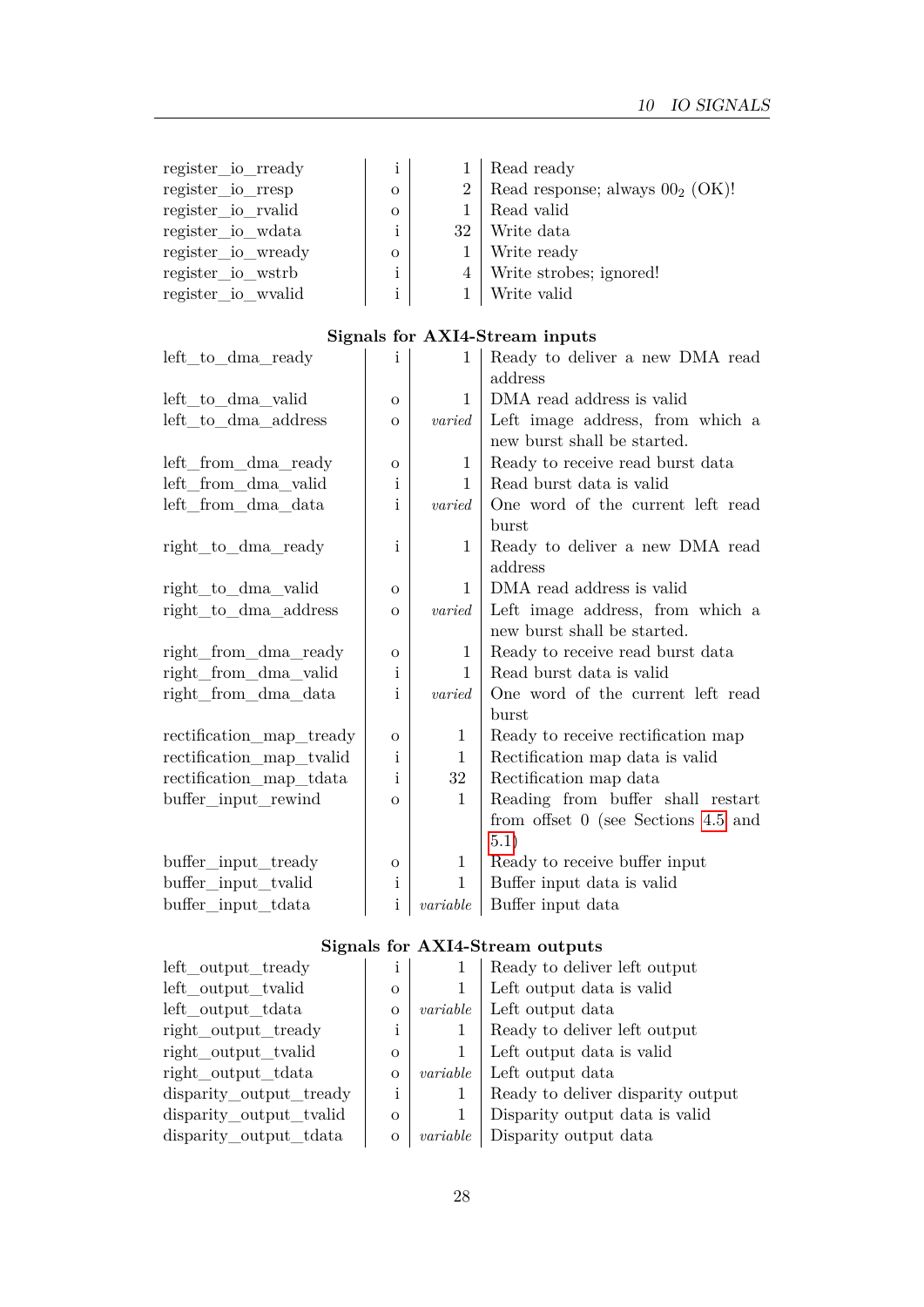| buffer_output_rewind | $\overline{O}$ |           | Writing to buffer shall restart from<br>offset $0$ (see Sections 4.5 and 5.1) |
|----------------------|----------------|-----------|-------------------------------------------------------------------------------|
| buffer output tready | $\mathbf{i}$   | $1 \quad$ | Ready to deliver buffer output                                                |
| buffer output tralid |                |           | Buffer output data is valid                                                   |
| buffer output tdata  | $\overline{O}$ |           | <i>variable</i>   Buffer output data                                          |

| Table 5: List of DMA core input and output signals. |
|-----------------------------------------------------|
|-----------------------------------------------------|

<span id="page-29-0"></span>

| Signal name            | $i/\sigma$   | <b>Bits</b>      | Description                                                   |
|------------------------|--------------|------------------|---------------------------------------------------------------|
| $_{\rm{clk}}$          | i            | 1                | Main clock source; has to match the base                      |
|                        |              |                  | clock from SVC                                                |
| resetn                 | $\mathbf{i}$ | 1                | Global reset signal; active low                               |
|                        |              |                  |                                                               |
|                        |              |                  | register_io signals                                           |
| $register\_io\_araddr$ | i            | variable         | Read address                                                  |
| register_io_arprot     | i            | 3                | Protection type; ignored!                                     |
| register io arready    | О            | 1                | Read address ready; always 1!                                 |
| register_io_arvalid    | i            | $\mathbf 1$      | Read address valid                                            |
| register_io_awaddr     | i            | variable         | Write address                                                 |
| register_io_awprot     | i            | 3                | Protection type; ignored!                                     |
| register_io_awready    | О            | 1                | Write address ready; always 1!                                |
| register_io_awvalid    | i            | $\mathbf{1}$     | Write address valid                                           |
| register_io_bready     | i            | 1                | Response ready                                                |
| register_io_bresp      | О            | $\boldsymbol{2}$ | Write response; always $002$ (OK)!                            |
| register_io_bvalid     | О            | $\mathbf 1$      | Write response valid                                          |
| register_io_rdata      | O            | 32               | Read data                                                     |
| register_io_rready     | i            | $\mathbf{1}$     | Read ready                                                    |
| register_io_rresp      | $\Omega$     | $\overline{2}$   | Read response; always $002$ (OK)!                             |
| register_io_rvalid     | O            | 1                | Read valid                                                    |
| register_io_wdata      | i            | 32               | Write data                                                    |
| register_io_wready     | О            | $\mathbf 1$      | Write ready                                                   |
| register_io_wstrb      | i            | 4                | Write strobes; ignored!                                       |
| register_io_wvalid     | i            | $\mathbf 1$      | Write valid                                                   |
|                        |              |                  |                                                               |
|                        |              |                  | buffer_dma / left_dma / right_dma / rect_disp_map_dma signals |
| * araddr               | $\mathbf O$  | variable         | Read address                                                  |
| * arburst              | O            | $\overline{2}$   | Read burst type; always $01_2$ (INCR)!                        |
| $*$ _arcache           | O            | 4                | Read memory type; can be set in IP cus-                       |
|                        |              |                  | tomization.                                                   |
| * arlen                | O            | variable         | Read burst length                                             |
| $*$ arlock             | O            | $\overline{2}$   | Read lock type; always $002$ (normal ac-                      |
|                        |              |                  | ces)!                                                         |
| $*$ <sub>_arprot</sub> | $\mathbf{O}$ | 3                | Read protection type; can be set in IP                        |
|                        |              |                  | customization.                                                |
| $*$ argos              | $\mathbf O$  | 4                | Read quality of service; always 0000 <sub>2</sub> !           |
| $*$ _arready           | $\mathbf{i}$ | 1                | Read ready                                                    |
| * arsize               | O            | 3                | Read burst size; always $011_2$ (8 bytes)!                    |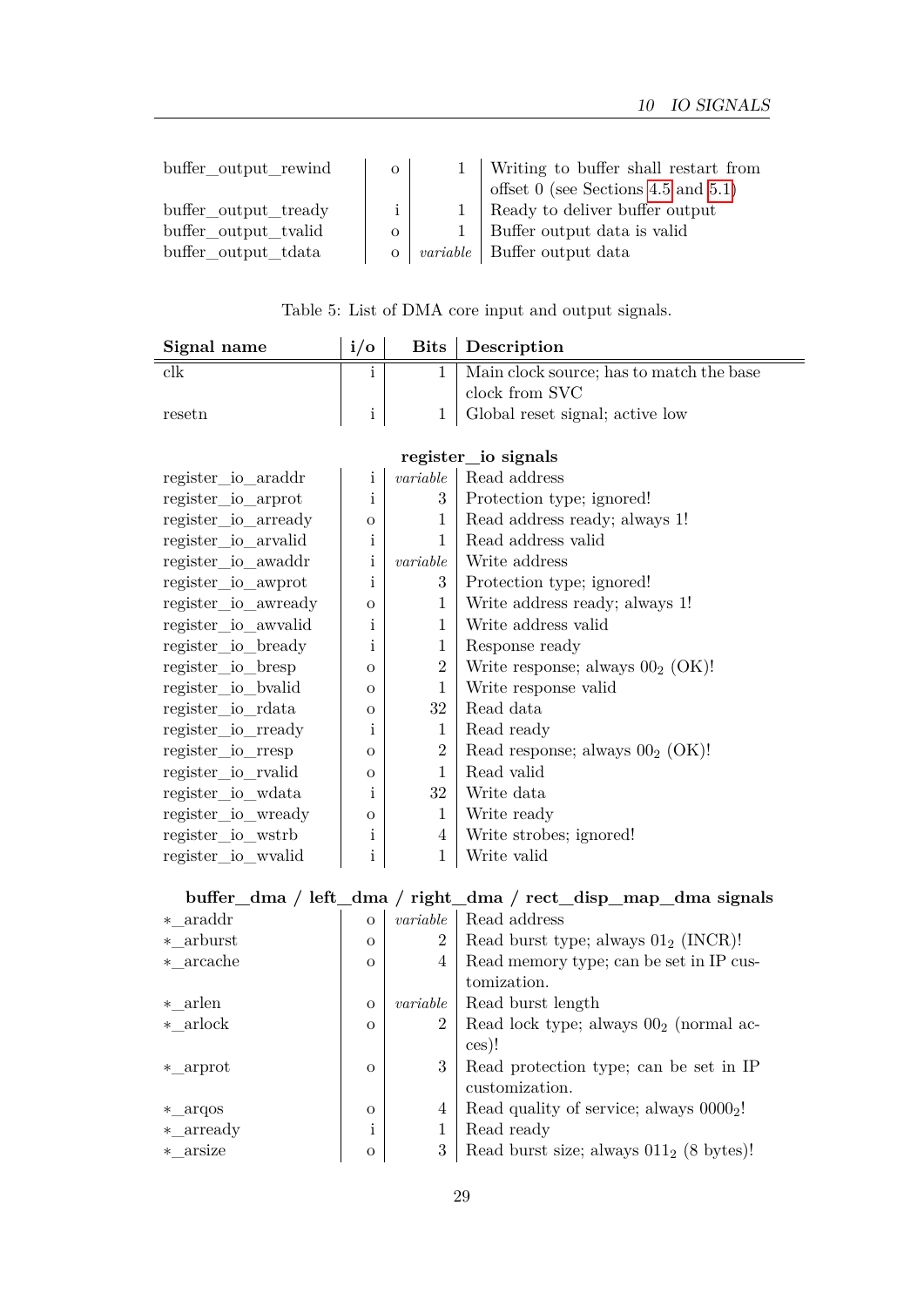| * arvalid             | $\overline{O}$ | $\mathbf{1}$     | Read valid                                                             |
|-----------------------|----------------|------------------|------------------------------------------------------------------------|
| *_awaddr              | O              | 32               | Write address                                                          |
| * awburst             | $\Omega$       | $\overline{2}$   | Write burst type; always $01_2$ (INCR)!                                |
| $*{\_}awcache$        | $\overline{O}$ | 4                | Write memory type; can be set in IP cus-                               |
|                       |                |                  | tomization.                                                            |
| * awlen               | $\overline{O}$ | variable         | Write burst length                                                     |
| $*$ _awlock           | $\mathbf O$    | $\boldsymbol{2}$ | Write lock type; always $002$ (normal ac-                              |
|                       |                |                  | ces)!                                                                  |
| *_awprot              | $\mathbf O$    | 3                | Write protection type; can be set in IP                                |
|                       |                |                  | customization.                                                         |
| *_awqos               | O              | $\overline{4}$   | Write quality of service; always 0000 <sub>2</sub> !                   |
| *_awready             | i              | $\mathbf{1}$     | Write address ready                                                    |
| * awsize              | O              | 3                | Write burst size; always $011_2$ (8 bytes)!                            |
| * awvalid             | O              | 1                | Write address valid                                                    |
| *_bready              | $\mathbf O$    | $\mathbf{1}$     | Write response ready; always 1!                                        |
| $*_{\text{}}$ bresp   | $\mathbf{i}$   | $\boldsymbol{2}$ | Write response                                                         |
| * bvalid              | $\mathbf{i}$   | $\mathbf{1}$     | Write response valid                                                   |
| $*$ rdata             | $\rm i$        | variable         | Read data                                                              |
| * rlast               | $\mathbf{i}$   | 1                | Read last                                                              |
| $*$ _rready           | O              | $\mathbf{1}$     | Read ready                                                             |
| $*$ _rresp            | $\mathbf{i}$   | $\sqrt{2}$       | Read response                                                          |
| * rvalid              | $\mathbf{i}$   | $\mathbf{1}$     | Read last                                                              |
| * wdata               | $\mathbf O$    | $variable$       | Write data                                                             |
| $*$ _wlast            | $\mathbf{O}$   | 1                | Write last                                                             |
| *_wready              | $\mathbf{i}$   | $\mathbf{1}$     | Write ready                                                            |
| *_wstrb               | O              | 8                | Write strobes; always $11111111_2!$                                    |
| *_wvalid              | $\overline{O}$ | $\mathbf{1}$     | Write valid                                                            |
|                       |                |                  |                                                                        |
|                       |                |                  | rectification_map / buffer_input signals                               |
| $*$ <sub>_ready</sub> | $\mathbf{i}$   | $\mathbf{1}$     | Ready to deliver input data                                            |
| * valid               | $\mathbf{O}$   | $\mathbf{1}$     | Input data valid                                                       |
| *_data                | O              | varied           | Data directed to SVC                                                   |
|                       |                |                  |                                                                        |
|                       |                |                  | left_output / right_output / disparity_output / buffer_ output signals |
| $*$ ready             |                |                  |                                                                        |

| $*$ <sub>_ready</sub> |  | 1   Ready to receive output data       |
|-----------------------|--|----------------------------------------|
| * valid               |  | 1 Output data is valid                 |
| * data                |  | <i>varied</i>   Data received from SVC |

# **left\_burst / right\_burst signals**

| *_to_dma_ready   | $\Omega$ |               | Ready to receive a new DMA read ad-      |
|------------------|----------|---------------|------------------------------------------|
|                  |          |               | dress                                    |
| * to dma valid   | i        |               | DMA read address is valid                |
| *_to_dma_address |          | <i>varied</i> | Read image address. The DMA core will    |
|                  |          |               | start a new read burst beginning at this |
|                  |          |               | address.                                 |
| * from dma ready | i        |               | Ready to deliver read burst data         |
| * from dma valid | $\Omega$ |               | Read burst data is valid                 |
|                  |          |               |                                          |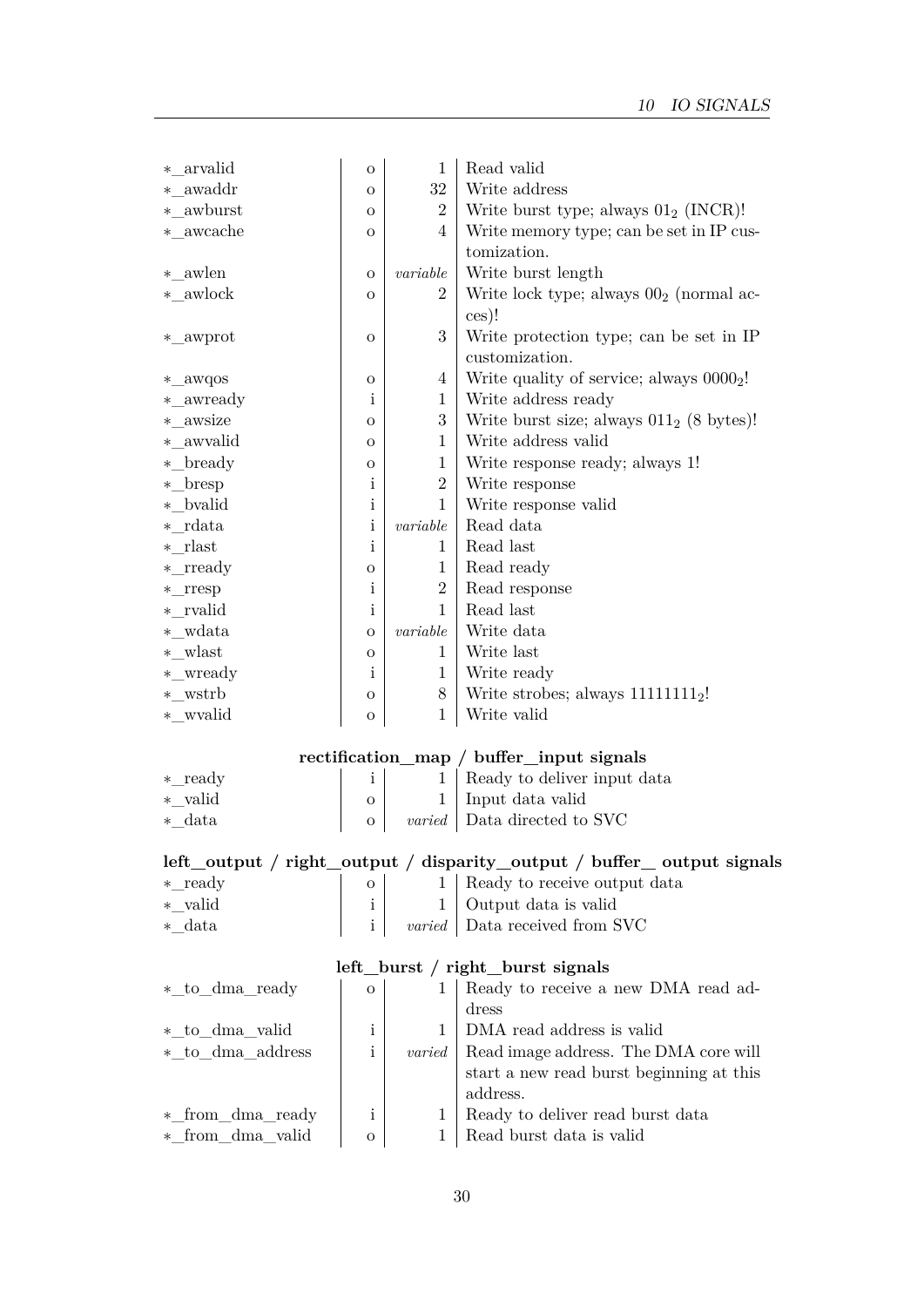| * from dma data      |          | <i>varied</i>   One word of the current read burst                             |
|----------------------|----------|--------------------------------------------------------------------------------|
|                      |          | Other signals directed to SVC                                                  |
| buffer_input_rewind  | $\Omega$ | Reading from buffer shall restart from                                         |
|                      |          | offset 0 (see Sections 4.5 and 5.1)                                            |
| buffer_output_rewind | $\Omega$ |                                                                                |
|                      |          |                                                                                |
| system resetn        | $\Omega$ | $\,$ 0 (see Sections 4.5 and 5.1)<br>Active-low reset signal for SVC (see Sec- |
|                      |          | tion $5.1$ )                                                                   |

# <span id="page-31-0"></span>**11 Registers**

The SVC and DMA core each hold several registers that control the device behavior and provide information about the internal device state. Both IP cores have their own address spaces, starting at address 0x00. Please note that only the least significant address bits are evaluated and that reading from / writing to higher addresses will still affect the device registers.

A complete list of all available registers is shown in Table [6](#page-32-0) for the DMA core, and in Table [7](#page-33-2) for the SVC. All registers that have been marked with *r* are read-only. Writing to these registers will not produce an error but the new data is ignored.

Each register has a size of 32 bits. To simplify access from a CPU, the register addresses are always multiples of 4. Read and write operations must always be aligned to a 4-byte boundary. Reading from or writing to an address that is not a multiple of 4 is disallowed and has an undefined outcome. In the following, a description of all SVC and DMA core registers is provided, sorted by register address.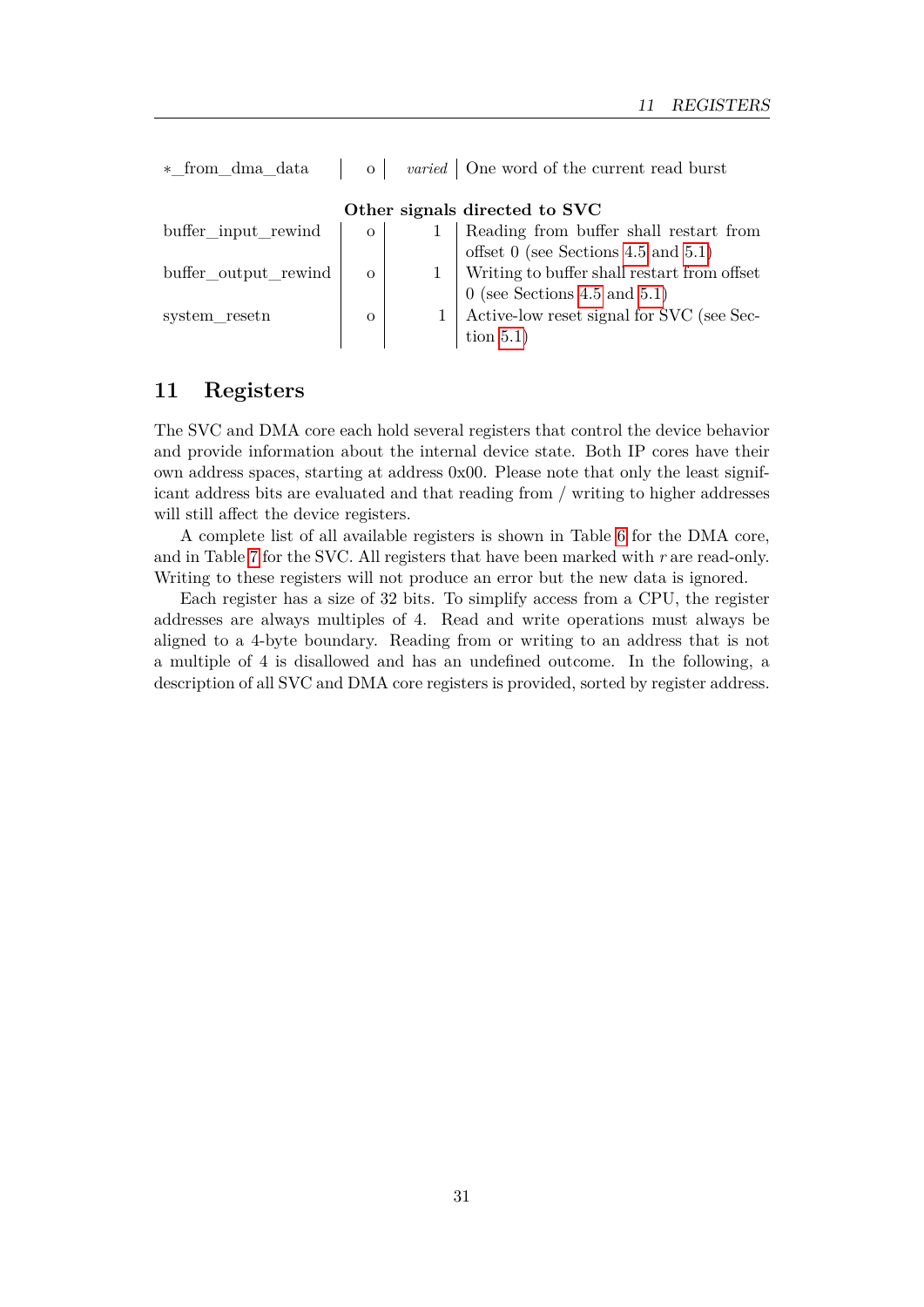<span id="page-32-0"></span>

|                |                                          | $\mathrm{Read}/$ |                          |
|----------------|------------------------------------------|------------------|--------------------------|
| <b>Address</b> | Name                                     | Write            | Page                     |
| 0x00           | Control                                  | $r/\overline{w}$ | 33                       |
| 0x04           | Status                                   | r                | 36                       |
| 0x08           | Image size                               | r/w              | $36\,$                   |
| $0x0C - 0x18$  | Obsolete                                 | n/a              |                          |
| 0x1C           | Left input address higher 32 bits        | r/w              | 36                       |
| 0x20           | Left input address lower 32 bits         | r/w              | 37                       |
| 0x24           | Left input bytes available               | r/w              | 37                       |
| 0x28           | Right input address higher 32 bits       | r/w              | 37                       |
| 0x2C           | Right input address lower 32 bits        | r/w              | 37                       |
| 0x30           | Right input bytes available              | r/w              | 37                       |
| 0x34           | Input FIFO info                          | $\mathbf{r}$     | 37                       |
| 0x38           | Rectification map address higher 32 bits | r/w              | 38                       |
| 0x3C           | Rectification map address lower 32 bits  | r/w              | 38                       |
| 0x40           | Rectification map FIFO info              | $\mathbf{r}$     | 38                       |
| 0x44           | Buffer address higher 32 bits            | r/w              | 38                       |
| 0x48           | Buffer address lower 32 bits             | r/w              | 38                       |
| 0x4C           | Buffer FIFO info                         | r                | 39                       |
| 0x50           | DMA errors                               | $\mathbf{r}$     | 39                       |
| 0x54           | Reserved                                 | n/a              | $\overline{\phantom{a}}$ |
| 0x58           | IP version number                        | r                | 39                       |
| 0x5C           | Left output address higher 32 bits       | r/w              | $39\,$                   |
| 0x60           | Left output address lower 32 bits        | r/w              | $39\,$                   |
| 0x64           | Left output bytes available              | $\bf r$          | 39                       |
| 0x68           | Right output address higher 32 bits      | r/w              | 40                       |
| 0x6C           | Right output address lower 32 bits       | r/w              | 40                       |
| 0x70           | Right output bytes available             | $\mathbf{r}$     | 40                       |
| 0x74           | Disparity output address higher 32 bits  | r/w              | 40                       |
| 0x78           | Disparity output address lower 32 bits   | r/w              | 40                       |
| 0x7C           | Disparity output bytes available         | r                | 40                       |
| 0x80           | Left / right output FIFO info            | r                | 41                       |
| 0x84           | Disparity output FIFO info               | $\bf r$          | 41                       |
| $0x88 - 0xC4$  | Debugging registers                      | r                | 41                       |

Table 6: Address space for DMA registers.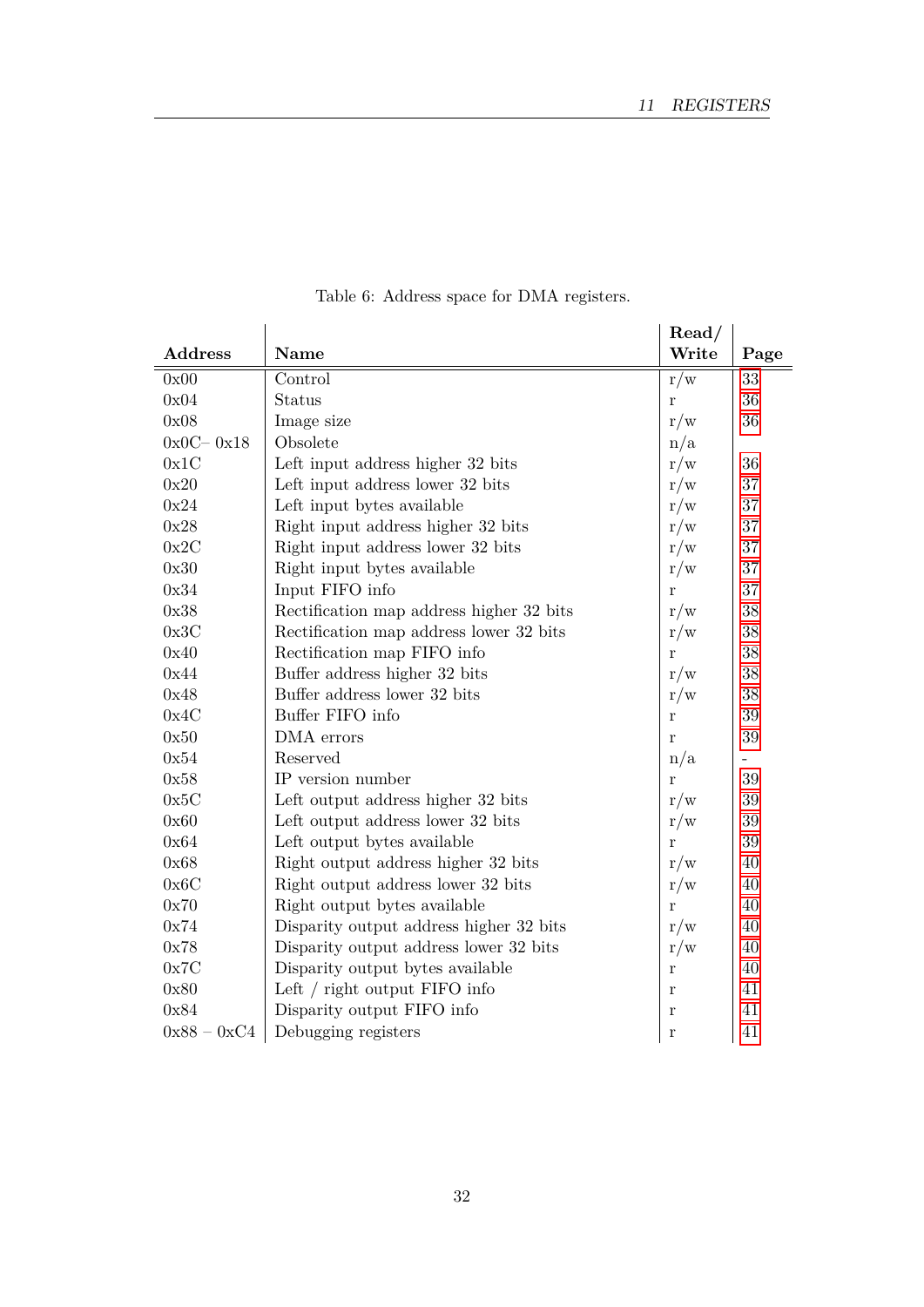<span id="page-33-2"></span>

|                |                                          | Read/ |      |
|----------------|------------------------------------------|-------|------|
| <b>Address</b> | <b>Name</b>                              | Write | Page |
| 0x00           | Control                                  | r/w   | 41   |
| 0x04           | Image size                               | r/w   | 43   |
| 0x08           | Algorithm parameters 1                   | r/w   | 43   |
| 0x0C           | Algorithm parameters 2                   | r/w   | 43   |
| 0x10           | License key higher 32 bits               | r/w   | 44   |
| 0x14           | License key middle 32 bits               | r/w   | 44   |
| 0x18           | License key lower 32 bits                | r/w   | 44   |
| 0x1C           | Device DNA higher 32 bits                | r     | 44   |
| 0x20           | Device DNA middle 32 bits                | r     | 44   |
| 0x24           | Device DNA lower 32 bits                 | r     | 45   |
| 0x28           | SVC errors                               | r     | 45   |
| 0x2C           | SGM penalties                            | r/w   | 45   |
| 0x30           | Subpixel optimization ROI offset         | r/w   | 45   |
| 0x34           | Subpixel optimization ROI size           | r/w   | 46   |
| 0x38           | IP version number                        | r     | 46   |
| 0x3C           | Multi-frame subpixel optimization        | r     | 46   |
| 0x40           | Statistics on rectification input caches | r     | 47   |
| $0x44 - 0x98$  | Debugging registers                      | r     | 47   |

Table 7: Address space for SVC registers.

# <span id="page-33-0"></span>**11.1 DMA Core Registers**

# <span id="page-33-1"></span>**11.1.1 0x00: Control**

General parameters that control the behavior of the SVC. Please note that whether a given input or output encoding mode is available depends on whether support for a particular pixel format has been enabled in the IP core customization (see Section [6.1\)](#page-18-2).

| <b>Name</b> | <b>Bits</b> | Description                                                |
|-------------|-------------|------------------------------------------------------------|
|             |             | If set to 1 then the device performs a soft reset.         |
| LIE         | $1 - 4$     | Specifies the encoding of the left input image. One of the |
|             |             | following values must be selected, with 0000 being the     |
|             |             | default value:                                             |

31 30 29 28 27 26 25 24 23 22 21 20 19 18 17 16 15 14 13 12 11 10 9 8 7 6 5 4 3 2 1 0 ROE | LOE | DOE | Reserved | Iterations | RIE | LIE | R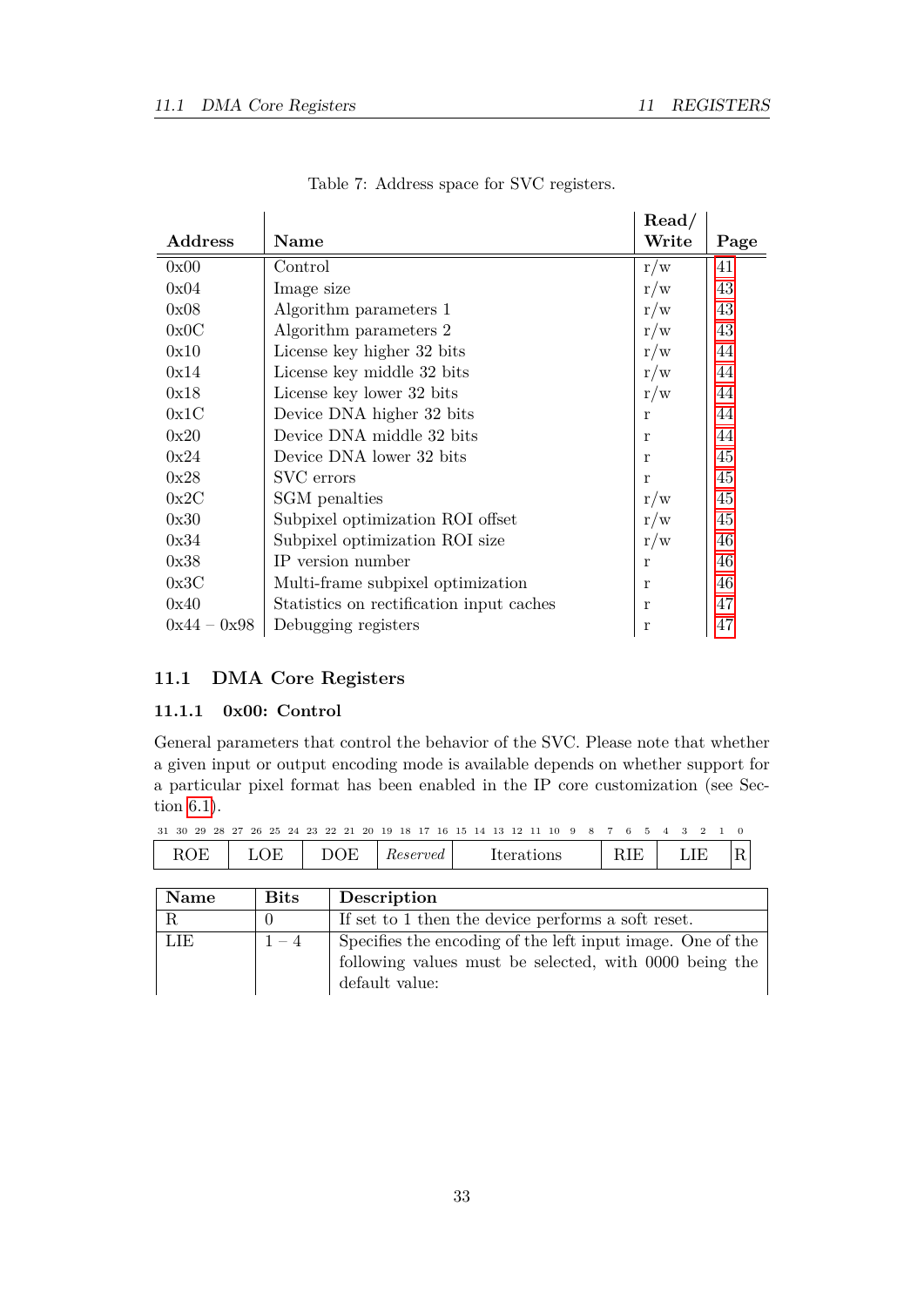|            |           | <b>0000</b> 8-bit monochrome encoding (see Section 4.1.1).                                                                                                                                                                             |
|------------|-----------|----------------------------------------------------------------------------------------------------------------------------------------------------------------------------------------------------------------------------------------|
|            |           | <b>0001</b> 12-bit monochrome LSB packed encoding (see Sec-<br>tion $4.1.2$ ).                                                                                                                                                         |
|            |           | <b>0010</b> 12-bit monochrome GEV packed encoding (see<br>Section 4.1.3).                                                                                                                                                              |
|            |           | <b>0011</b> 12-bit monochrome unpacked encoding (see Sec-<br>tion $4.1.4$ ).                                                                                                                                                           |
|            |           | <b>0100</b> 8-bit RGB encoding (see Section 4.1.5).                                                                                                                                                                                    |
|            |           | 1000 8-bit BG Bayer pattern that will be down-sampled<br>$(only\ available\ with\ legacy\ rectification!).$                                                                                                                            |
|            |           | 1001 8-bit GB Bayer pattern that will be down-sampled<br>$(only\ available\ with\ legacy\ rectification!).$                                                                                                                            |
|            |           | 1010 8-bit RG Bayer pattern that will be down-sampled<br>$(only available with legacy rectification!).$                                                                                                                                |
|            |           | 1011 8-bit GR Bayer pattern that will be down-sampled<br>$(only\ available\ with\ legacy\ rectification!).$                                                                                                                            |
| RIE        | $5 - 7$   | Encoding of the right input image. One of the following<br>values must be selected, with 000 being the default value:                                                                                                                  |
|            |           | <b>000</b> Same as left input image.                                                                                                                                                                                                   |
|            |           | <b>100</b> 8-bit BG Bayer pattern that will be down-sampled<br>$(only\ available\ with\ legacy\ rectification!).$                                                                                                                      |
|            |           | 101 8-bit GB Bayer pattern that will be down-sampled<br>(only available with legacy rectification!).                                                                                                                                   |
|            |           | 110 8-bit RG Bayer pattern that will be down-sampled<br>$(only\ available\ with\ legacy\ rectification!).$                                                                                                                             |
|            |           | 111 8-bit GR Bayer pattern that will be down-sampled<br>(see Section 4.1.6).                                                                                                                                                           |
| Iterations | $8-15\,$  | Number of iterations per pixel (see Section 4.5). Must<br>match the SVC configuration. Default value is the max-<br>imum number of iterations from the customization pa-<br>rameters (see Section $6.2$ ). Minimum allowed value is 1. |
| DOE        | $23 - 20$ | Specifies the encoding of the output disparity map. The<br>following values are possible, with 01 being the default<br>value:                                                                                                          |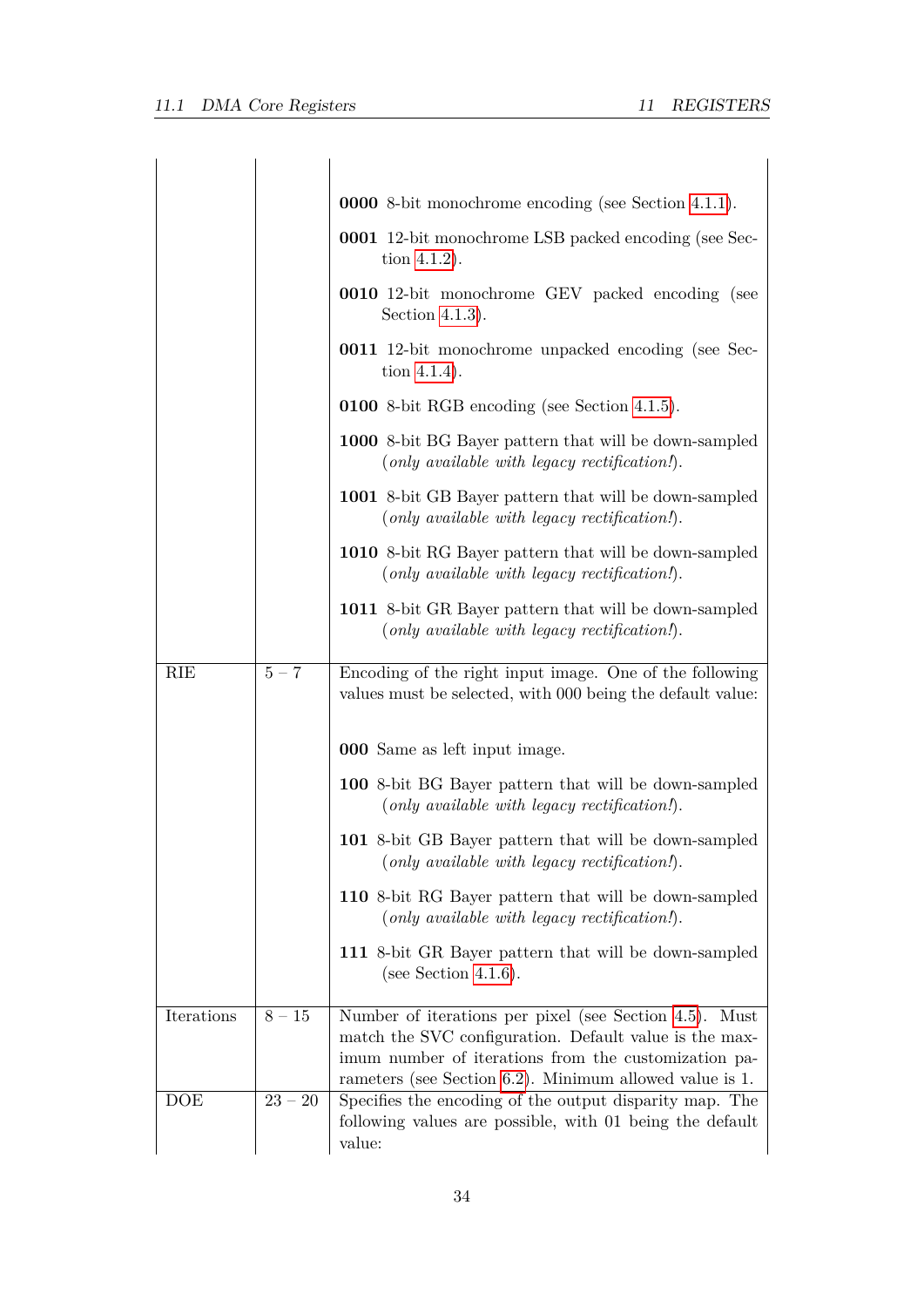|            |           | <b>00</b> The disparity map is encoded with 8 bits per pixel,<br>of which 4 bits are fractional bits for the subpixel<br>component. Hence the maximum disparity that can<br>be represented is 15.<br>01 The disparity map is encoded with 12 bits per pixel,<br>of which 4 bits are fractional bits for the subpixel |
|------------|-----------|----------------------------------------------------------------------------------------------------------------------------------------------------------------------------------------------------------------------------------------------------------------------------------------------------------------------|
| LOE        | $24 - 27$ | component. Hence the maximum disparity that can<br>be represented is 255.<br>Specifies the encoding of the left output image.<br>The<br>following values are possible, with 00 being the default<br>value:                                                                                                           |
|            |           | <b>00</b> The output is encoded as an 8-bit monochrome image,<br>even if the SVC/DMA core use a pixel width of 12<br>bits.<br><b>01</b> The output is encoded as a 12-bit monochrome im-<br>age. The encoding that is used depends on the 12-<br>bit encoding mode that was selected during IP cus-                  |
| <b>ROE</b> | $28 - 31$ | tomization (see Section $6.2$ )<br>10 The output is encoded as an 8-bit RGB image.<br>Specifies the encoding of the right output image. The                                                                                                                                                                          |
|            |           | following values are possible, with 01 being the default<br>value:<br><b>00</b> The output is encoded as an 8-bit monochrome image,                                                                                                                                                                                  |
|            |           | even if the $\text{SVC} / \text{DMA}$ core use a pixel width of 12<br>bits.<br><b>01</b> The output is encoded as a 12-bit monochrome im-<br>age. The encoding that is used depends on the 12-                                                                                                                       |
|            |           | bit encoding mode that was selected during IP cus-<br>tomization (see Section $6.2$ )<br>10 The output is encoded as an 8-bit RGB image. This<br>mode is only possible for pass-through or rectify                                                                                                                   |
|            |           | mode of the SVC (see Section 11.2.1).                                                                                                                                                                                                                                                                                |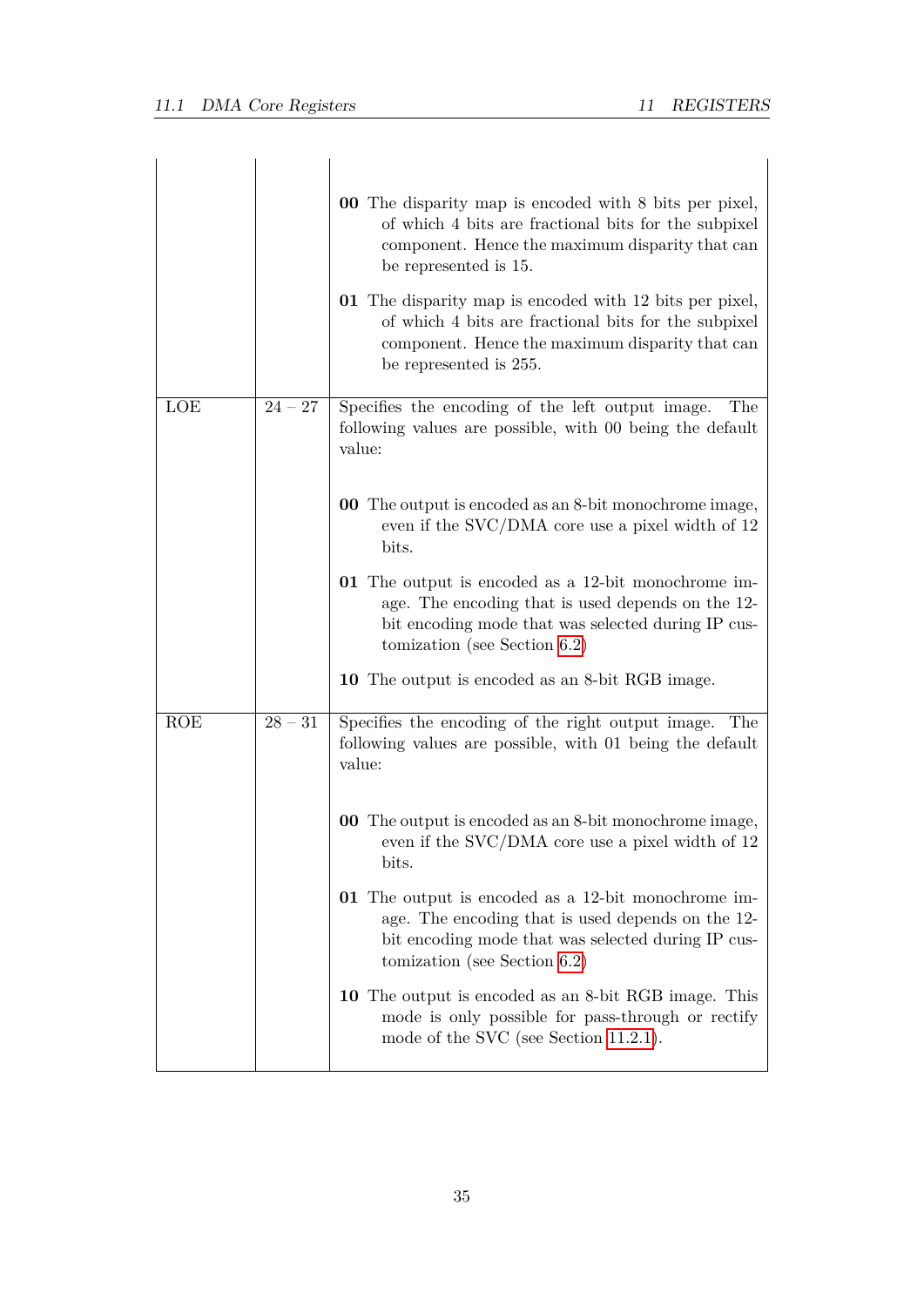# <span id="page-36-0"></span>**11.1.2 0x04: Status**

General device status information.

 $31 \ 30 \ 29 \ 28 \ 27 \ 26 \ 25 \ 24 \ 23 \ 22 \ 21 \ 20 \ 19 \ 18 \ 17 \ 16 \ 15 \ 14 \ 13 \ 12 \ 11 \ 10 \ 9 \ 8 \ 7 \ 6 \ 5 \ 4 \ 3 \ 2 \ 1 \ 0$ *Reserved* DWRWLW BRBW MRRLR R

| Name      | <b>Bits</b> | Description                                                 |
|-----------|-------------|-------------------------------------------------------------|
| R         | 0           | If 0 then the device is currently performing a soft or hard |
|           |             | reset.                                                      |
| LR        | 2           | If 1 then reading from left_dma has finished.               |
| RR        | 3           | If 1 then reading from right dma has finished.              |
| М         | 4           | If 1 then reading from rectification_map_dma has fin-       |
|           |             | ished.                                                      |
| BW        | 5           | If 1 then writing to buffer dma has finished.               |
| <b>BR</b> | 6           | If 1 then reading from buffer_dma has finished.             |
| LW        | 7           | If 1 then writing to <b>left_dma</b> has finished.          |
| <b>RW</b> | 8           | If 1 then writing to right_dma has finished.                |
| DW        | 9           | If 1 then writing to disparity_dma has finished.            |

#### <span id="page-36-1"></span>**11.1.3 0x08: Image Size**

Dimensions of the left and right input images.

|  |  |  |  |              |  |  |  |  |  | 31 30 29 28 27 26 25 24 23 22 21 20 19 18 17 16 15 14 13 12 11 10 9 8 7 6 5 4 3 2 1 0 |             |  |  |  |  |
|--|--|--|--|--------------|--|--|--|--|--|---------------------------------------------------------------------------------------|-------------|--|--|--|--|
|  |  |  |  | Image height |  |  |  |  |  |                                                                                       | Image width |  |  |  |  |

| Name   | <b>Bits</b> | Description                                                 |
|--------|-------------|-------------------------------------------------------------|
| Image  | $0 - 15$    | Width of an input image. This must match the param-         |
| width  |             | eterization of the SVC core. The image width must be        |
|        |             | a multiple of the number of pixels processed in parallel    |
|        |             | (see Section 6.1). If Bayer pattern images are used, this   |
|        |             | parameter must be set to the width of the downsampled       |
|        |             | RGB image. Default value: 0.                                |
| Image  | $16 - 31$   | Height of an input image. This must match the param-        |
| height |             | eterization of the SVC core. The image height must be       |
|        |             | a multiple of the internal processing buffer size (see Sec- |
|        |             | tion $6.1$ ). Default value: 0.                             |

#### <span id="page-36-2"></span>**11.1.4 0x1C: Left Input Address Higher 32 Bits**

Higher 32 bits of the left input image address. If the address width of the left\_dma port is equal or less than 32 bits, then this register is ignored. This register must be written before the lower address register.

 $31 \ 30 \ 29 \ 28 \ 27 \ 26 \ 25 \ 24 \ 23 \ 22 \ 21 \ 20 \ 19 \ 18 \ 17 \ 16 \ 15 \ 14 \ 13 \ 12 \ 11 \ 10 \ 9 \ 8 \ 7 \ 6 \ 5 \ 4 \ 3 \ 2 \ 1 \ 0$ Address bits 63 to 32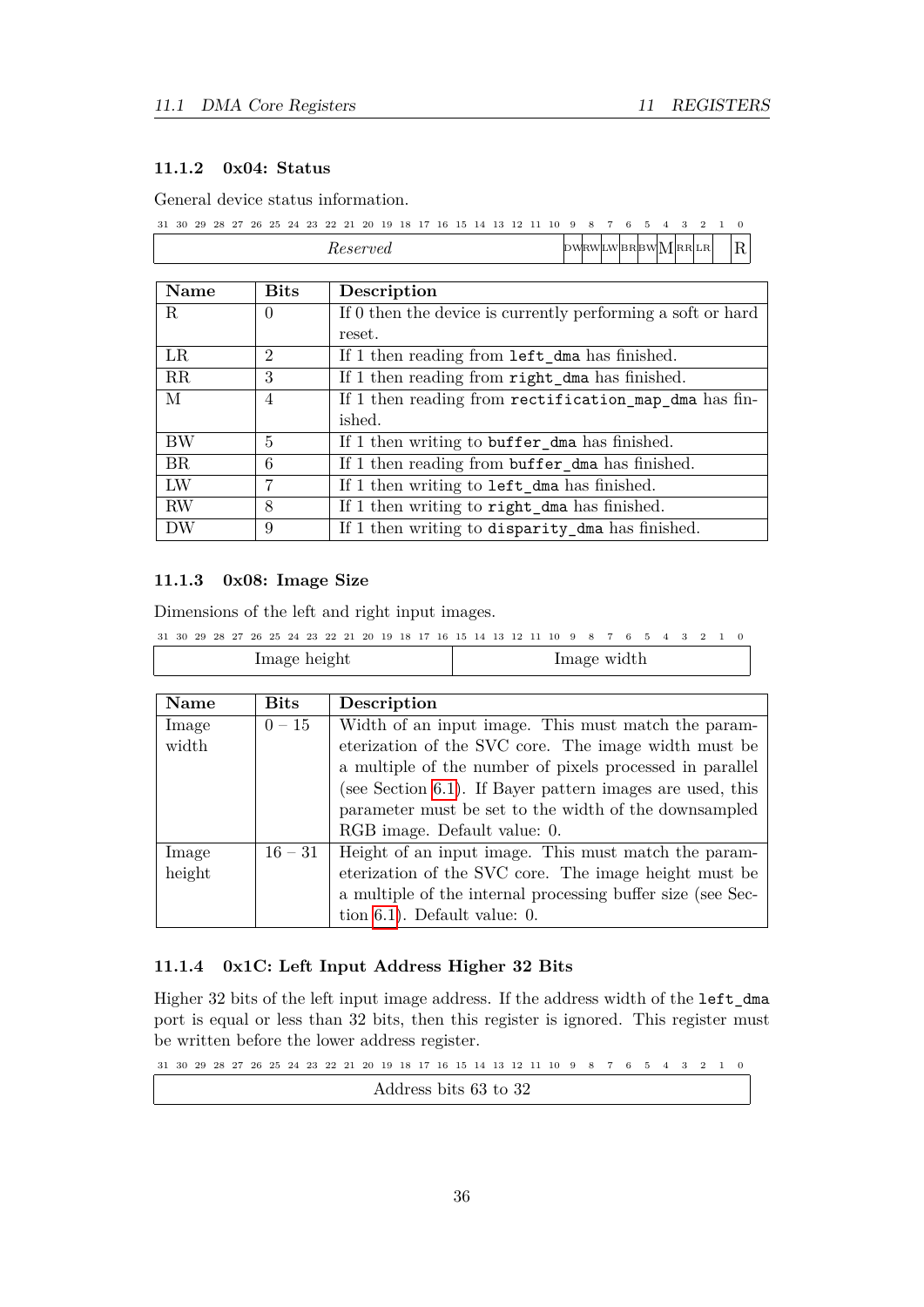# <span id="page-37-0"></span>**11.1.5 0x20: Left Input Address Lower 32 Bits**

Lower 32 bits of the left input image address. This register must be written after the higher address register. The address must be aligned to the memory page size (typically 4 KB).

```
31 \ 30 \ 29 \ 28 \ 27 \ 26 \ 25 \ 24 \ 23 \ 22 \ 21 \ 20 \ 19 \ 18 \ 17 \ 16 \ 15 \ 14 \ 13 \ 12 \ 11 \ 10 \ 9 \ 8 \ 7 \ 6 \ 5 \ 4 \ 3 \ 2 \ 1 \ 0Address bits 31 to 0
```
#### <span id="page-37-1"></span>**11.1.6 0x24: Left Input Bytes Available**

The number of bytes that can currently be read from left\_dma, starting at the left input address. If this number is smaller than the frame size, then reading will pause once the specified number of bytes have been read. In this case reading will continue once a higher value is written to this register.

 $31 \ 30 \ 29 \ 28 \ 27 \ 26 \ 25 \ 24 \ 23 \ 22 \ 21 \ 20 \ 19 \ 18 \ 17 \ 16 \ 15 \ 14 \ 13 \ 12 \ 11 \ 10 \ 9 \ 8 \ 7 \ 6 \ 5 \ 4 \ 3 \ 2 \ 1 \ 0$ Bytes available

# <span id="page-37-2"></span>**11.1.7 0x28: Right Input Address Higher 32 Bits**

Higher 32 bits of the right input image address. If the address width of the right dma port is equal or less than 32 bits, then this register is ignored. This register must be written before the lower address register.

 $31 \ 30 \ 29 \ 28 \ 27 \ 26 \ 25 \ 24 \ 23 \ 22 \ 21 \ 20 \ 19 \ 18 \ 17 \ 16 \ 15 \ 14 \ 13 \ 12 \ 11 \ 10 \ 9 \ 8 \ 7 \ 6 \ 5 \ 4 \ 3 \ 2 \ 1 \ 0$ Address bits 63 to 32

#### <span id="page-37-3"></span>**11.1.8 0x2C: Right Input Address Lower 32 Bits**

Lower 32 bits of the right input image address. This register must be written after the higher address register. The address must be aligned to the memory page size (typically 4 KB).

```
31 \ 30 \ 29 \ 28 \ 27 \ 26 \ 25 \ 24 \ 23 \ 22 \ 21 \ 20 \ 19 \ 18 \ 17 \ 16 \ 15 \ 14 \ 13 \ 12 \ 11 \ 10 \ 9 \ 8 \ 7 \ 6 \ 5 \ 4 \ 3 \ 2Address bits 31 to 0
```
# <span id="page-37-4"></span>**11.1.9 0x30: Right Input Bytes Available**

The number of bytes that can currently be read from right dma, starting at the right input address. If this number is smaller than the frame size, then reading will pause once the specified number of bytes have been read. In this case reading will continue once a higher value is written to this register.

```
31 \ 30 \ 29 \ 28 \ 27 \ 26 \ 25 \ 24 \ 23 \ 22 \ 21 \ 20 \ 19 \ 18 \ 17 \ 16 \ 15 \ 14 \ 13 \ 12 \ 11 \ 10 \ 9 \ 8 \ 7 \ 6 \ 5 \ 4 \ 3 \ 2 \ 1 \ 0Bytes available
```
#### <span id="page-37-5"></span>**11.1.10 0x34: Input FIFO Info**

Statistics for the input FIFO buffers that are attached to left\_dma and right\_dma. Counters are reset with every new frame. This register is not available when using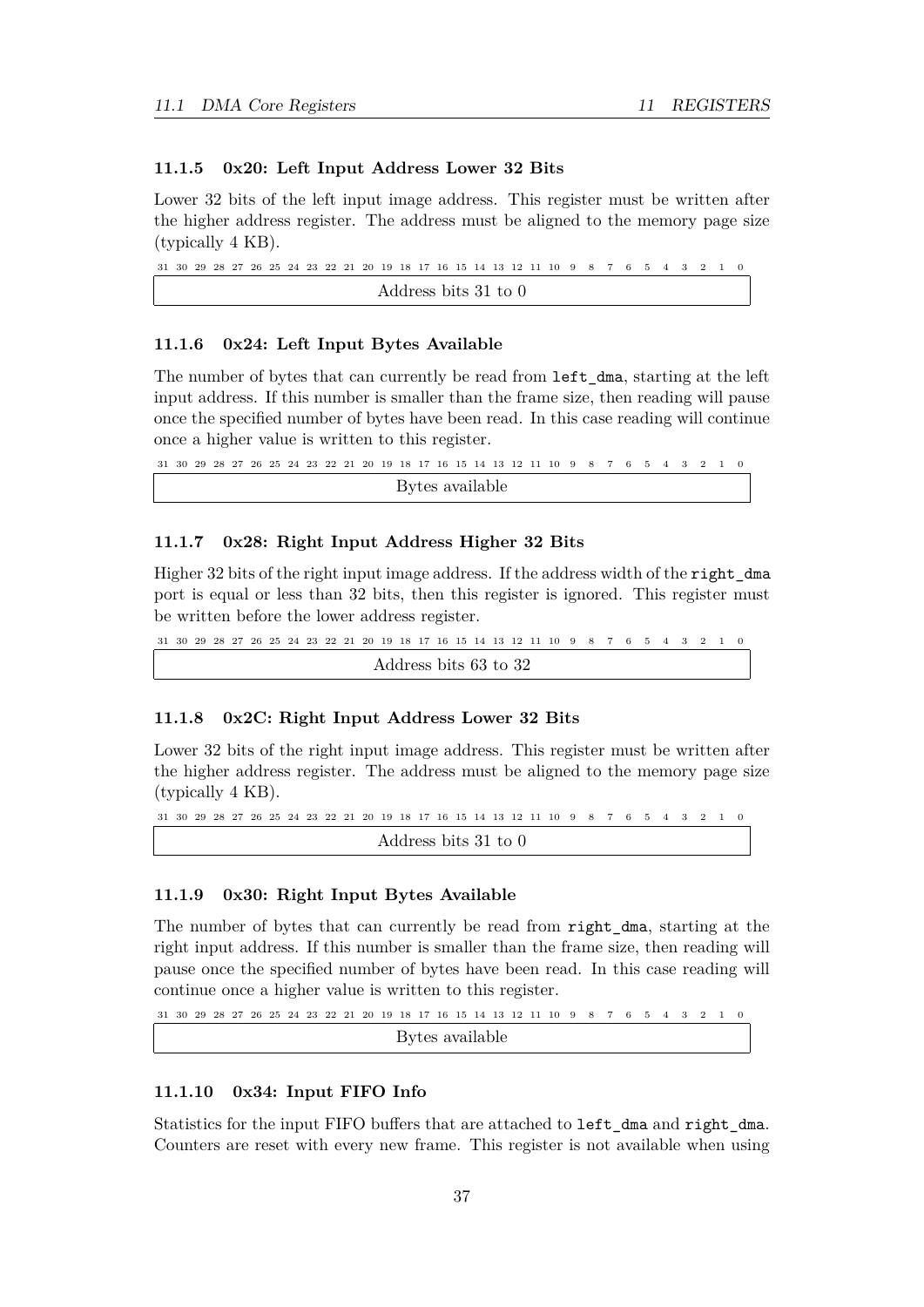the new rectification implementation.

|  |  |  |  |                      |  |  |  |  |  | 31 30 29 28 27 26 25 24 23 22 21 20 19 18 17 16 15 14 13 12 11 10 9 8 7 6 5 4 3 2 1 0 |  |  |  |  |  |
|--|--|--|--|----------------------|--|--|--|--|--|---------------------------------------------------------------------------------------|--|--|--|--|--|
|  |  |  |  | Right FIFO underruns |  |  |  |  |  | Left FIFO underruns                                                                   |  |  |  |  |  |

#### <span id="page-38-0"></span>**11.1.11 0x38: Rectification Map Address Higher 32 Bits**

Higher 32 bits of the rectification map read address. If the address width of the rectification\_map\_dma port is equal or less than 32 bits, then this register is ignored. This register must be written before the lower address register.

 $31 \ 30 \ 29 \ 28 \ 27 \ 26 \ 25 \ 24 \ 23 \ 22 \ 21 \ 20 \ 19 \ 18 \ 17 \ 16 \ 15 \ 14 \ 13 \ 12 \ 11 \ 10 \ 9 \ 8 \ 7 \ 6 \ 5 \ 4 \ 3 \ 2 \ 1 \ 0$ Address bits 63 to 32

#### <span id="page-38-1"></span>**11.1.12 0x3C: Rectification Map Address Lower 32 Bits**

Lower 32 bits of the rectification map read address. This register must be written after the higher address register. The address must be aligned to the memory page size (typically 4 KB). Reading from this address begins immediately after this register has been written. Reading continues until the full rectification map has been read from memory.

 $31 \ 30 \ 29 \ 28 \ 27 \ 26 \ 25 \ 24 \ 23 \ 22 \ 21 \ 20 \ 19 \ 18 \ 17 \ 16 \ 15 \ 14 \ 13 \ 12 \ 11 \ 10 \ 9 \ 8 \ 7 \ 6 \ 5 \ 4 \ 3 \ 2 \ 1 \ 0$ Address bits 31 to 0

#### <span id="page-38-2"></span>**11.1.13 0x40: Rectification Map FIFO Info**

Statistics for the rectification map FIFO buffer that is attached to rectification\_ map\_dma. Counter is reset with every new frame.

```
31 \ 30 \ 29 \ 28 \ 27 \ 26 \ 25 \ 24 \ 23 \ 22 \ 21 \ 20 \ 19 \ 18 \ 17 \ 16 \ 15 \ 14 \ 13 \ 12 \ 11 \ 10 \ 9 \ 8 \ 7 \ 6 \ 5 \ 4 \ 3 \ 2 \ 1 \ 0Reserved Rectification map FIFO underruns
```
#### <span id="page-38-3"></span>**11.1.14 0x44: Buffer Address Higher 32 Bits**

Higher 32 bits of the buffer address. If the address width of the buffer\_io port is equal or less than 32 bits, then this register is ignored. This register must be written before the lower address register. The address is used for both, reading and writing data.

```
31\ 30\ 29\ 28\ 27\ 26\ 25\ 24\ 23\ 22\ 21\ 20\ 19\ 18\ 17\ 16\ 15\ 14\ 13\ 12\ 11\ 10\ 9\ 8\ 7\ 6\ 5\ 4\ 3\ 2Address bits 63 to 32
```
### <span id="page-38-4"></span>**11.1.15 0x48: Buffer Address Lower 32 Bits**

Lower 32 bits of the buffer address. This register must be written after the higher address register. The address is used for both, reading and writing data. The address must be aligned to the memory page size (typically 4 KB).

 $31 \ 30 \ 29 \ 28 \ 27 \ 26 \ 25 \ 24 \ 23 \ 22 \ 21 \ 20 \ 19 \ 18 \ 17 \ 16 \ 15 \ 14 \ 13 \ 12 \ 11 \ 10 \ 9 \ 8 \ 7 \ 6 \ 5 \ 4 \ 3 \ 2 \ 1 \ 0$ Address bits 31 to 0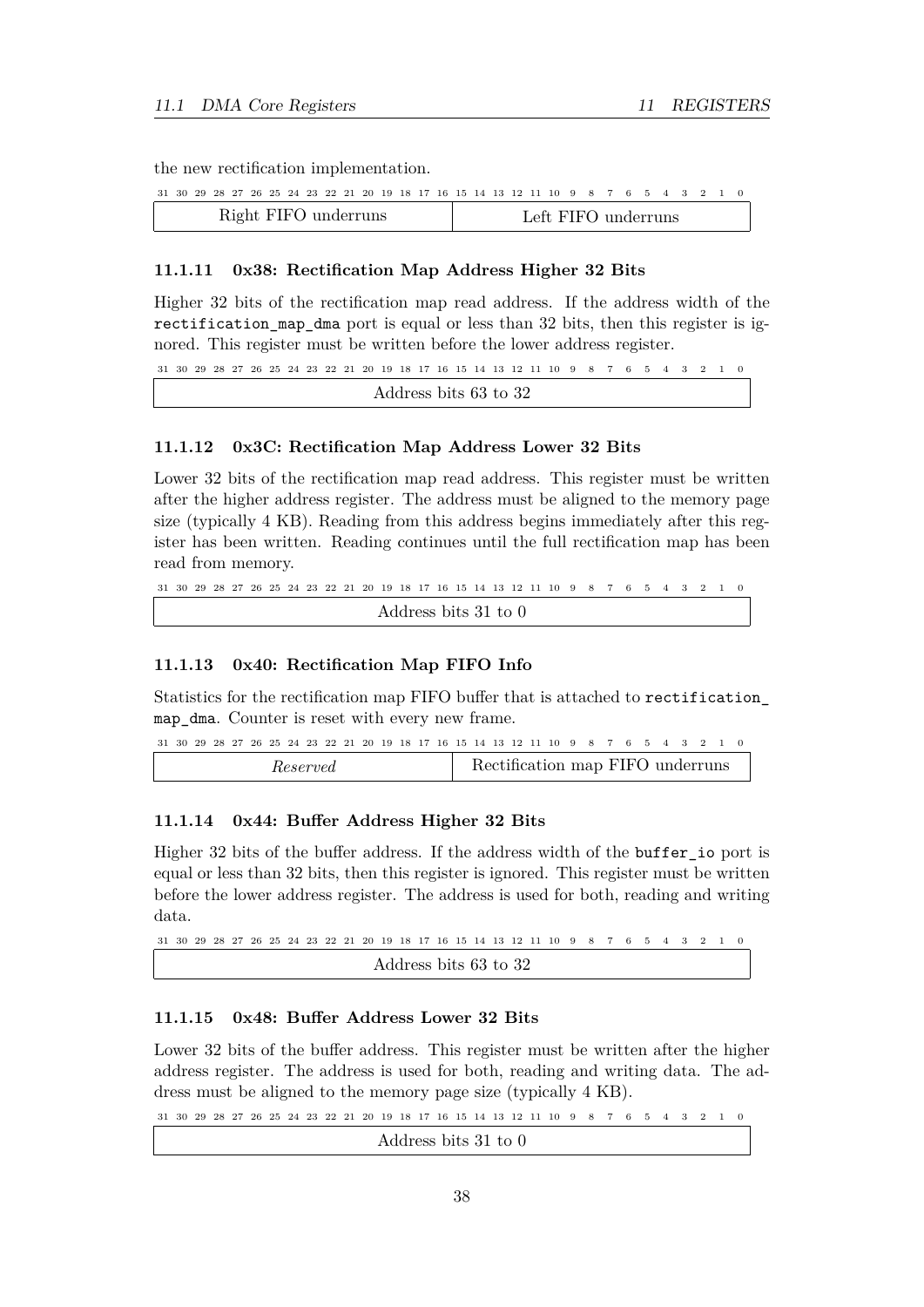# <span id="page-39-0"></span>**11.1.16 0x4C: Buffer FIFO Info**

Statistics for the FIFO buffers that are attached to buffer\_dma. Counters are reset with every new frame.

|  |  |  |  |  |                      |  |  |  |  |  | 31 30 29 28 27 26 25 24 23 22 21 20 19 18 17 16 15 14 13 12 11 10 9 8 7 6 5 4 3 2 1 0 |  |  |  |  |  |
|--|--|--|--|--|----------------------|--|--|--|--|--|---------------------------------------------------------------------------------------|--|--|--|--|--|
|  |  |  |  |  | Input FIFO underruns |  |  |  |  |  | Output FIFO overruns                                                                  |  |  |  |  |  |

#### <span id="page-39-1"></span>**11.1.17 0x50: DMA Errors**

A collection of error flags that provide information on the internal error cause if the IP is malfunctioning. In normal operation, all bits in this register should have a value of 0. If one or more bits are set to 1 then this indicates an error and normal processing cannot continue.

 $31 \ 30 \ 29 \ 28 \ 27 \ 26 \ 25 \ 24 \ 23 \ 22 \ 21 \ 20 \ 19 \ 18 \ 17 \ 16 \ 15 \ 14 \ 13 \ 12 \ 11 \ 10 \ 9 \ 8 \ 7 \ 6 \ 5 \ 4 \ 3 \ 2 \ 1$ Error flags

# <span id="page-39-2"></span>**11.1.18 0x58: IP Version Number**

Version number of the IP, divided by major, minor and patch version.

|  |          |  |  |  |               |  |  |  |  | 31 30 29 28 27 26 25 24 23 22 21 20 19 18 17 16 15 14 13 12 11 10 9 8 7 6 5 4 3 2 1 0 |  |  |  |               |  |
|--|----------|--|--|--|---------------|--|--|--|--|---------------------------------------------------------------------------------------|--|--|--|---------------|--|
|  | Reserved |  |  |  | Major version |  |  |  |  | Minor version                                                                         |  |  |  | Patch version |  |

#### <span id="page-39-3"></span>**11.1.19 0x5C: Left Output Address Higher 32 Bits**

Higher 32 bits of the left output write address. If the address width of the left\_dma port is equal or less than 32 bits, then this register is ignored. This register must be written before the lower address register.

```
31 \ 30 \ 29 \ 28 \ 27 \ 26 \ 25 \ 24 \ 23 \ 22 \ 21 \ 20 \ 19 \ 18 \ 17 \ 16 \ 15 \ 14 \ 13 \ 12 \ 11 \ 10 \ 9 \ 8 \ 7 \ 6 \ 5 \ 4 \ 3 \ 2 \ 1Address bits 63 to 32
```
#### <span id="page-39-4"></span>**11.1.20 0x60: Left Output Address Lower 32 Bits**

Lower 32 bits of the left output write address. This register must be written after the higher address register. The address must be aligned to the memory page size (typically 4 KB). Writing to the destination address ends once one full frame has been written.

```
31 \ 30 \ 29 \ 28 \ 27 \ 26 \ 25 \ 24 \ 23 \ 22 \ 21 \ 20 \ 19 \ 18 \ 17 \ 16 \ 15 \ 14 \ 13 \ 12 \ 11 \ 10 \ 9 \ 8 \ 7 \ 6 \ 5 \ 4 \ 3 \ 2 \ 1 \ 0Address bits 31 to 0
```
### <span id="page-39-5"></span>**11.1.21 0x64: Left Output Bytes Available**

The number of bytes that have successfully been written to the left output buffer since the start of the current frame.

 $31 \ 30 \ 29 \ 28 \ 27 \ 26 \ 25 \ 24 \ 23 \ 22 \ 21 \ 20 \ 19 \ 18 \ 17 \ 16 \ 15 \ 14 \ 13 \ 12 \ 11 \ 10 \ 9 \ 8 \ 7 \ 6 \ 5 \ 4 \ 3 \ 2 \ 1 \ 0$ 

Available bytes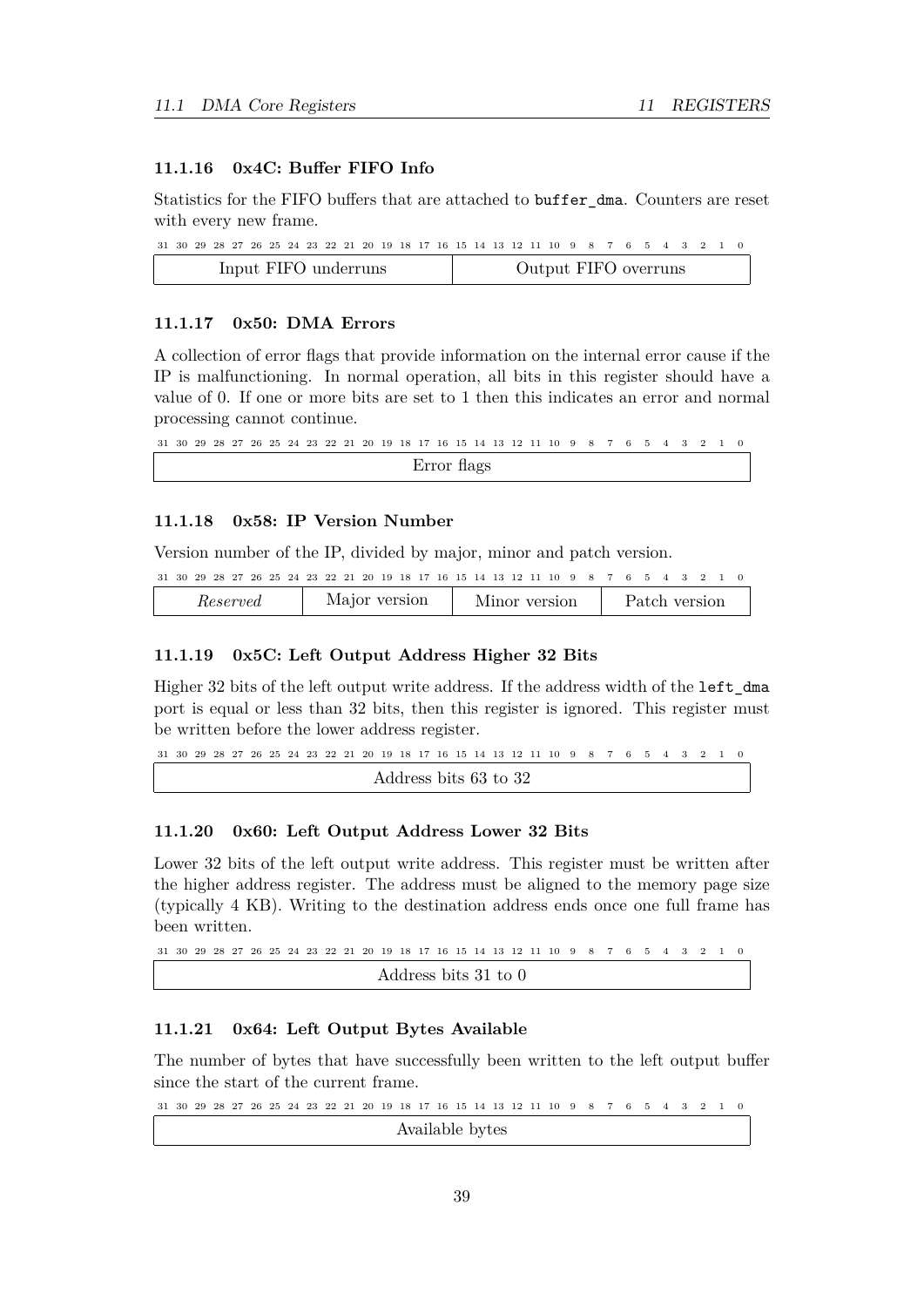### <span id="page-40-0"></span>**11.1.22 0x68: Right Output Address Higher 32 Bits**

Higher 32 bits of the right output write address. If the address width of the right\_dma port is equal or less than 32 bits, then this register is ignored. This register must be written before the lower address register.

 $31 \ 30 \ 29 \ 28 \ 27 \ 26 \ 25 \ 24 \ 23 \ 22 \ 21 \ 20 \ 19 \ 18 \ 17 \ 16 \ 15 \ 14 \ 13 \ 12 \ 11 \ 10 \ 9 \ 8 \ 7 \ 6 \ 5 \ 4 \ 3 \ 2 \ 1 \ 0$ Address bits 63 to 32

#### <span id="page-40-1"></span>**11.1.23 0x6C: Right Output Address Lower 32 Bits**

Lower 32 bits of the right output write address. This register must be written after the higher address register. The address must be aligned to the memory page size (typically 4 KB). Writing to the destination address ends once one full frame has been written.

```
31 30 29 28 27 26 25 24 23 22 21 20 19 18 17 16 15 14 13 12 11 10 0123456789
                 Address bits 31 to 0
```
#### <span id="page-40-2"></span>**11.1.24 0x70: Right Output Bytes Available**

The number of bytes that have successfully been written to the right output buffer since the start of the current frame.

```
31 \ 30 \ 29 \ 28 \ 27 \ 26 \ 25 \ 24 \ 23 \ 22 \ 21 \ 20 \ 19 \ 18 \ 17 \ 16 \ 15 \ 14 \ 13 \ 12 \ 11 \ 10 \ 9 \ 8 \ 7 \ 6 \ 5 \ 4 \ 3 \ 2 \ 1 \ 0Available bytes
```
#### <span id="page-40-3"></span>**11.1.25 0x74: Disparity Output Address Higher 32 Bits**

Higher 32 bits of the disparity output write address. If the address width of the rect\_disp\_map\_dma port is equal or less than 32 bits, then this register is ignored. This register must be written before the lower address register.

```
31 \ 30 \ 29 \ 28 \ 27 \ 26 \ 25 \ 24 \ 23 \ 22 \ 21 \ 20 \ 19 \ 18 \ 17 \ 16 \ 15 \ 14 \ 13 \ 12 \ 11 \ 10 \ 9 \ 8 \ 7 \ 6 \ 5 \ 4 \ 3 \ 2 \ 1 \ 0Address bits 63 to 32
```
#### <span id="page-40-4"></span>**11.1.26 0x78: Disparity Output Address Lower 32 Bits**

Lower 32 bits of the disparity output write address. This register must be written after the higher address register. The address must be aligned to the memory page size (typically 4 KB). Writing to the destination address ends once one full frame has been written.

```
31 \ 30 \ 29 \ 28 \ 27 \ 26 \ 25 \ 24 \ 23 \ 22 \ 21 \ 20 \ 19 \ 18 \ 17 \ 16 \ 15 \ 14 \ 13 \ 12 \ 11 \ 10 \ 9 \ 8 \ 7 \ 6 \ 5 \ 4 \ 3 \ 2Address bits 31 to 0
```
#### <span id="page-40-5"></span>**11.1.27 0x7C: Disparity Output Bytes Available**

The number of bytes that have successfully been written to the disparity output buffer since the start of the current frame.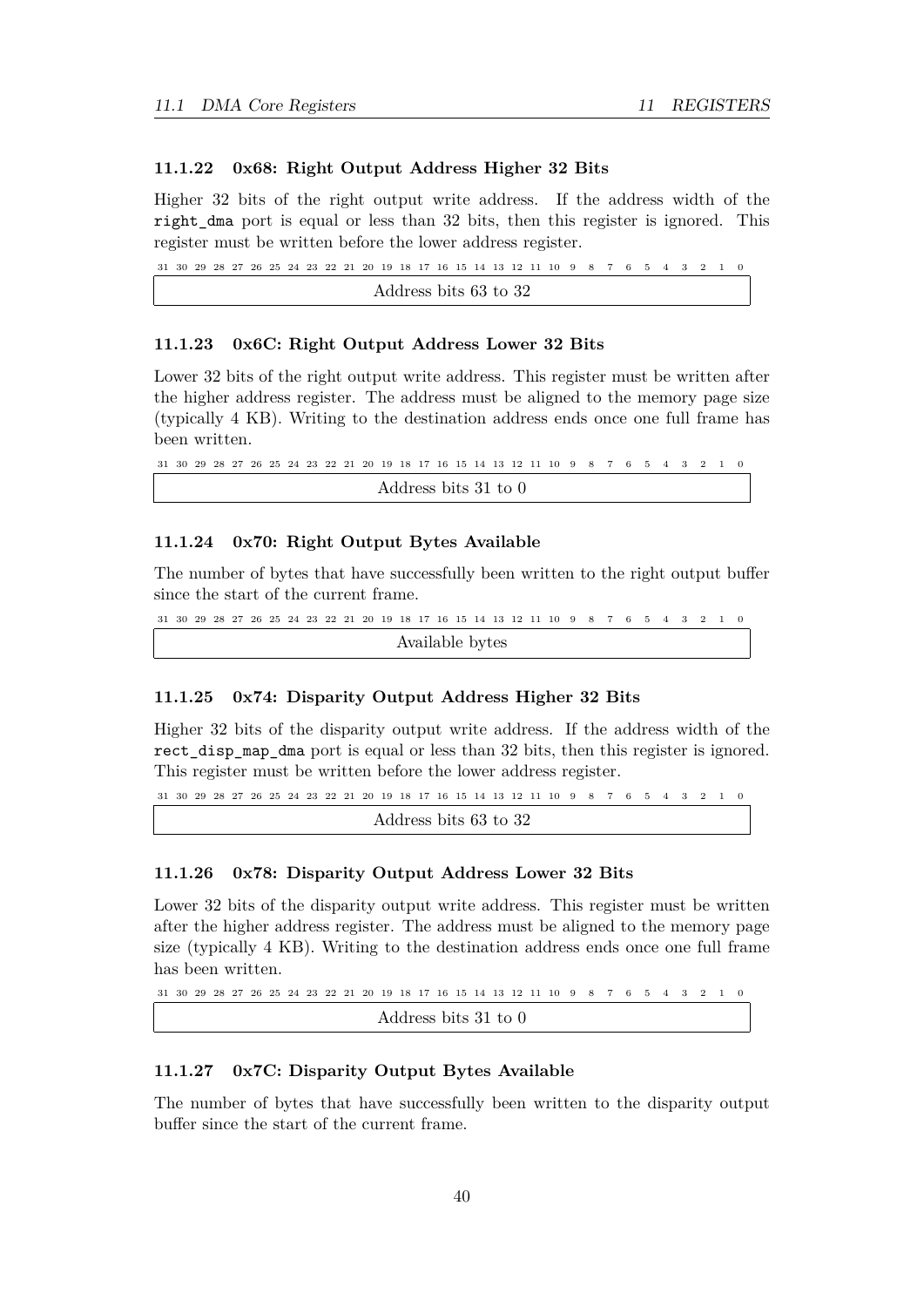$31 \ 30 \ 29 \ 28 \ 27 \ 26 \ 25 \ 24 \ 23 \ 22 \ 21 \ 20 \ 19 \ 18 \ 17 \ 16 \ 15 \ 14 \ 13 \ 12 \ 11 \ 10 \ 9 \ 8 \ 7 \ 6 \ 5 \ 4 \ 3 \ 2 \ 1 \ 0$ Available bytes

#### <span id="page-41-0"></span>**11.1.28 0x80: Left / Right Output FIFO Info**

Statistics for the FIFO buffers that are used for writing the left and right output images. The counters are reset with every new frame.

|  |  |  |  |  |                     |  |  |  |  | 31 30 29 28 27 26 25 24 23 22 21 20 19 18 17 16 15 14 13 12 11 10 9 8 7 6 5 4 3 2 1 0 |  |  |  |  |  |
|--|--|--|--|--|---------------------|--|--|--|--|---------------------------------------------------------------------------------------|--|--|--|--|--|
|  |  |  |  |  | Right FIFO overruns |  |  |  |  | Left FIFO overruns                                                                    |  |  |  |  |  |

| <b>Name</b> | <b>Bits</b> | Description                                             |
|-------------|-------------|---------------------------------------------------------|
| Left FIFO   | $0 - 15$    | Number of clock cycles for which image processing had   |
| overruns    |             | to be paused because the left output image FIFO buffer  |
|             |             | was full.                                               |
| Right FIFO  | $16 - 31$   | Number of clock cycles for which image processing had   |
| overruns    |             | to be paused because the right output image FIFO buffer |
|             |             | was full.                                               |

# <span id="page-41-1"></span>**11.1.29 0x84: Disparity output FIFO info**

Statistics for the FIFO buffer that is used for writing the output disparity map. The counter is reset with every new frame.

 $31 \ 30 \ 29 \ 28 \ 27 \ 26 \ 25 \ 24 \ 23 \ 22 \ 21 \ 20 \ 19 \ 18 \ 17 \ 16 \ 15 \ 14 \ 13 \ 12 \ 11 \ 10 \ 9 \ 8 \ 7 \ 6 \ 5 \ 4 \ 3 \ 2 \ 1 \ 0$ 

| ullo<br>.<br>ັ<br>. v- |
|------------------------|
|                        |

| Name                          | <b>Bits</b> | Description                                                        |
|-------------------------------|-------------|--------------------------------------------------------------------|
| FIFO over- $\vert 0-15 \vert$ |             | Number of clock cycles for which image processing had              |
| runs                          |             | to be paused because the disparity output FIFO buffer<br>was full. |

# <span id="page-41-2"></span>**11.1.30 0x88 – 0xC4: Debugging Registers**

If debugging registers have been enabled in the IP customization (see Section [6.2\)](#page-22-1), then debugging information will be available in this register range. The contents of these registers is not documented and might differ between IP versions. These registers help Nerian's tech support in identifying the cause of potential problems in customer designs.

# <span id="page-41-3"></span>**11.2 SVC Registers**

#### <span id="page-41-4"></span>**11.2.1 0x00: Control**

General parameters that control the behavior of the SVC.

|  |  |  |            |  |  |                  |  |  |  |  | 31 30 29 28 27 26 25 24 23 22 21 20 19 18 17 16 15 14 13 12 11 10 9 8 7 6 5 4 3 2 1 0 |  |                  |  |  |  |
|--|--|--|------------|--|--|------------------|--|--|--|--|---------------------------------------------------------------------------------------|--|------------------|--|--|--|
|  |  |  | Rect. skip |  |  | Disparity offset |  |  |  |  | <b>Iterations</b>                                                                     |  | $Reserved$ IE OP |  |  |  |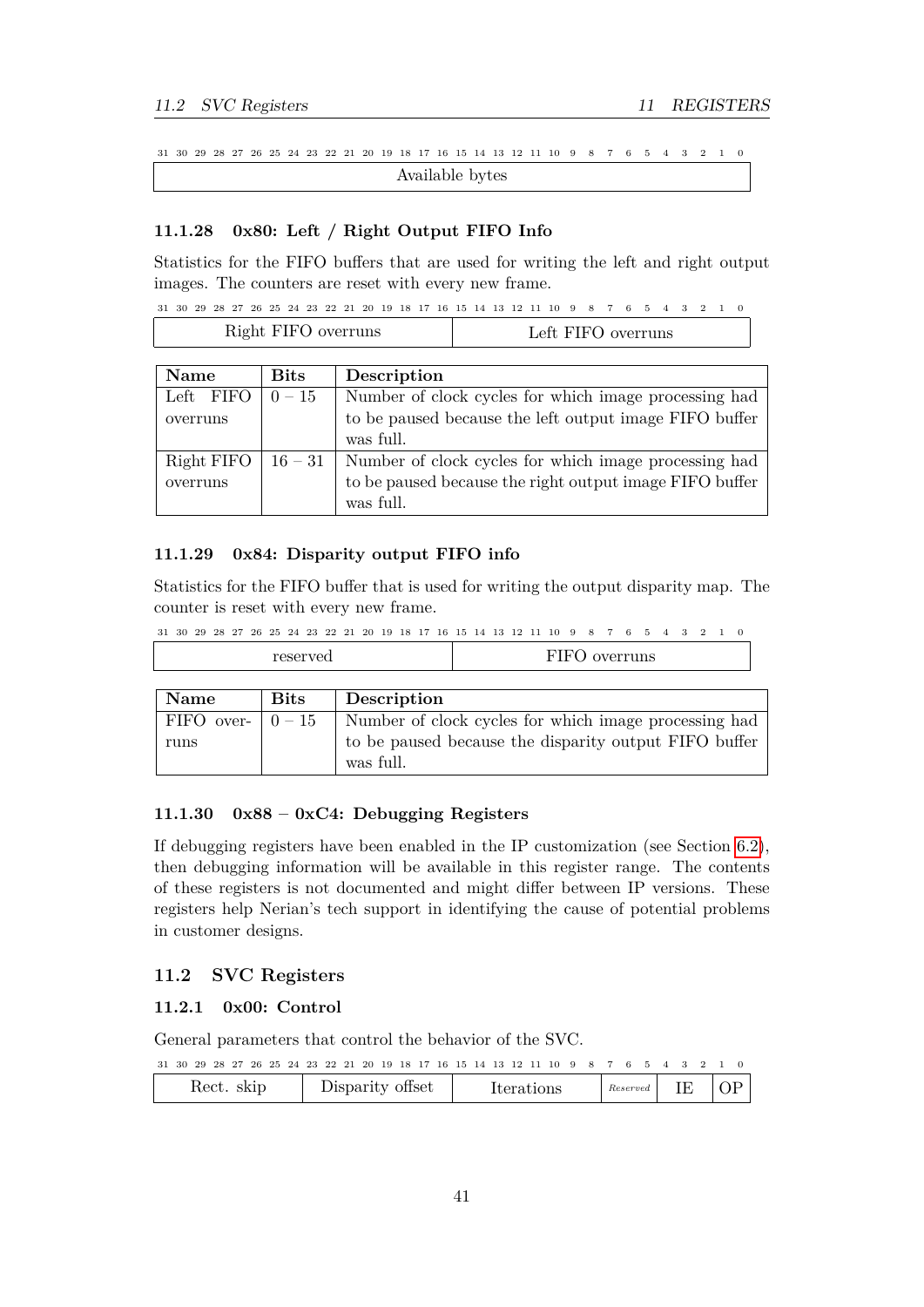| Name                | $_{\rm \bf Bits}$ | Description                                                                                                                                                                                                                             |
|---------------------|-------------------|-----------------------------------------------------------------------------------------------------------------------------------------------------------------------------------------------------------------------------------------|
| OΡ                  | $0-1$             | Operation mode. Possible values are:                                                                                                                                                                                                    |
|                     |                   | 00 Pass through. The SVC's left input is passed directly<br>to the left output, and the right input is passed to<br>the disparity output.<br>01 Rectify. The rectification results are passed directly                                  |
|                     |                   | to the SVC's left and right output.                                                                                                                                                                                                     |
|                     |                   | 10 Stereo matching (default). Stereo matching results<br>are written to the SVC's disparity output, and the<br>left and right rectified images are written to the left<br>and right output.                                             |
|                     |                   | 11 Reserved                                                                                                                                                                                                                             |
| IE                  | $2 - 4$           | Specifies the encoding of the left and right input images.<br>If the DMA core is used, then this parameter needs to<br>be set together with the DMA core's IE parameter (see<br>Section 11.1.1).                                        |
|                     |                   | <b>000</b> 8-bit monochrome encoding (see Section 4.1.1).                                                                                                                                                                               |
|                     |                   | <b>001</b> 12-bit monochrome LSB packed encoding (see Sec-<br>tion $4.1.2$ ).                                                                                                                                                           |
|                     |                   | 010 12-bit monochrome GEV packed encoding (see Sec-<br>tion $4.1.3$ ).                                                                                                                                                                  |
|                     |                   | 011 12-bit monochrome unpacked encoding (see Sec-<br>tion $4.1.4$ ).                                                                                                                                                                    |
|                     |                   | 100 8-bit RGB encoding (see Section 4.1.5).                                                                                                                                                                                             |
| Iterations          | $8 - 15$          | Number of iterations per pixel (see Section 4.5). Must<br>match the DMA core configuration. Default value is the<br>maximum number of iterations from the customization<br>parameters (see Section 6.1). Minimum allowed value is<br>1. |
| Disparity<br>offset | $16 - 23$         | Offset for the disparity range in pixels (see Section 4.5).<br>Default value: 0.                                                                                                                                                        |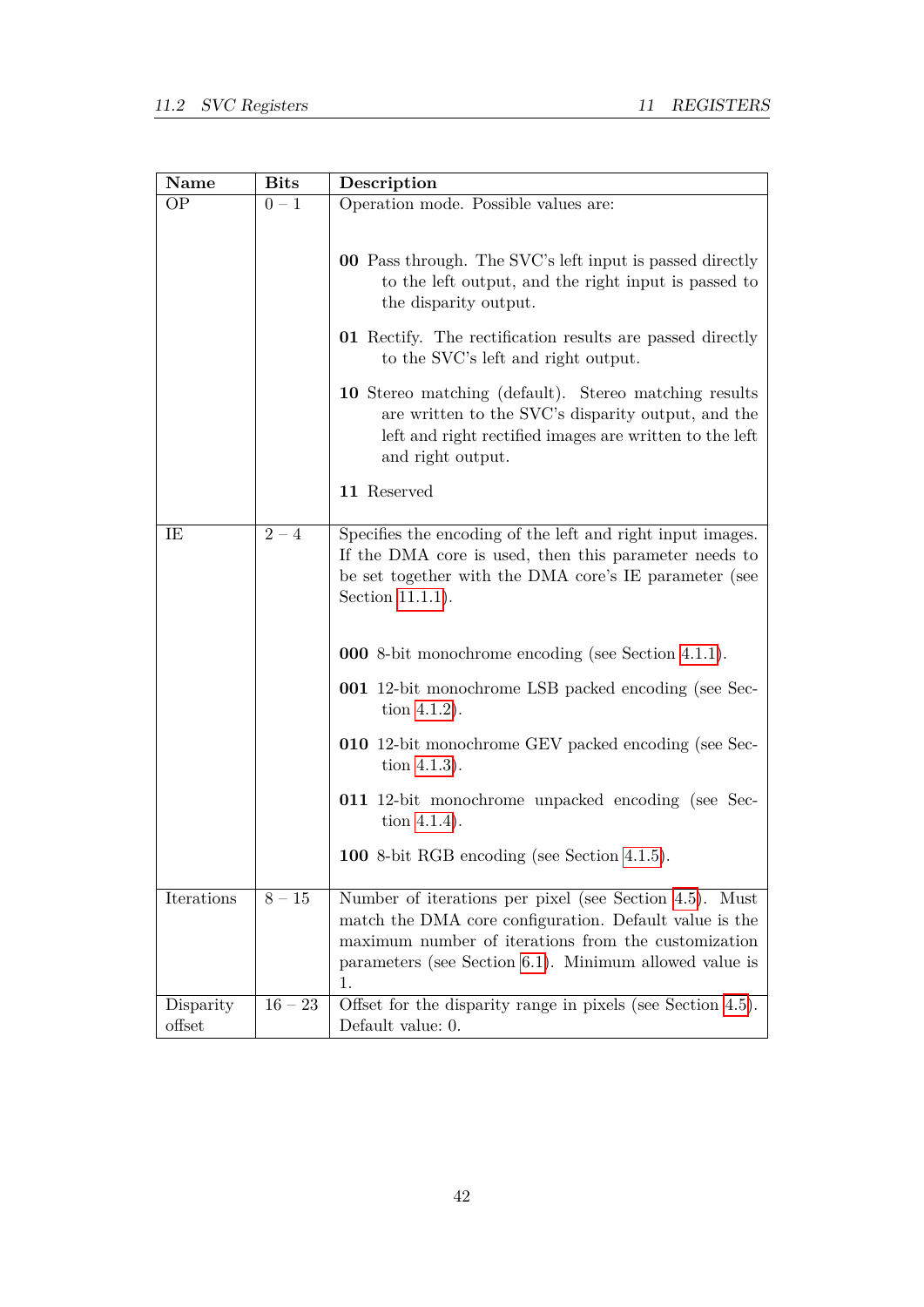| Rect. skip | $24-31$ Number of pixels N that will be excluded form image            |
|------------|------------------------------------------------------------------------|
|            | rectification. If N is greater than 0, then the first N pixels $\vert$ |
|            | will be passed through the image rectification without                 |
|            | modification. This feature is useful if the image data                 |
|            | contains embedded information at the beginning, such as                |
|            | timestamps or sequence numbers. Default value: 0.                      |

# <span id="page-43-0"></span>**11.2.2 0x04: Image Size**

Dimensions of the left and right input images.

```
31 \ 30 \ 29 \ 28 \ 27 \ 26 \ 25 \ 24 \ 23 \ 22 \ 21 \ 20 \ 19 \ 18 \ 17 \ 16 \ 15 \ 14 \ 13 \ 12 \ 11 \ 10 \ 9 \ 8 \ 7 \ 6 \ 5 \ 4 \ 3 \ 2 \ 1 \ 0
```

```
Image height Image width
```

| Name   | <b>Bits</b> | Description                                                 |
|--------|-------------|-------------------------------------------------------------|
| Image  | $0 - 15$    | Width of an input image. This must match the param-         |
| width  |             | eterization of the DMA core. The image width must be        |
|        |             | a multiple of the number of pixels processed in parallel    |
|        |             | (see Section 6.1). Default value: $0$ .                     |
| Image  | $16 - 31$   | Height of an input image. This must match the param-        |
| height |             | eterization of the DMA core. The image height must be       |
|        |             | a multiple of the internal processing buffer size (see Sec- |
|        |             | tion $6.1$ ). Default value: 0.                             |

#### <span id="page-43-1"></span>**11.2.3 0x08: Algorithm Parameters 1**

Algorithmic parameters that can be changed at run-time.

```
31 \ 30 \ 29 \ 28 \ 27 \ 26 \ 25 \ 24 \ 23 \ 22 \ 21 \ 20 \ 19 \ 18 \ 17 \ 16 \ 15 \ 14 \ 13 \ 12 \ 11 \ 10 \ 9 \ 8 \ 7 \ 6 \ 5 \ 4 \ 3 \ 2 \ 1 \ 0Consist. Reserved Uniqueness factor Reserved
```

| Name     | <b>Bits</b> | Description                                                                     |
|----------|-------------|---------------------------------------------------------------------------------|
|          |             | Uniqueness   16 – 24   Uniqueness factor q times 256. A value of 0 disables the |
| Factor   |             | uniqueness check (see Section 4.6.2). Default value: 320.                       |
| Consist. |             | $28-31$ Consistency check threshold $t_c$ (see Section 4.6.3). De-              |
|          |             | fault value: 2.                                                                 |

# <span id="page-43-2"></span>**11.2.4 0x0C: Algorithm Parameters 2**

Further algorithmic parameters that can be changed at run-time.

|  |  |  |  |  | 31 30 29 28 27 26 25 24 23 22 21 20 19 18 17 16 15 14 13 12 11 10 9 8 7 6 5 4 3 2 1 0 |  |  |  |  |  |  |  |  |  |  |
|--|--|--|--|--|---------------------------------------------------------------------------------------|--|--|--|--|--|--|--|--|--|--|
|  |  |  |  |  | <i>Edge threshold</i>   Reserved S. iter   Texture threshold   Reserved $N G C$       |  |  |  |  |  |  |  |  |  |  |

| Name | <b>Bits</b> | Description                                             |
|------|-------------|---------------------------------------------------------|
|      |             | If set to 1 then the consistency check is disabled (see |
|      |             | Section 4.6.3). Default value: 0.                       |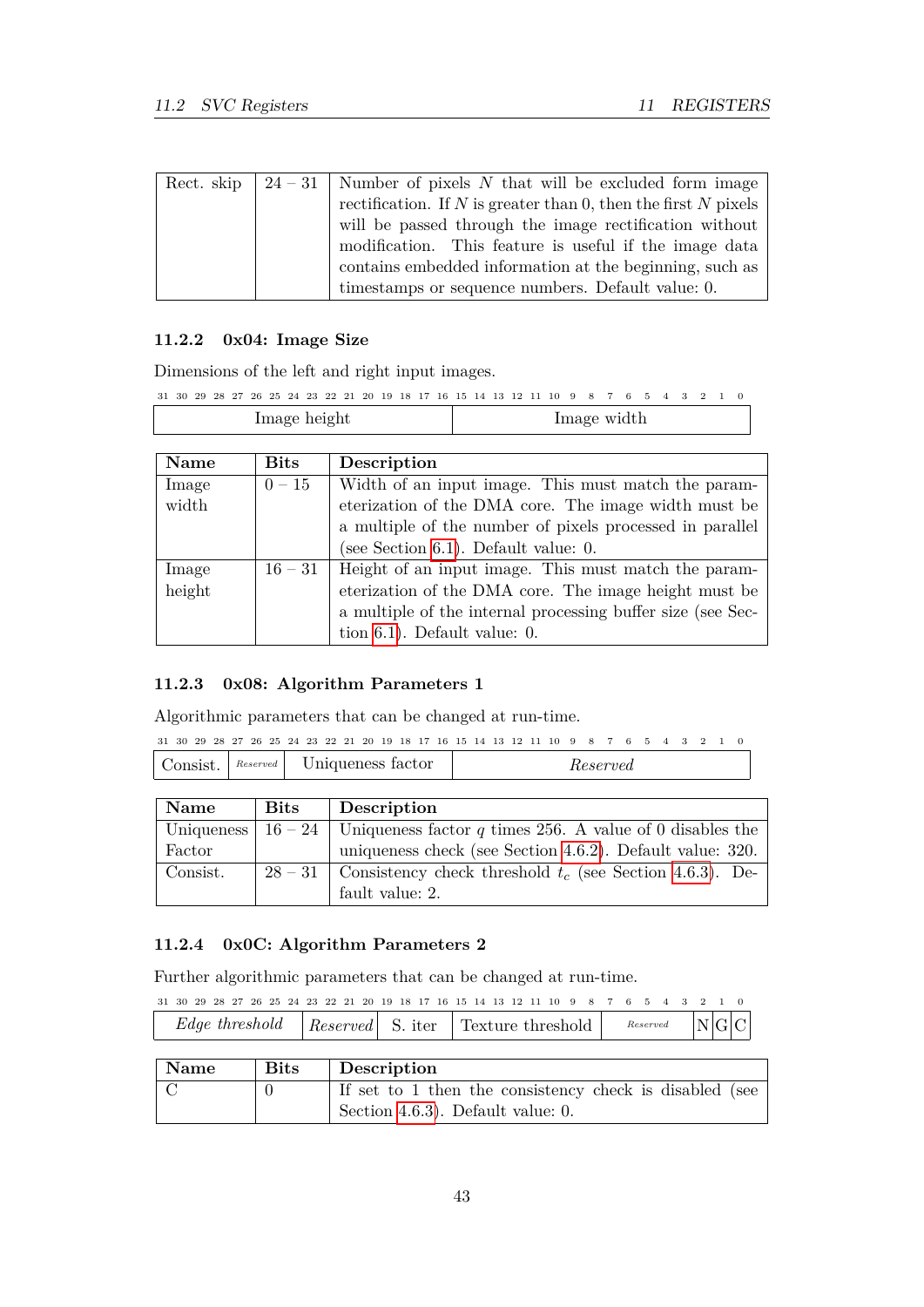| G         |                | If set to 1 then the gap interpolation is disabled (see Sec- |
|-----------|----------------|--------------------------------------------------------------|
|           |                | tion $4.7.3$ ). Default value: 0.                            |
| N         | $\overline{2}$ | If set to 1 then the noise reduction is disabled (see Sec-   |
|           |                | tion $4.7.4$ ). Default value: 0.                            |
| Texture   | $8 - 15$       | Threshold for the texture filter. A value of 0 disables the  |
| threshold |                | texture filter (see Section 4.7.1). Default value: $10$ .    |
| S. iter   | $19 - 16$      | Number of iterations that the speckle filter should per-     |
|           |                | form (see Section 4.7.2). Default value: maximum.            |
| Edge      | $31 - 24$      | Threshold that is used for edge detection, to make SGM       |
| threshold |                | adaptive to image edges (see Section 4.5). Small values      |
|           |                | will cause a high edge sensitivity and large values a low    |
|           |                | edge sensitivity. Default value: 23.                         |

# <span id="page-44-0"></span>**11.2.5 0x10: License Key Higher 32 Bits**

The most-significant 32 bits of the device-specific license key.

```
31 \ 30 \ 29 \ 28 \ 27 \ 26 \ 25 \ 24 \ 23 \ 22 \ 21 \ 20 \ 19 \ 18 \ 17 \ 16 \ 15 \ 14 \ 13 \ 12 \ 11 \ 10 \ 9 \ 8 \ 7 \ 6 \ 5 \ 4 \ 3 \ 2 \ 1 \ 0License key bits 95 to 64
```
# <span id="page-44-1"></span>**11.2.6 0x14: License Key Middle 32 Bits**

The middle 32 bits of the device-specific license key.

```
31 \ 30 \ 29 \ 28 \ 27 \ 26 \ 25 \ 24 \ 23 \ 22 \ 21 \ 20 \ 19 \ 18 \ 17 \ 16 \ 15 \ 14 \ 13 \ 12 \ 11 \ 10 \ 9 \ 8 \ 7 \ 6 \ 5 \ 4 \ 3 \ 2 \ 1 \ 0License key bits 63 to 32
```
# <span id="page-44-2"></span>**11.2.7 0x18: License Key Lower 32 Bits**

The least-significant 32 bits of the device-specific license key.

```
31 \ 30 \ 29 \ 28 \ 27 \ 26 \ 25 \ 24 \ 23 \ 22 \ 21 \ 20 \ 19 \ 18 \ 17 \ 16 \ 15 \ 14 \ 13 \ 12 \ 11 \ 10 \ 9 \ 8 \ 7 \ 6 \ 5 \ 4 \ 3 \ 2 \ 1 \ 0License key bits 31 to 0
```
#### <span id="page-44-3"></span>**11.2.8 0x1C: Device DNA Higher 32 Bits**

The most significant 32 bits of the 96-bit Xilinx device DNA. For 7-series devices, which have a 57-bit DNA, this register will always be 0.

```
31 \ 30 \ 29 \ 28 \ 27 \ 26 \ 25 \ 24 \ 23 \ 22 \ 21 \ 20 \ 19 \ 18 \ 17 \ 16 \ 15 \ 14 \ 13 \ 12 \ 11 \ 10 \ 9 \ 8 \ 7 \ 6 \ 5 \ 4 \ 3 \ 2 \ 1 \ 0
```
Device DNA bits 95 to 64

# <span id="page-44-4"></span>**11.2.9 0x20: Device DNA Middle 32 Bits**

The middle 32 bits of the 96-bit device DNA or most significant 25 bits of the 57-bit device DNA.

31 30 29 28 27 26 25 24 23 22 21 20 19 18 17 16 15 14 13 12 11 10 0123456789 Device DNA bits 63 to 32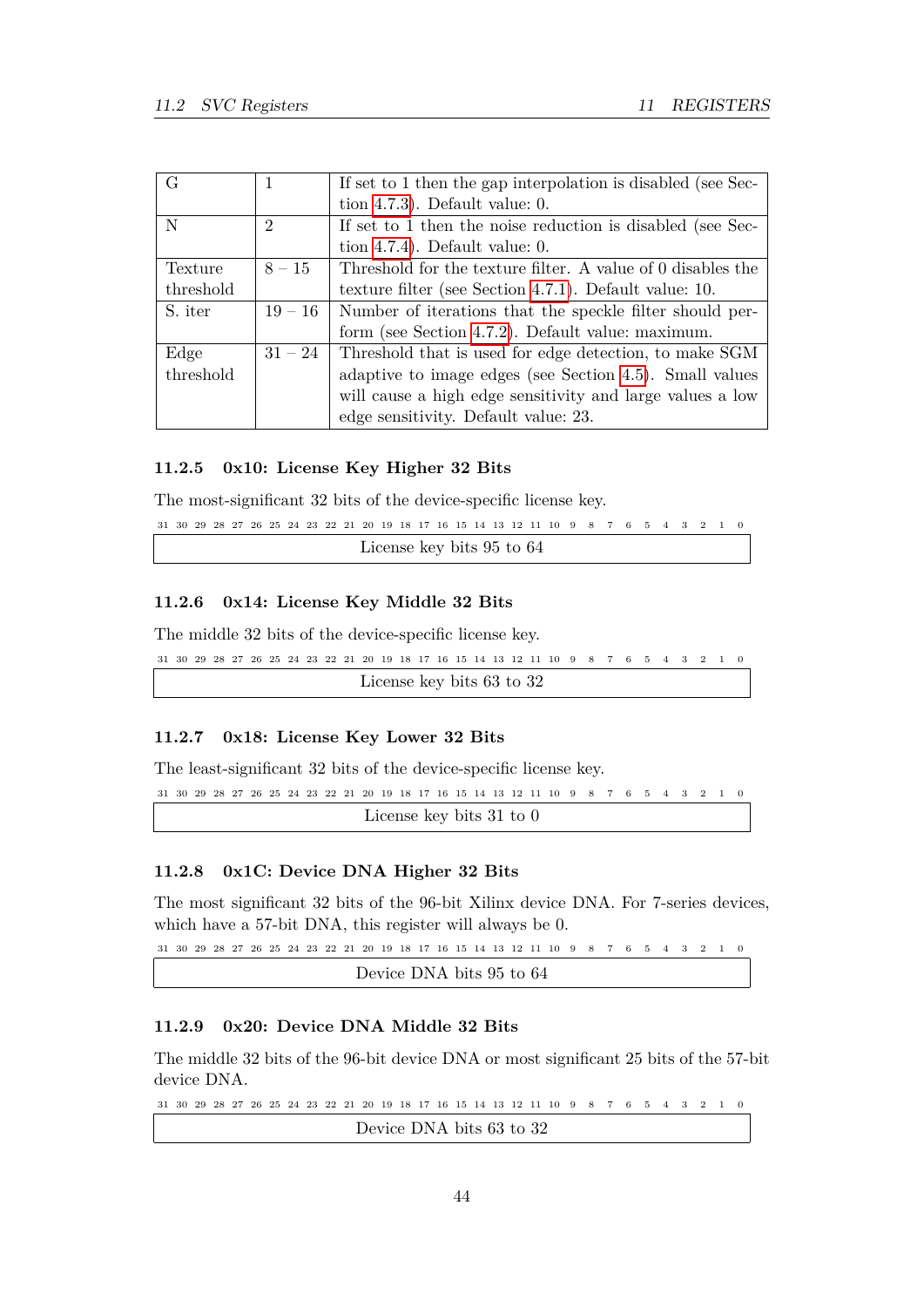# <span id="page-45-0"></span>**11.2.10 0x24: Device DNA Lower 32 Bits**

The least significant 32 bits of the 96-bit or 57-bit Xilinx device DNA.

```
31 \ 30 \ 29 \ 28 \ 27 \ 26 \ 25 \ 24 \ 23 \ 22 \ 21 \ 20 \ 19 \ 18 \ 17 \ 16 \ 15 \ 14 \ 13 \ 12 \ 11 \ 10 \ 9 \ 8 \ 7 \ 6 \ 5 \ 4 \ 3 \ 2 \ 1 \ 0Device DNA bits 31 to 0
```
#### <span id="page-45-1"></span>**11.2.11 0x28: SVC Errors**

A collection of error flags that provide information on the internal error cause if the IP is malfunctioning. In normal operation, all bits in this register should have a value of 0. If one or more bits are set to 1 then this indicates an error and normal processing cannot continue.

 $31 \ 30 \ 29 \ 28 \ 27 \ 26 \ 25 \ 24 \ 23 \ 22 \ 21 \ 20 \ 19 \ 18 \ 17 \ 16 \ 15 \ 14 \ 13 \ 12 \ 11 \ 10 \ 9 \ 8 \ 7 \ 6 \ 5 \ 4 \ 3 \ 2 \ 1 \ 0$ Error flags

#### <span id="page-45-2"></span>**11.2.12 0x2C: SGM Penalties**

Penalty values for the SGM algorithm. As our SGM algorithm is edge adapting, we have two different values for  $P_1$  and  $P_2$  for edge and non-edge image pixels (see Section [4.5\)](#page-12-1).

|  |  |            |  |  | 31 30 29 28 27 26 25 24 23 22 21 20 19 18 17 16 15 14 13 12 11 10 9 8 7 6 5 4 3 2 1 0 |  |  |  |  |            |  |  |         |  |  |  |
|--|--|------------|--|--|---------------------------------------------------------------------------------------|--|--|--|--|------------|--|--|---------|--|--|--|
|  |  | P2 no edge |  |  | P <sub>2</sub> edge                                                                   |  |  |  |  | P1 no edge |  |  | P1 edge |  |  |  |

| Name                   | <b>Bits</b> | Description                                          |
|------------------------|-------------|------------------------------------------------------|
| P1 edge                | $0 - 7$     | Penalty for small disparity changes at image edges.  |
|                        |             | Default value: 3.                                    |
| P1 no edge             | $8 - 15$    | Penalty for small disparity changes outside image    |
|                        |             | edges. Should be larger than P1_edge. Default        |
|                        |             | value: 14.                                           |
| P <sub>2</sub> edge    | $16 - 23$   | Penalty for large disparity changes at image edges.  |
|                        |             | Should be larger than P1 no edge. Default value: 22. |
| P <sub>2</sub> no edge | $24 - 31$   | Penalty for large disparity changes outside image    |
|                        |             | edges. Should be larger than P2 no edge. Default     |
|                        |             | value: 65.                                           |

### <span id="page-45-3"></span>**11.2.13 0x30: Subpixel Optimization ROI Offset**

Offset of the region of interest (ROI) that is used for tuning the subpixel optimization (see Section [4.6.1\)](#page-13-1). With the default parameters in this register and register 0x34, the subpixel optimization is tuned on the entire input image.

|  |  |  |  |  |  |  |  |  |  | 31 30 29 28 27 26 25 24 23 22 21 20 19 18 17 16 15 14 13 12 11 10 9 8 7 6 5 4 3 2 1 0 |  |  |  |  |  |
|--|--|--|--|--|--|--|--|--|--|---------------------------------------------------------------------------------------|--|--|--|--|--|
|  |  |  |  |  |  |  |  |  |  |                                                                                       |  |  |  |  |  |

| $\sim$<br>- -<br>offset<br>л. | $\sim$<br>ottset<br>$\overline{\phantom{a}}$<br>́<br>. .<br>. |
|-------------------------------|---------------------------------------------------------------|
|-------------------------------|---------------------------------------------------------------|

| Name     | <b>Bits</b> | Description                                             |
|----------|-------------|---------------------------------------------------------|
| X offset | $0 - 16$    | Horizontal offset of the ROI for subpixel optimization. |
|          |             | Default value: 0.                                       |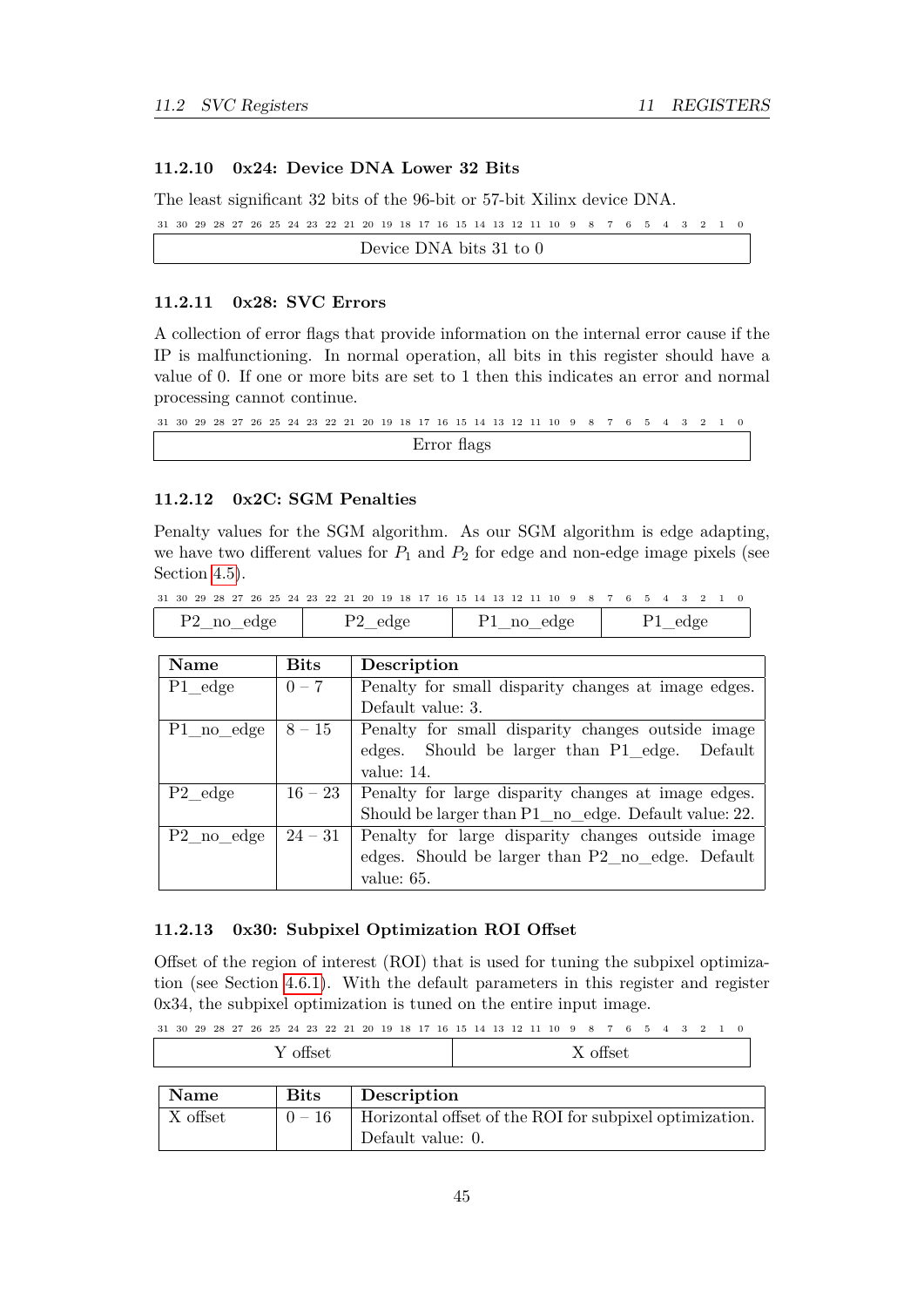| Y offset | $\vert$ 16 – 31   Vertical offset of the ROI for subpixel optimization. |
|----------|-------------------------------------------------------------------------|
|          | Default value: $0$ .                                                    |

# <span id="page-46-0"></span>**11.2.14 0x34: Subpixel Optimization ROI Size**

Size of the region of interest (ROI) that is used for tuning the subpixel optimization (see Section [4.6.1\)](#page-13-1). With the default parameters in this register and register 0x30, the subpixel optimization is tuned on the entire input image.

| 31 30 29 28 27 26 25 24 23 22 21 20 19 18 17 16 15 14 13 12 11 10 9 8 7 6 5 4 3 2 1 0 |  |  |  |  |  |  |  |  |  |  |  |  |  |  |  |
|---------------------------------------------------------------------------------------|--|--|--|--|--|--|--|--|--|--|--|--|--|--|--|
|                                                                                       |  |  |  |  |  |  |  |  |  |  |  |  |  |  |  |

|           | ROI height  | ROI width                                           |
|-----------|-------------|-----------------------------------------------------|
| Name      | <b>Bits</b> | Description                                         |
| ROI width | $0 - 16$    | Width of the ROI for subpixel optimization. If this |

| RUI WIGUI  | $0 - 10$  | Width of the ROI for subplied optimization. If this  |
|------------|-----------|------------------------------------------------------|
|            |           | value is larger than the image width, then the full  |
|            |           | width of the input image is used. Default value:     |
|            |           | 0xFFFF.                                              |
| ROI height | $16 - 31$ | Height of the ROI for subpixel optimization. If this |
|            |           | value is larger than the image height, then the full |
|            |           | height of the input image is be used. Default value: |
|            |           | 0xFFF.                                               |
|            |           |                                                      |

### <span id="page-46-1"></span>**11.2.15 0x38: IP Version Number**

Version number of the IP, divided by major, minor and patch version.

| 31 30 29 28 27 26 25 24 23 22 21 20 19 18 17 16 15 14 13 12 11 10 9 8 7 6 5 4 3 2 1 0 |
|---------------------------------------------------------------------------------------|
|---------------------------------------------------------------------------------------|

| version<br>Major<br>version<br>$_{\it{erved}}$<br>version<br>Minor<br>Patch<br>$_{\pi e s e r}$ |  |  |  |  |
|-------------------------------------------------------------------------------------------------|--|--|--|--|
|-------------------------------------------------------------------------------------------------|--|--|--|--|

# <span id="page-46-2"></span>**11.2.16 0x3C: Multi-Frame Subpixel Optimization**

Parameters in this register allow the collection of subpixel statics over more than one frame (see Section [4.6.1\)](#page-13-1).

 $31 \ 30 \ 29 \ 28 \ 27 \ 26 \ 25 \ 24 \ 23 \ 22 \ 21 \ 20 \ 19 \ 18 \ 17 \ 16 \ 15 \ 14 \ 13 \ 12 \ 11 \ 10 \ 9 \ 8 \ 7 \ 6 \ 5 \ 4 \ 3 \ 2 \ 1 \ 0$ Num Frames *Reserved* E S

| <b>Name</b> | <b>Bits</b> | Description                                                       |
|-------------|-------------|-------------------------------------------------------------------|
|             | $\theta$    | Subpixel optimization mode. This bit controls whether             |
|             |             | subpixel statistics should be collected over a single frame       |
|             |             | $(= 0)$ or multiple frames $(= 1)$ . If set to 1, then either the |
|             |             | end-of-statistics bit needs to be toggled when statistics         |
|             |             | collection should end, or the Num Frames parameter must           |
|             |             | be set to a value other than 0. Default value: 0.                 |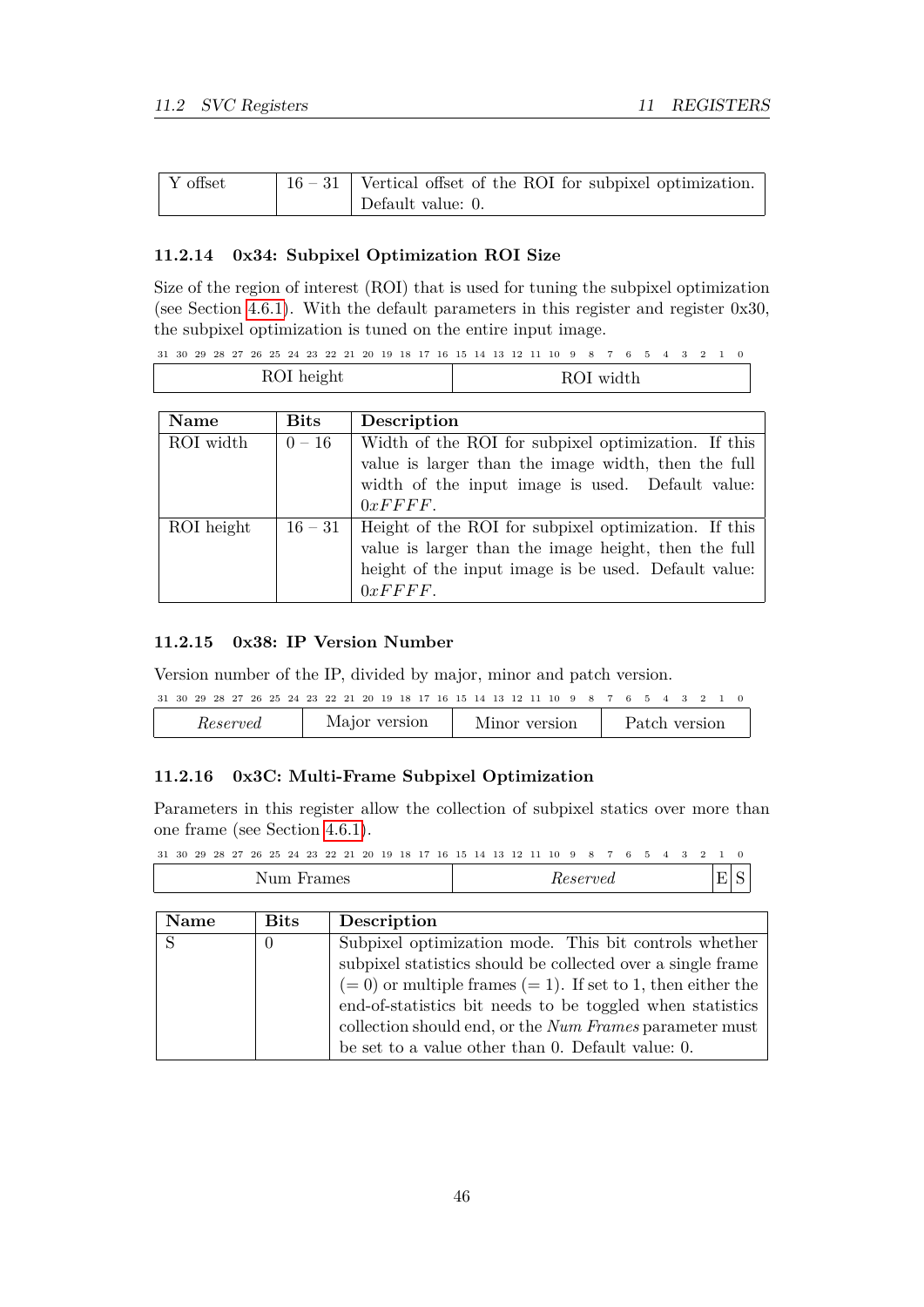| F,     |           | End-of-statistics toggle bit. If the subpixel optimization          |
|--------|-----------|---------------------------------------------------------------------|
|        |           | mode is set to multiple frames and Num Frames is set                |
|        |           | to 0, then this bit controls the collection period. The             |
|        |           | collection period ends whenever this bit changes its value          |
|        |           | $(0 \text{ to } 1 \text{ or } 1 \text{ to } 0)$ . Default value: 0. |
| Num    | $16 - 31$ | If the subpixel optimization mode is set to multiple                |
| Frames |           | frames, then the number of frames for which subpixel                |
|        |           | statistics shall be collected can be specified in this pa-          |
|        |           | rameter. When the given number of frames have been                  |
|        |           | processed, the statistics is automatically updated. If this         |
|        |           | parameter is set to 0, no automatic update is performed             |
|        |           | and the end-of-statistics toggle bit must be used instead.          |
|        |           | Default value: 0.                                                   |

#### <span id="page-47-0"></span>**11.2.17 0x40: Statistics on Rectification Input Caches**

This register contains performance statistics for the cache memory that is used for image rectification. There is a separate cache for the left and right input images. For each cache, this register contains a counter that counts the *cache wait cycles*. As wait cycle we consider each clock cycle in which the cache was not able to deliver requested image data because the data was not yet in the cache.

Both counters need to be multiplied with 16 in order to get the true cycle count. A very high wait cycle count indicates a performance problem, which can result from highly warped input images or a too small cache.

|                   |  |  |  |  |  |  |  |  |                  |  |  |  |  |  |  |  |  | 31 30 29 28 27 26 25 24 23 22 21 20 19 18 17 16 15 14 13 12 11 10 9 8 7 6 5 4 3 2 1 0 |  |  |  |  |  |
|-------------------|--|--|--|--|--|--|--|--|------------------|--|--|--|--|--|--|--|--|---------------------------------------------------------------------------------------|--|--|--|--|--|
| Right wait cycles |  |  |  |  |  |  |  |  | Left wait cycles |  |  |  |  |  |  |  |  |                                                                                       |  |  |  |  |  |

# <span id="page-47-1"></span>**11.2.18 0x44 – 0x98: Debugging Registers**

If debugging registers have been enabled in the IP customization (see Section [6.1\)](#page-18-2), then debugging information will be available in this register range. The contents of these registers is not documented and might differ between IP versions. These registers help Nerian's tech support in identifying the cause of potential problems in customer designs.

# <span id="page-47-2"></span>**12 Reference Design**

When using the SVC in combination with the DMA core, it is important to connect the DMA core's clk and the SVC's base\_clk clock inputs to the same clock source. All input and output signals of both IP cores are associated with this clock. The SVC's fast\_clk input can be connected to a faster clock, as described in Section [8](#page-24-1) [on page 24.](#page-24-1)

All inputs and outputs of the SVC except frame\_complete shall be connected to the DMA core. The SVC's resetn input shall be connected to the DMA core's system\_resetn output, such that it will also be reset when triggering a soft reset through DMA core's register 0x00.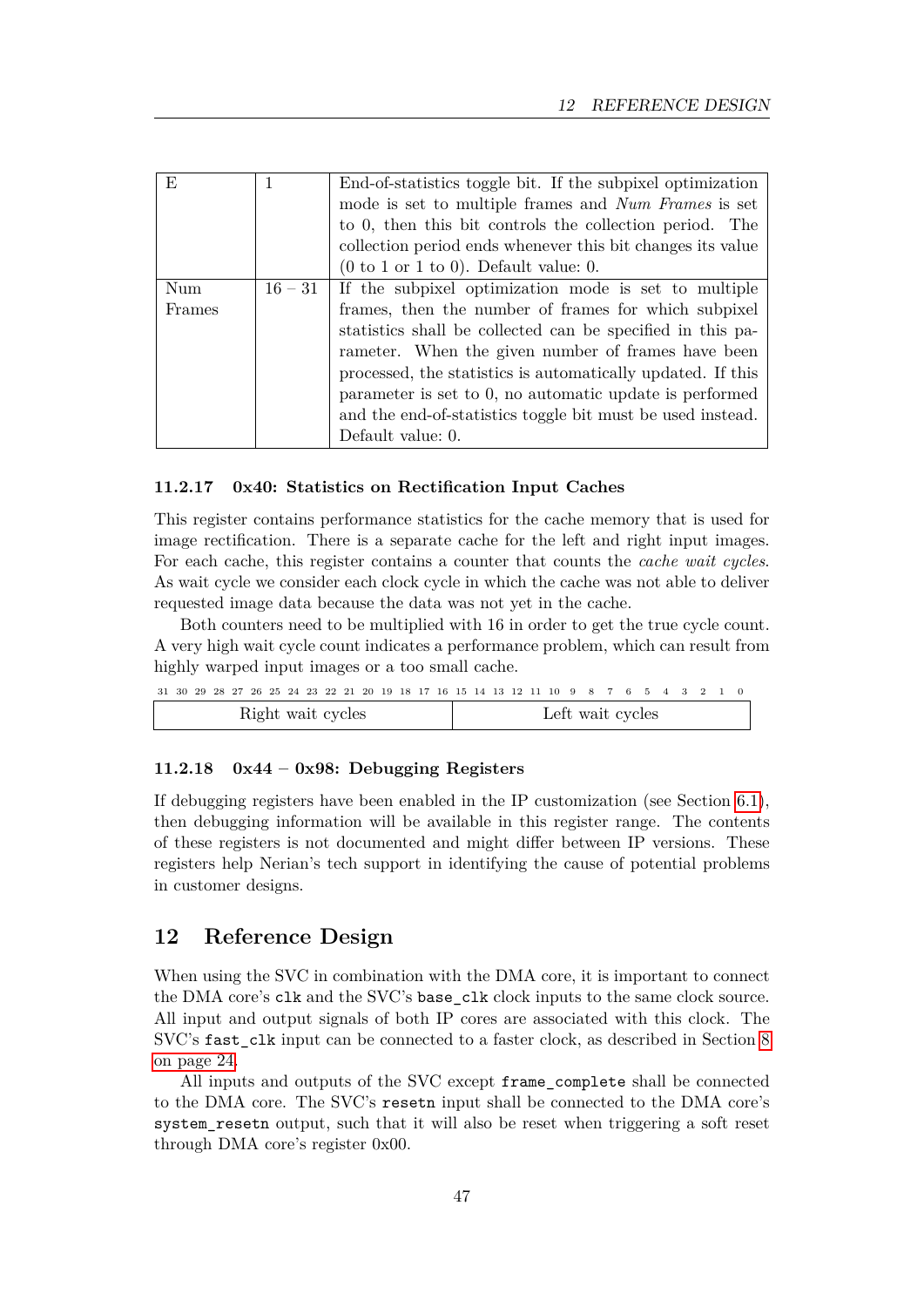When using the provided IP cores on a Zynq SoC, it is usually desired that processing can be controlled by software, which is run on the Zynq's CPU cores. This requires that the device registers of both IP cores can be read and written from software. To facilitate this, the register io ports of the SVC and DMA core need to be connected to one of the Zynq's general purpose AXI master interfaces. This requires an instance of the AXI interconnect IP. Both ports need to be mapped to different address ranges through the IP Integrator address editor.

For medium performance requirements, the DMA core's  $*$  dma ports can be connected to the Zynq's high performance AXI slave interfaces. This allows reading input data from system memory, and writing the processing results back to memory. This configuration is depicted in Figure [10](#page-49-0) for a complete system design.

If high-performance access to the processing results is required from the CPU, the cache coherent memory interfaces of the Zynq SOC should be used instead. When using the cache coherent memory interfaces, the AxCACHE and AxPROT parameters must be set appropriately (see Section [6.2\)](#page-22-1). Also, the software (including the operating system) on the ARM CPU must be modified to work with cache coherent memory accesses. Please follow the instructions from the Xilix Wiki<sup>[2](#page-48-2)</sup> when using the cache coherent interfaces.

# <span id="page-48-0"></span>**13 Control Flow**

When using the DMA core, it is necessary to write to several device registers for processing an input stereo frame. As writing to some of these registers triggers certain actions, it is important to access them in a defined order. While many different access patterns lead to the desired result, we recommend using the reference control flow detailed in this section.

# <span id="page-48-1"></span>**13.1 One-Time Initializations**

After a hard or a soft reset the following registers should be written:

- 1. A value of 0 to DMA register 0x24 *(left input bytes available)*.
- 2. A value of 0 to DMA register 0x30 *(right input bytes available)*.
- 3. Format settings and iteration count to DMA register 0x00 *(control)*.
- 4. Buffer memory address higher 32 bits to DMA register 0x44.
- 5. Buffer memory address lower 32 bits to DMA register 0x48.
- 6. Input image dimensions to DMA register 0x08.
- 7. License key higher 32 bits to SVC register 0x10.
- 8. License key mid 32 bits to SVC register 0x14.
- <span id="page-48-2"></span>9. License key lower 32 bits to SVC register 0x18.

<sup>2</sup>[https://xilinx-wiki.atlassian.net/wiki/spaces/A/pages/18842098/Zynq+UltraScale+MPSoC+](https://xilinx-wiki.atlassian.net/wiki/spaces/A/pages/18842098/Zynq+UltraScale+MPSoC+Cache+Coherency) [Cache+Coherency](https://xilinx-wiki.atlassian.net/wiki/spaces/A/pages/18842098/Zynq+UltraScale+MPSoC+Cache+Coherency)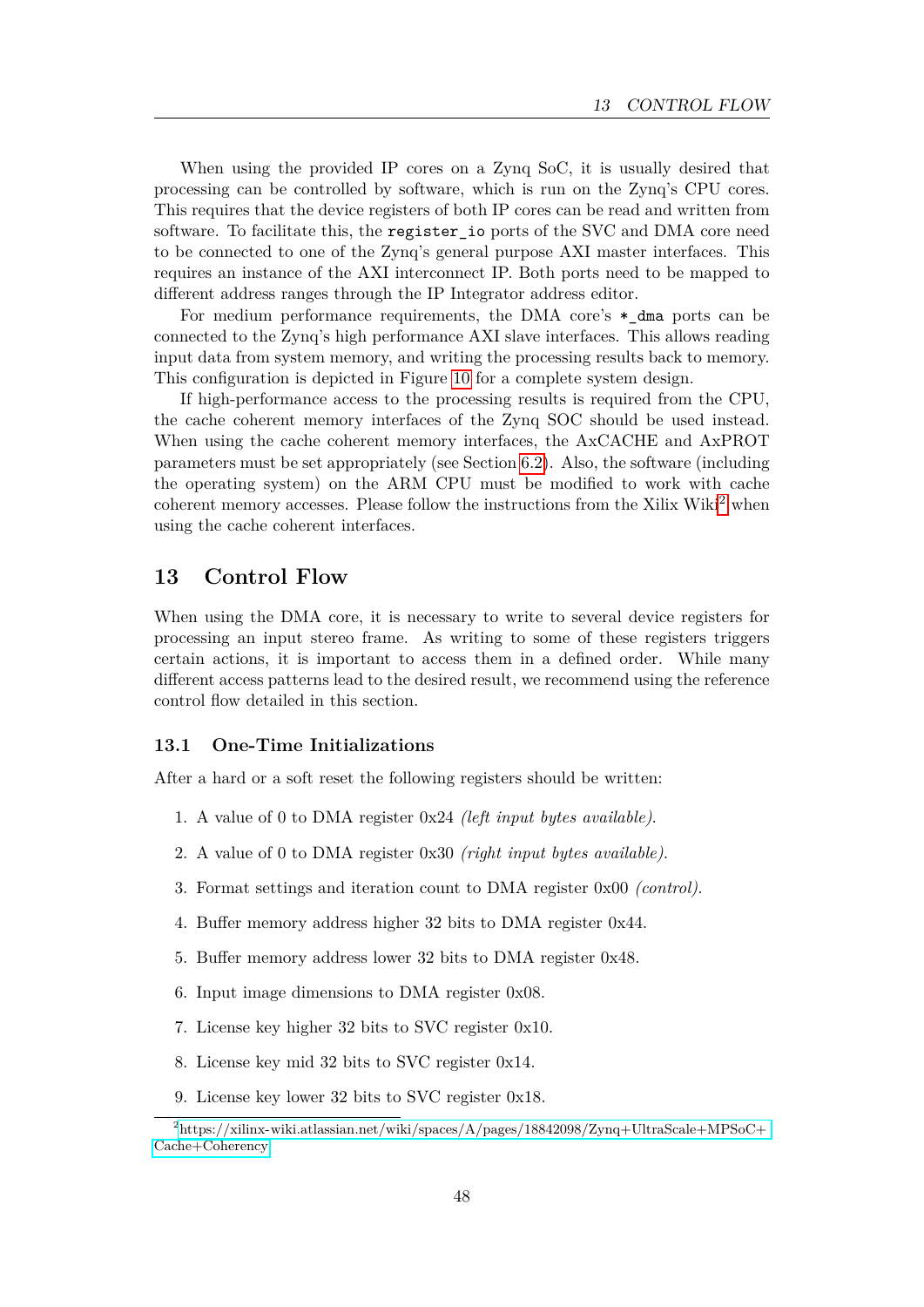<span id="page-49-0"></span>

Figure 10: Reference design for Zynq SoC in IP Integrator.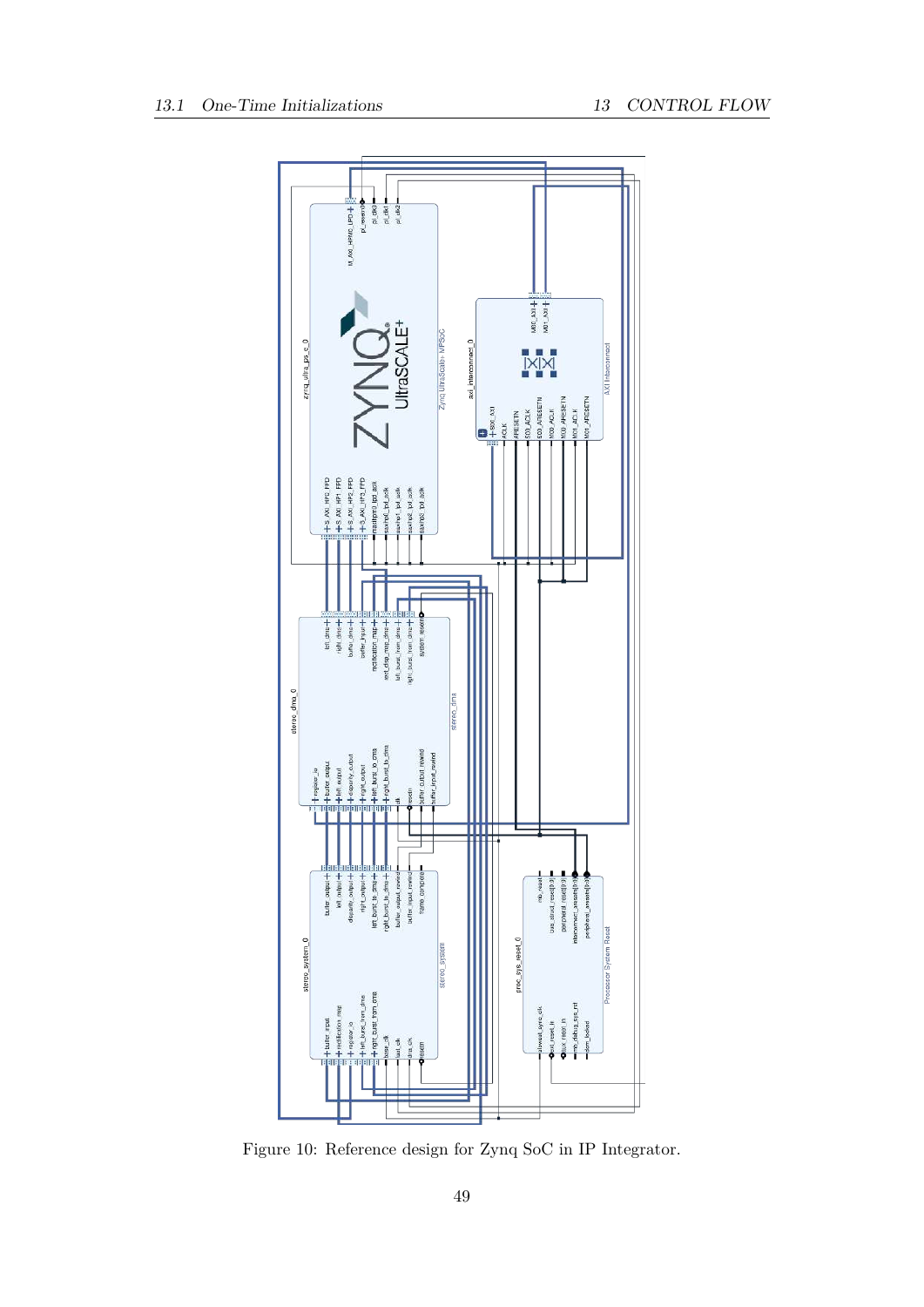- 10. Operation mode, iteration count and desired offset to SVC register 0x00 *(control)*.
- 11. Input image dimensions to SVC register 0x04.
- 12. Algorithm parameters part 1 to SVC register 0x08.
- 13. Algorithm parameters part 2 to SVC register 0x0C.
- 14. SGM penalties to register 0x2C.

#### <span id="page-50-0"></span>**13.2 Per-Frame Control Flow**

For each frame that should be processed, the following registers have to be written:

- 1. A value of 0 to DMA register 0x24 *(left input bytes available)*.
- 2. A value of 0 to DMA register 0x30 *(right input bytes available)*.
- 3. If the left rectified image shall be output:
	- (a) Left output address higher 32 bits to DMA register 0x5C.
	- (b) Left output address lower 32 bits to DMA register 0x60.
- 4. If the right rectified image shall be output:
	- (a) Right output address higher 32 bits to DMA register 0x68.
	- (b) Right output address lower 32 bits to DMA register 0x6C.
- 5. If the disparity map shall be output:
	- (a) Disparity output address higher 32 bits to DMA register 0x74.
	- (b) Disparity output address lower 32 bits to DMA register 0x78.
- 6. Left input address higher 32 bits to DMA register 0x1C.
- 7. Left input address lower 32 bits to DMA register 0x20.
- 8. Right input address higher 32 bits to DMA register 0x28.
- 9. Right input address lower 32 bits to DMA register 0x2C.
- 10. Rectification map input address higher 32 bits to DMA register 0x38.
- 11. Rectification map input address lower 32 bits to DMA register 0x3C.
- 12. Available left input bytes to DMA register 0x24.
- 13. Available right input bytes to DMA register 0x30.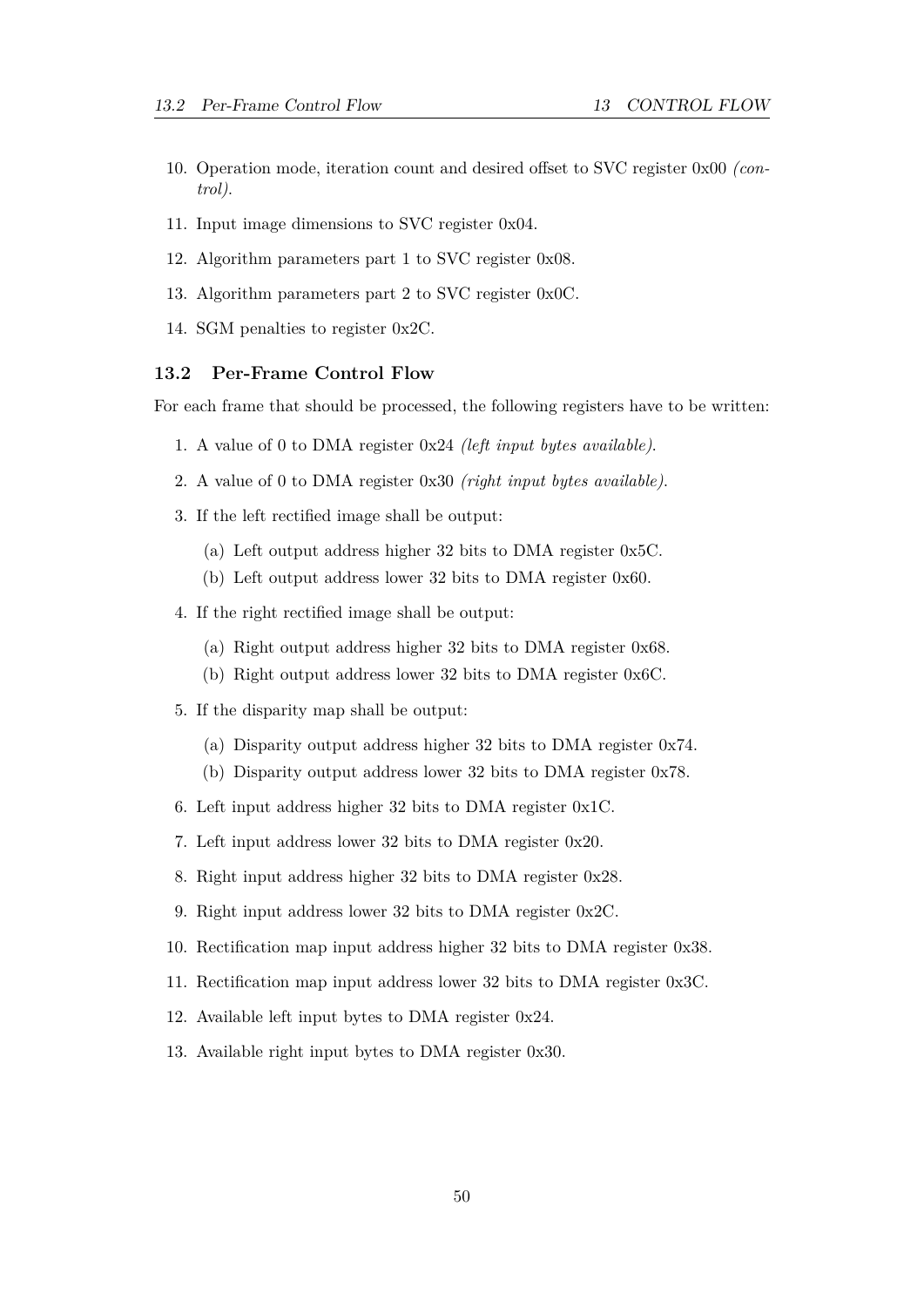# <span id="page-51-0"></span>**13.3 Result Retrieval**

When using the DMA core, the processing results can be retrieved directly from the selected memory locations that have been written to the DMA core's address registers. The number of valid output bytes at each memory location can be read from respective *bytes available* register. Processing is complete once this counter is equal to the expected output size (see Section [5.3\)](#page-16-0). Alternatively, one can monitor the status bits in DMA register 0x04 *(status)* to determine when processing has finished.

# <span id="page-51-1"></span>**14 Migrating from Previous Versions**

The introduction of new features occasionally forces us to make changes to the register banks or the external interfaces. In this section you'll find a history of design-relevant changes for recent versions. When updating from older versions, please apply all changes chronologically, starting from the oldest change first.

# <span id="page-51-2"></span>**14.1 Migrating from Version 5.3 to 6.0**

- 1. Version 6.0 brings a new rectification implementation. The old implementation is still available if the new implementation is deselected in the customization parameters. If the new implementation is used, the image input ports of the SVC and DMA core will change. Please connect the ports with identical names together. If you prefer to keep the old rectification, no connection changes are needed.
- 2. The input encoding flags of the SVC's control register (see Section [11.2.1\)](#page-41-4) have changed, and now match the flags for the DMA core.
- 3. Instead of specifying the maximum row stride in IP customization, we have moved back to specifying the maximum image width instead. It is still possible to manually enter a specific value for the maximum row stride, but with the new rectification the maximum stride has a much smaller impact on the resource usage.
- 4. With the new rectification it is no longer required to specify a maximum rectification displacement. The IP can now handle very larger displacements without problems. The old rectification maps are no longer compatible to the new rectification implementation.
- 5. Support for demosaicing of Bayer pattern images is no longer available for the new rectification implementation.
- 6. The previously deprecated interleaved output has been removed. If you are still using a design with interleaved output then you need to migrate to separate output images instead.

### <span id="page-51-3"></span>**14.2 Migrating from Version 5.2 to 5.3**

The two bit-flags *S* and *E* have been moved from SVC Register 0x0C to the new Register 0x3C.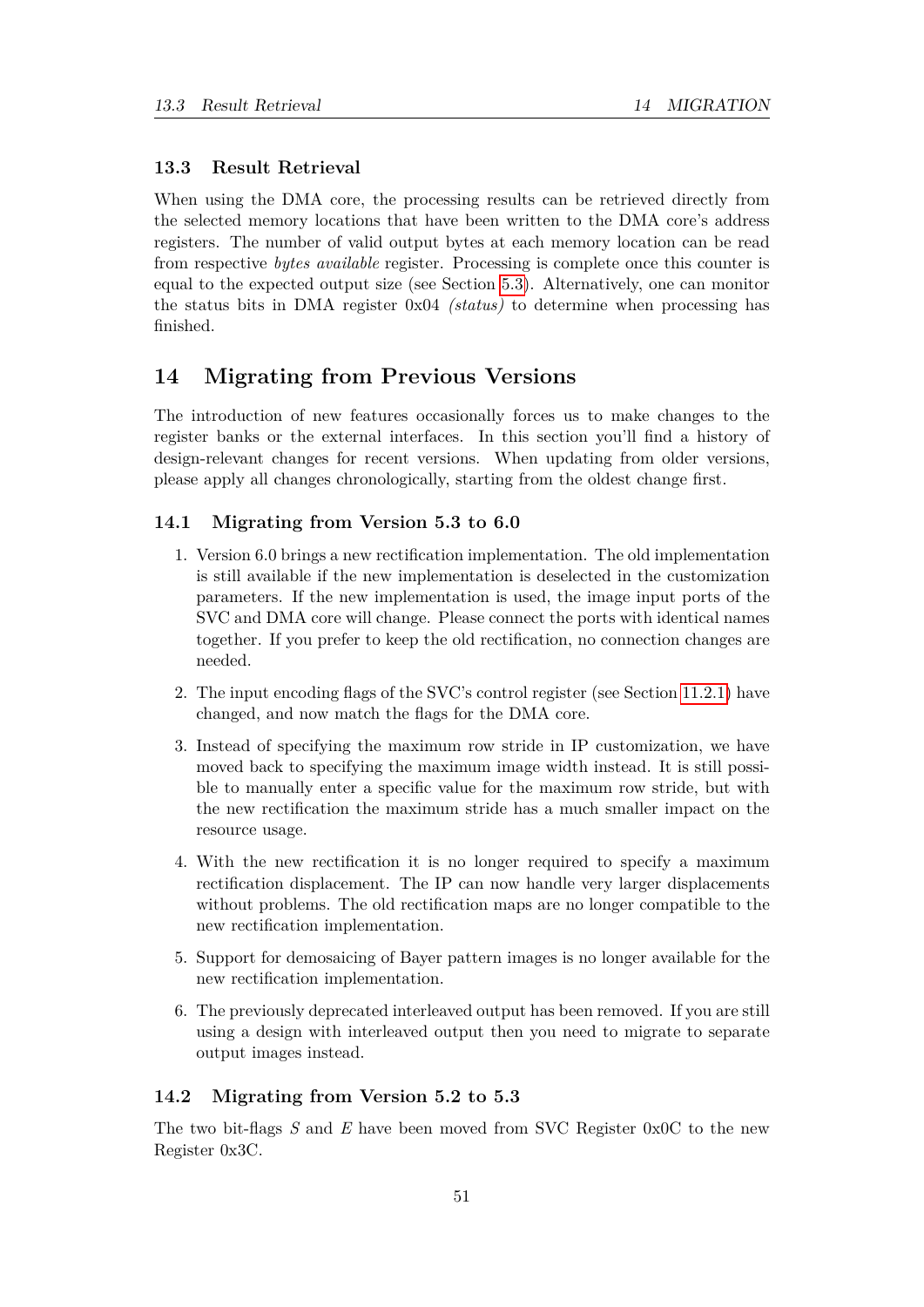# <span id="page-52-0"></span>**14.3 Migrating from Version 4.4 – 4.6 to 5.0 – 5.2**

Before version 5.0, the DMA core used to interleave all output data into a single memory buffer. Since version 5.0, the default behavior of the DMA core is to write each output image / map to separate memory buffers. The old interleaved output format is still available as an option for backwards compatibility. If you wish to keep the interleaved output then only the following migration steps are necessary.

- 1. Interleaved output mode must be activated in the IP customization of the SVC and DMA cores.
- 2. Make sure that the new DOE parameter in DMA register 0x00(*control*) is set to 01.
- 3. rectification\_map\_dma has been renamed to rect\_disp\_map\_dma. The connection must be updated.

If you wish to migrate to the new output behavior with separate buffers, then the new registers 0x5C to 0x84 must be used correctly. Please refer to Section [13.](#page-48-0)

# <span id="page-52-1"></span>**14.4 Migrating from Version 4.3 to 4.4**

### 1. **SVC customization**

(a) It is now possible to enable additional debugging registers during customization.

### 2. **SVC registers**

- (a) The SGM penalties configuration  $(P_1 \text{ and } P_2)$  has been removed from register 0x08 and placed in its own dedicated register 0x2C (see Section [11.2.12\)](#page-45-2). This change was necessary as the penalties are now edge adapting. For both penalties there is now a value for edge and for nonedge pixels.
- (b) A new edge detection threshold parameter has been added to register 0x08 (see Section [11.2.4\)](#page-43-2). This parameter controls how sensitive the SGM algorithm will be to image edges.
- (c) A set of debugging registers has been added at the address range 0x44 0x98. These registers are only available if enabled in the IP customization.

#### <span id="page-52-2"></span>**14.5 Migrating from Versions 4.0 – 4.2 to 4.3**

Version 4.3 introduced two register changes compared to previous versions. In the DMA core register, the control register (see Section [11.2.1\)](#page-41-4) has changed as follows:

- 1. The *IE* parameter has been expanded from 3 to 4 bits in order to include the new Bayer pattern formats.
- 2. The *LOE* and *ROE* parameters have been moved to bit locations 24 27 and  $28 - 31.$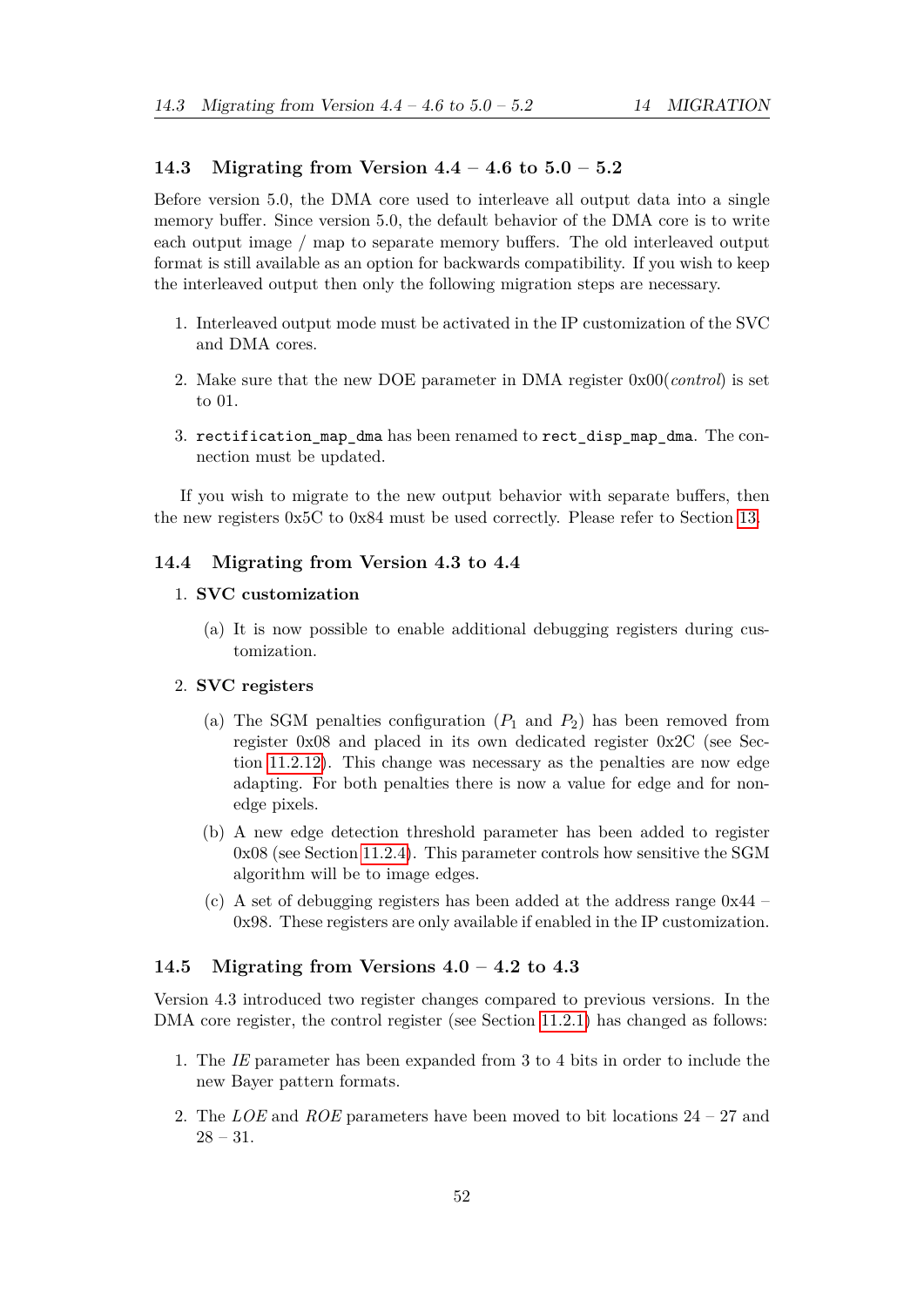### <span id="page-53-0"></span>**14.6 Migrating from Version 3.x to 4.0**

Version 4.0 added support for RGB image processing. This extension required significant changes to the external interfaces as well as the register layout. The necessary design changes when migrating from version 3.x to a newer release are described below.

#### 1. **Interface changes**

(a) The SVC has a new output port right\_output. This output needs to be connected to the equally named DMA core input port.

### 2. **SVC customization**

- (a) The input pixel formats that shall be supported need to be selected in the SVC and DMA core customization. Supported formats are 8-bit monochrome, 12-bit monochrome, 8-bit RGB.
- (b) The maximum row stride can now be configured independently to the maximum image width. If only one pixel format is supported, it is recommended to leave the option 'determine maximum image width automatically' enabled, and only configure the row stride. If more than one pixel format is supported, it might be useful to configure different values manually. Please refer to Section [4.2](#page-11-1) for further details.
- (c) The new option 'optimize for low iteration count' is now available for configurations with only few iterations. Please refer to Section [6.1](#page-18-2) for further details.

### 3. **DMA core customization**

(a) The new SVC customization parameters also need to be configured in the DMA core.

#### 4. **SVC registers**

- (a) The control register 0x00 has the new parameter *IE* that specifies the input encoding. This register must be set in accordance to the DMA core's *IE* parameter. See Section [11.2.1](#page-41-4)
- (b) Register 0x28 has been added, which stores error flags. See Section [11.2.11.](#page-45-1)
- (c) The speckle filter disable flag in the algorithm parameters register 2 has been replaced by a configurable iteration count (see Section [11.2.4\)](#page-43-2).

# 5. **DMA core registers**

- (a) The *IE* parameter in the control register 0x00 has been expanded from 2 to 4 bits, in order to allow the configuration of the RGB and bayer image formats. See Section [11.1.1.](#page-33-1)
- (b) The *OE* parameter, which specified the output encoding in the control register 0x00, has been replaced by two independent parameters *LOE* and *ROE* for the left and right image. See Section [11.1.1.](#page-33-1)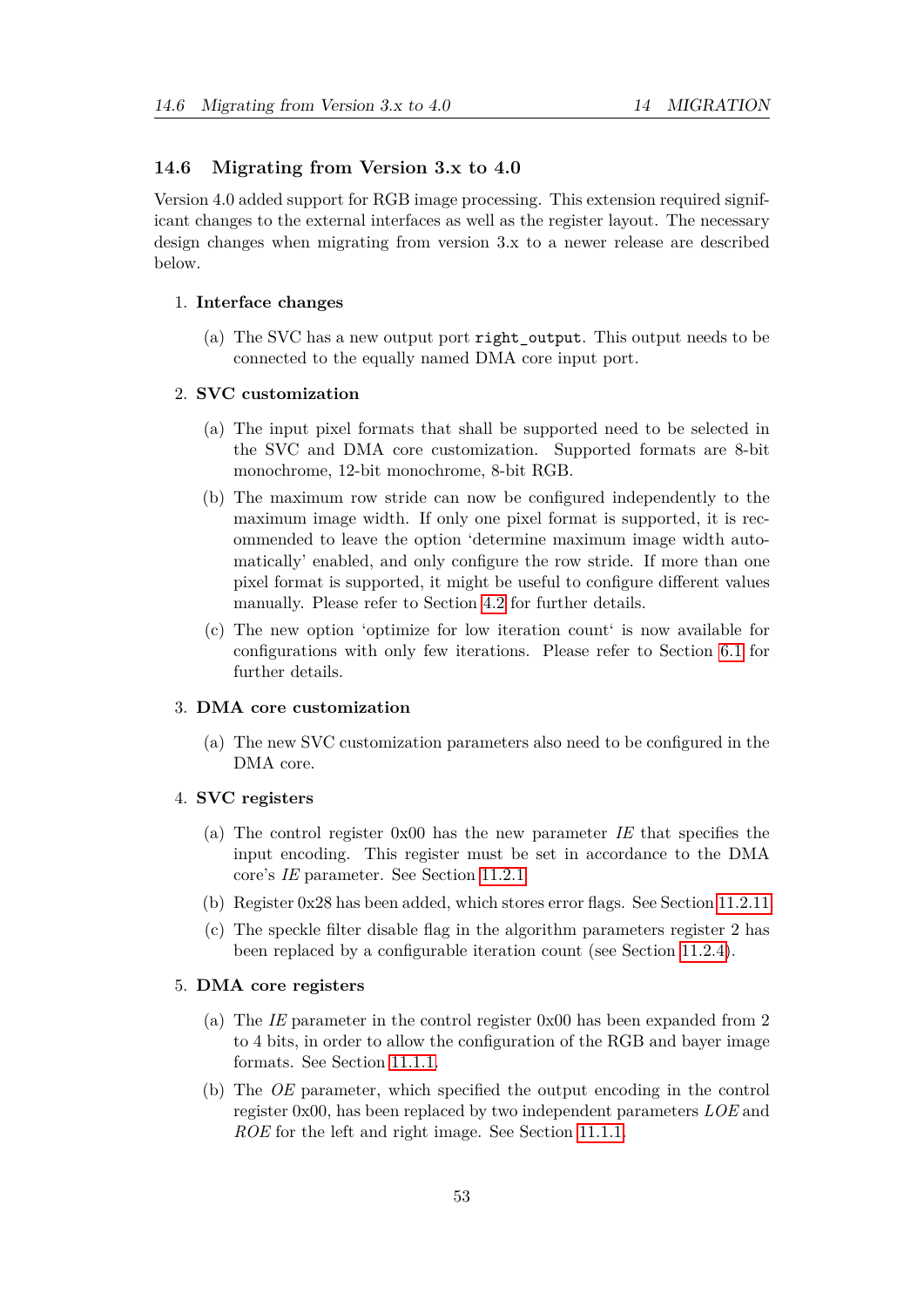- (c) The new parameter *O* in the control register 0x00 specifies the operation mode. It needs to be set in accordance with the SVC's operation mode. See Section [11.1.1.](#page-33-1)
- (d) Register 0x50 has been added, which stores error flags. See Section [11.1.17.](#page-39-1)

In the SVC, the algorithm parameters register 2 (see Section [11.2.4\)](#page-43-2) has changed. The speckle filter disable flag has been replaced by a configurable iteration count. To disable the speckle filter, an iteration count of 0 needs to be written.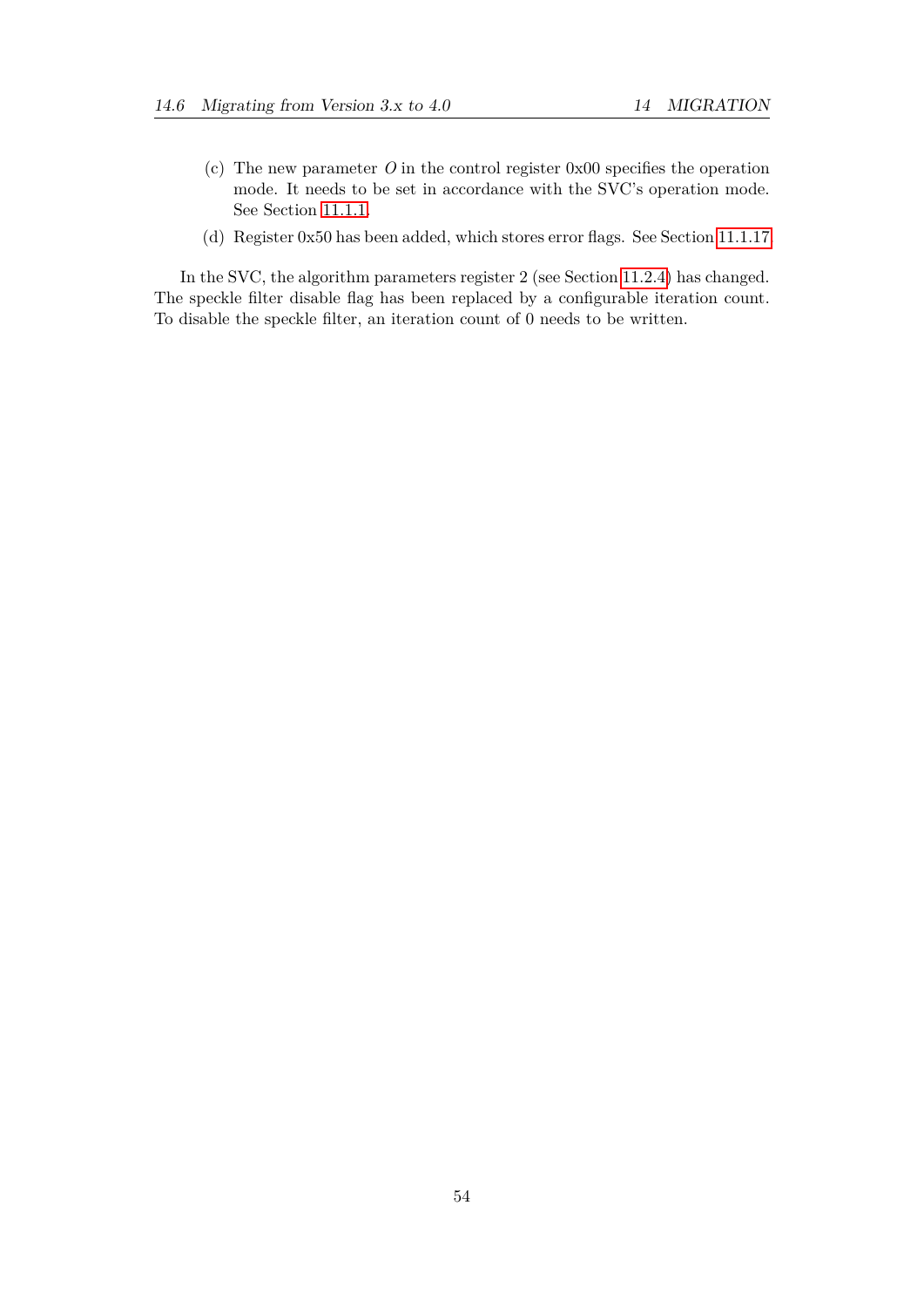# **Revision History**

| Revision | Date              | Author(s) | Description                                                                                |
|----------|-------------------|-----------|--------------------------------------------------------------------------------------------|
| v6.0.0   | April 7, 2021     | KS        | New rectification implementation<br>and related changes.                                   |
| v5.3.0   | October 29, 2020  | KS        | Changes to multi-frame subpixel-<br>optimization registers.                                |
| v5.2.0   | August 7, 2020    | KS        | multi-frame<br><b>New</b><br>mode<br>for<br>subpixel-optimization.                         |
| v5.1.0   | February 19, 2020 | KS        | New parameter: generate repeat-<br>able results.                                           |
| v5.0.0   | December 23, 2019 | KS        | New DMA core version with sepa-<br>rate output buffers.                                    |
| v4.6.0   | November 7, 2019  | KS        | New improved subpixel optimiza-<br>tion; version registers.                                |
| v4.5.0   | September 4, 2019 | KS        | support for<br>$\rm Added$<br>right-to-left<br>matching and rectification skip.            |
| v4.4.0   | July 4, 2019      | KS        | Added edge-depending penalty ad-<br>justment and debug registers.                          |
| v4.3.0   | March 8, 2019     | KS        | Added multiple speckle filter itera-<br>tions and Bayer downsampling.                      |
| v4.2.0   | January 22, 2019  | KS        | Added external buffer compression.                                                         |
| v4.1.0   | January 4, 2019   | KS        | Allow iteration count of 1.                                                                |
| v4.0.0   | December 5, 2018  | KS        | Updated for new IP core version<br>4.0. This version introduced RGB<br>processing support. |
| v2.3     | January 10, 2018  | KS        | New 12-bit input encoding modes.<br>Updates to DMA control register.                       |
| v2.2     | October 31, 2017  | KS        | Changed 12-bit packing format and<br>clarified packing.                                    |
| v2.1     | September 7, 2017 | KS        | 12-bit support, new packed 12-bit<br>output, and bit depth conversion.                     |
| v2.0     | July 29, 2017     | KS        | Major update for UltraScale+ de-<br>vices.                                                 |
| v1.7     | February 23, 2017 | KS        | Added description of concurrent of<br>concurrent read / write bursts.                      |
| v1.6     | January 27, 2017  | KS        | Fixes to control flow description.                                                         |
| v1.5     | January 24, 2017  | KS        | Configurable disparity range and<br>other updates for new IP core ver-<br>$sion$ 2.0.      |
| v1.4     | July 19, 2016     | KS        | Updated for new AXI interface.<br>Added processing parameter recom-<br>mendations.         |
| v1.3     | July 4, 2016      | ΚS        | Texture filter; updated timing and<br>resource usage; changed AXI ID<br>width.             |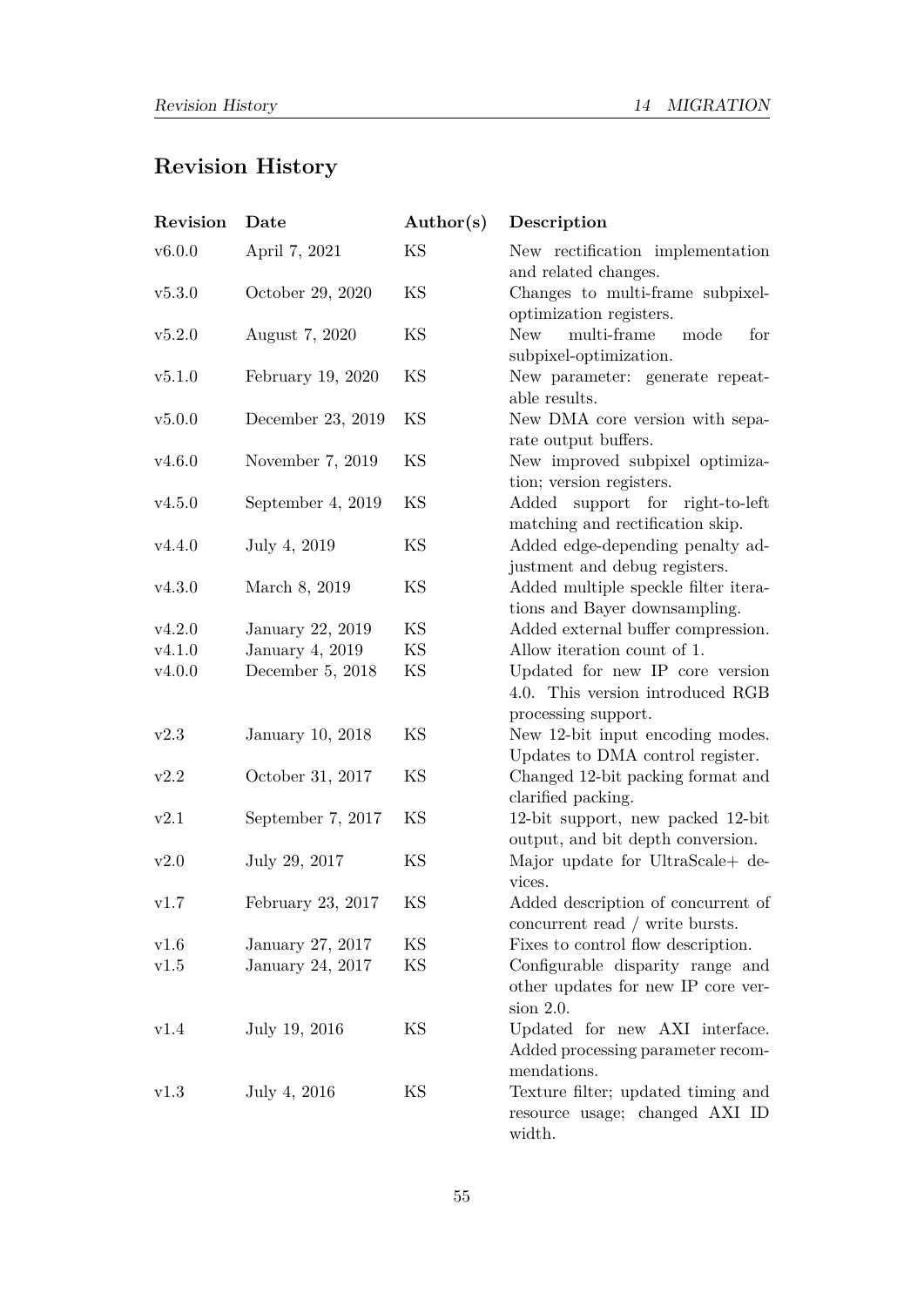| v1.2 | March 16, 2016 | KS | Multi-clock design; speckle filter;<br>variable image sizes; updated de-<br>fault parameterization, resource us-<br>age, timing and device registers.                  |
|------|----------------|----|------------------------------------------------------------------------------------------------------------------------------------------------------------------------|
| v1.1 | July 15, 2015  | ΚS | Updated timing, resource usage and<br>reference parameterization for opti-<br>mized SVC.                                                                               |
| v1.0 | June 20, 2015  | KS | Simplification of Section 2; minor<br>rewording.                                                                                                                       |
| v0.2 | June 4, 2015   | KS | Split IP core into SVC and DMA<br>core; added output merging; added<br>subpixel optimization; updated re-<br>source usage, timing and registers<br>to current version. |
| v0.1 | April 10, 2015 | ΚS | Initial revision                                                                                                                                                       |